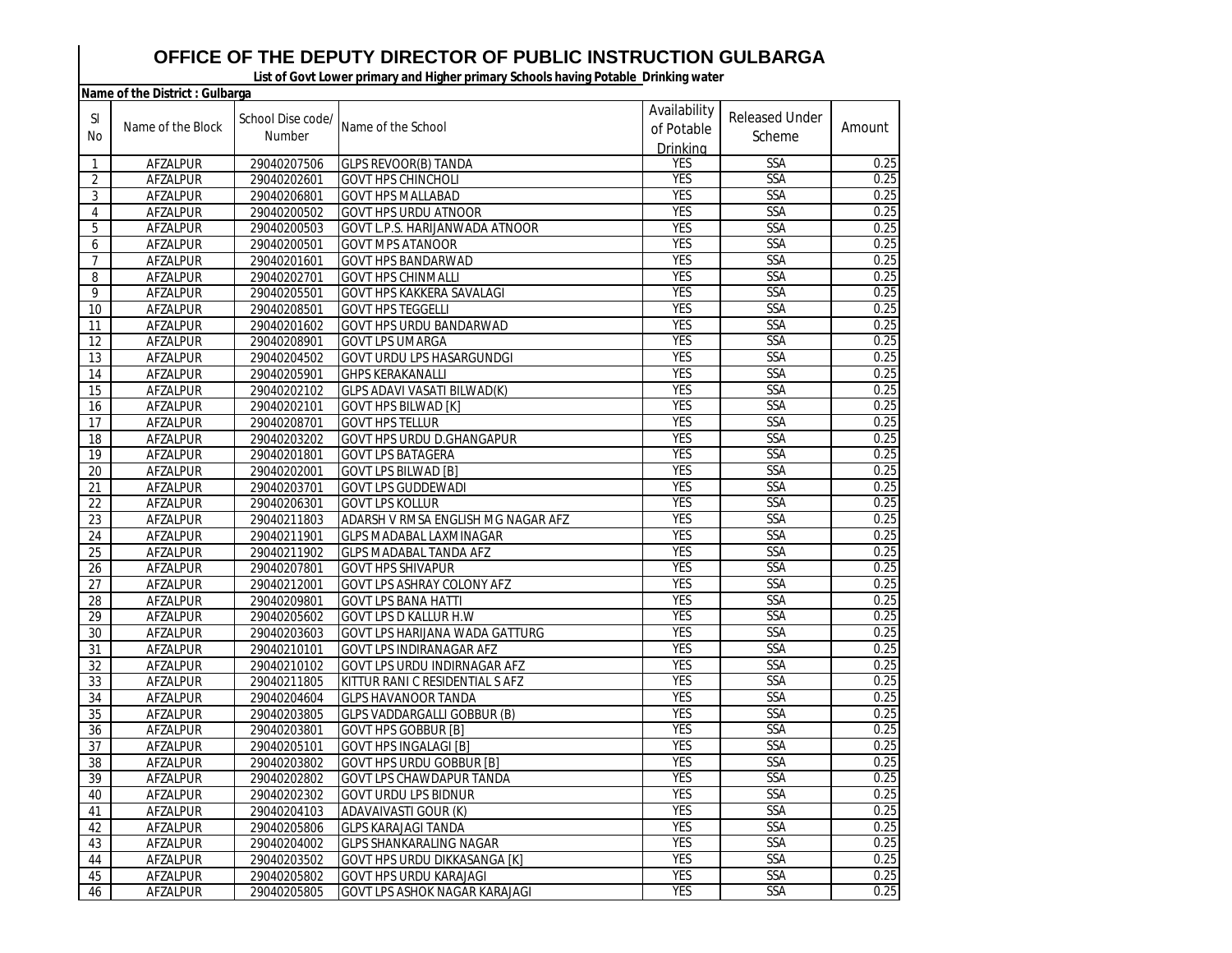| SI<br>No | Name of the Block | School Dise code/<br>Number | Name of the School                    | Availability<br>of Potable<br>Drinking | <b>Released Under</b><br>Scheme | Amount |
|----------|-------------------|-----------------------------|---------------------------------------|----------------------------------------|---------------------------------|--------|
| 47       | AFZALPUR          | 29040201201                 | <b>GOVT LPS BALUNDAGI</b>             | <b>YES</b>                             | SSA                             | 0.25   |
| 48       | AFZALPUR          | 29040208302                 | GOVT LPS HOSABADAVANE SONNA           | <b>YES</b>                             | SSA                             | 0.25   |
| 49       | AFZALPUR          | 29040206901                 | <b>GOVT LPS MANGALOOR</b>             | <b>YES</b>                             | SSA                             | 0.25   |
| 50       | AFZALPUR          | 29040211401                 | <b>GLPS VITHAL NAGAR</b>              | <b>YES</b>                             | <b>SSA</b>                      | 0.25   |
| 51       | AFZALPUR          | 29040209501                 | <b>GOVT LPS UPPAR HATTI</b>           | <b>YES</b>                             | <b>SSA</b>                      | 0.25   |
| 52       | AFZALPUR          | 29040207116                 | <b>GLPS NEW EXTENTION MASHAL</b>      | <b>YES</b>                             | <b>SSA</b>                      | 0.25   |
| 53       | AFZALPUR          | 29040207117                 | <b>GLPS V.K.G NAGAR MASHAL</b>        | <b>YES</b>                             | SSA                             | 0.25   |
| 54       | <b>AFZALPUR</b>   | 29040207109                 | GOVT LPS ALLAGI TANDA                 | <b>YES</b>                             | SSA                             | 0.25   |
| 55       | AFZALPUR          | 29040209602                 | <b>GOVT LPS BINGOLI TANDA</b>         | <b>YES</b>                             | SSA                             | 0.25   |
| 56       | AFZALPUR          | 29040207115                 | GOVT. LPS DONDIBANAGAR MASHAL         | <b>YES</b>                             | <b>SSA</b>                      | 0.25   |
| 57       | AFZALPUR          | 29040204205                 | <b>GLPS GUDUR TANDA</b>               | <b>YES</b>                             | SSA                             | 0.25   |
| 58       | AFZALPUR          | 29040200603                 | <b>GLPS MALLAN MADDI</b>              | <b>YES</b>                             | SSA                             | 0.25   |
| 59       | AFZALPUR          | 29040207405                 | <b>GLPS NELOOR TANDA</b>              | <b>YES</b>                             | SSA                             | 0.25   |
| 60       | AFZALPUR          | 29040206203                 | <b>GLPS V.K.G KOGANOOR</b>            | <b>YES</b>                             | SSA                             | 0.25   |
| 61       | AFZALPUR          | 29040200601                 | <b>GOVT HPS ANKALAGA</b>              | <b>YES</b>                             | PANCHASOULABHYA                 | 0.7    |
| 62       | AFZALPUR          | 29040209301                 | <b>GOVT HPS GOUDGAON</b>              | <b>YES</b>                             | SSA                             | 0.25   |
| 63       | AFZALPUR          | 29040205701                 | <b>GOVT HPS KARBHOSAGA</b>            | <b>YES</b>                             | SSA                             | 0.25   |
| 64       | AFZALPUR          | 29040206201                 | <b>GOVT HPS KOGANOOR</b>              | <b>YES</b>                             | <b>SSA</b>                      | 0.25   |
| 65       | AFZALPUR          | 29040207401                 | <b>GOVT HPS NILOOR</b>                | <b>YES</b>                             | SSA                             | 0.25   |
| 66       | AFZALPUR          | 29040207402                 | <b>GOVT HPS URDU NILOOR</b>           | <b>YES</b>                             | <b>SSA</b>                      | 0.25   |
| 67       | AFZALPUR          | 29040200602                 | <b>GOVT LPS ANKALGA NEW EXT.</b>      | <b>YES</b>                             | <b>SSA</b>                      | 0.25   |
| 68       | AFZALPUR          | 29040204202                 | <b>GOVT URDU HPS STATION GHANGAPU</b> | <b>YES</b>                             | SSA                             | 0.25   |
| 69       | <b>ALAND</b>      | 29040116201                 | <b>GLPS MANGAWAD ALAND</b>            | <b>YES</b>                             | SSA                             | 0.25   |
| 70       | <b>ALAND</b>      | 29040116304                 | GOVT LPS ANSARI MOHALA (OLD) ALAND    | <b>YES</b>                             | SSA                             | 0.25   |
| 71       | <b>ALAND</b>      | 29040117304                 | KITTUR RANI CHENNAMMA RES ALAND       | <b>YES</b>                             | <b>SSA</b>                      | 0.25   |
| 72       | <b>ALAND</b>      | 29040107307                 | <b>GLPS APTE TANDA</b>                | <b>YES</b>                             | <b>SSA</b>                      | 0.25   |
| 73       | <b>ALAND</b>      | 29040107309                 | <b>GLS BIJALI GUND TANDA</b>          | <b>YES</b>                             | SSA                             | 0.25   |
| 74       | <b>ALAND</b>      | 29040103304                 | GOVT LPS DUTTARGAON NEW EXTN          | <b>YES</b>                             | SSA                             | 0.25   |
| 75       | <b>ALAND</b>      | 29040107201                 | <b>GOVT HPS KODALHANGARGA</b>         | <b>YES</b>                             | SSA                             | 0.25   |
| 76       | <b>ALAND</b>      | 29040109303                 | <b>GOVT HPS NEELUR</b>                | <b>YES</b>                             | <b>SSA</b>                      | 0.25   |
| 77       | <b>ALAND</b>      | 29040103308                 | <b>GOVT LPS DUTTARGAON TANDA</b>      | <b>YES</b>                             | SSA                             | 0.25   |
| 78       | <b>ALAND</b>      | 29040107202                 | GOVT LPS KODALHANGARGA TANDA          | <b>YES</b>                             | SSA                             | 0.25   |
| 79       | <b>ALAND</b>      | 29040107302                 | GOVT LPS KORAHALLI HOSABADAVAN        | <b>YES</b>                             | <b>SSA</b>                      | 0.25   |
| 80       | ALAND             | 29040108403                 | <b>GOVT LPS MATAKI TANDA</b>          | <b>YES</b>                             | SSA                             | 0.25   |
| 81       | <b>ALAND</b>      | 29040110802                 | GOVT LPS SANGOLAGI KEREHOSAHAT        | <b>YES</b>                             | SSA                             | 0.25   |
| 82       | <b>ALAND</b>      | 29040103307                 | <b>GOVT LPS SEEDS FARM TANDA</b>      | <b>YES</b>                             | SSA                             | 0.25   |
| 83       | <b>ALAND</b>      | 29040107310                 | <b>GOVT LPS SHAMUNAIK TANDA</b>       | <b>YES</b>                             | <b>SSA</b>                      | 0.25   |
| 84       | ALAND             | 29040105509                 | <b>GLPS BHIMANGAR KADAGANCHI</b>      | <b>YES</b>                             | SSA                             | 0.25   |
| 85       | <b>ALAND</b>      | 29040103503                 | <b>GLPS GOLA (B) KANNADA</b>          | <b>YES</b>                             | SSA                             | 0.25   |
| 86       | ALAND             | 29040111603                 | <b>IGLPS MAHADEDV NAGAR SUNTANOOR</b> | <b>YES</b>                             | <b>SSA</b>                      | 0.25   |
| 87       | ALAND             | 29040105502                 | <b>GOVT LPS GIRLS KADAGANCHI</b>      | <b>YES</b>                             | <b>SSA</b>                      | 0.25   |
| 88       | <b>ALAND</b>      | 29040111602                 | <b>GOVT LPS URDU SUNTNOOR</b>         | <b>YES</b>                             | <b>SSA</b>                      | 0.25   |
| 89       | <b>ALAND</b>      | 29040104803                 | GOVT LPS JAMGA (K) TANDA              | <b>YES</b>                             | <b>SSA</b>                      | 0.25   |
| 90       | <b>ALAND</b>      | 29040112401                 | <b>GOVT HPS WAGADHARI</b>             | <b>YES</b>                             | <b>SSA</b>                      | 0.25   |
| 91       | ALAND             | 29040102102                 | <b>GOVT LPS BODHAN WADI</b>           | <b>YES</b>                             | <b>SSA</b>                      | 0.25   |
| 92       | <b>ALAND</b>      | 29040109203                 | <b>GOVT LPS NARONA TANDA - 1</b>      | <b>YES</b>                             | <b>SSA</b>                      | 0.25   |
| 93       | <b>ALAND</b>      | 29040109204                 | <b>GOVT LPS NARONA TANDA -2</b>       | <b>YES</b>                             | <b>SSA</b>                      | 0.25   |
| 94       | ALAND             | 29040111003                 | <b>GOVT LPS SAVALGI (C) TANDA</b>     | <b>YES</b>                             | SSA                             | 0.25   |
| 95       | ALAND             | 29040102201                 | <b>GOVT HPS BOMANAHALLI</b>           | <b>YES</b>                             | <b>SSA</b>                      | 0.25   |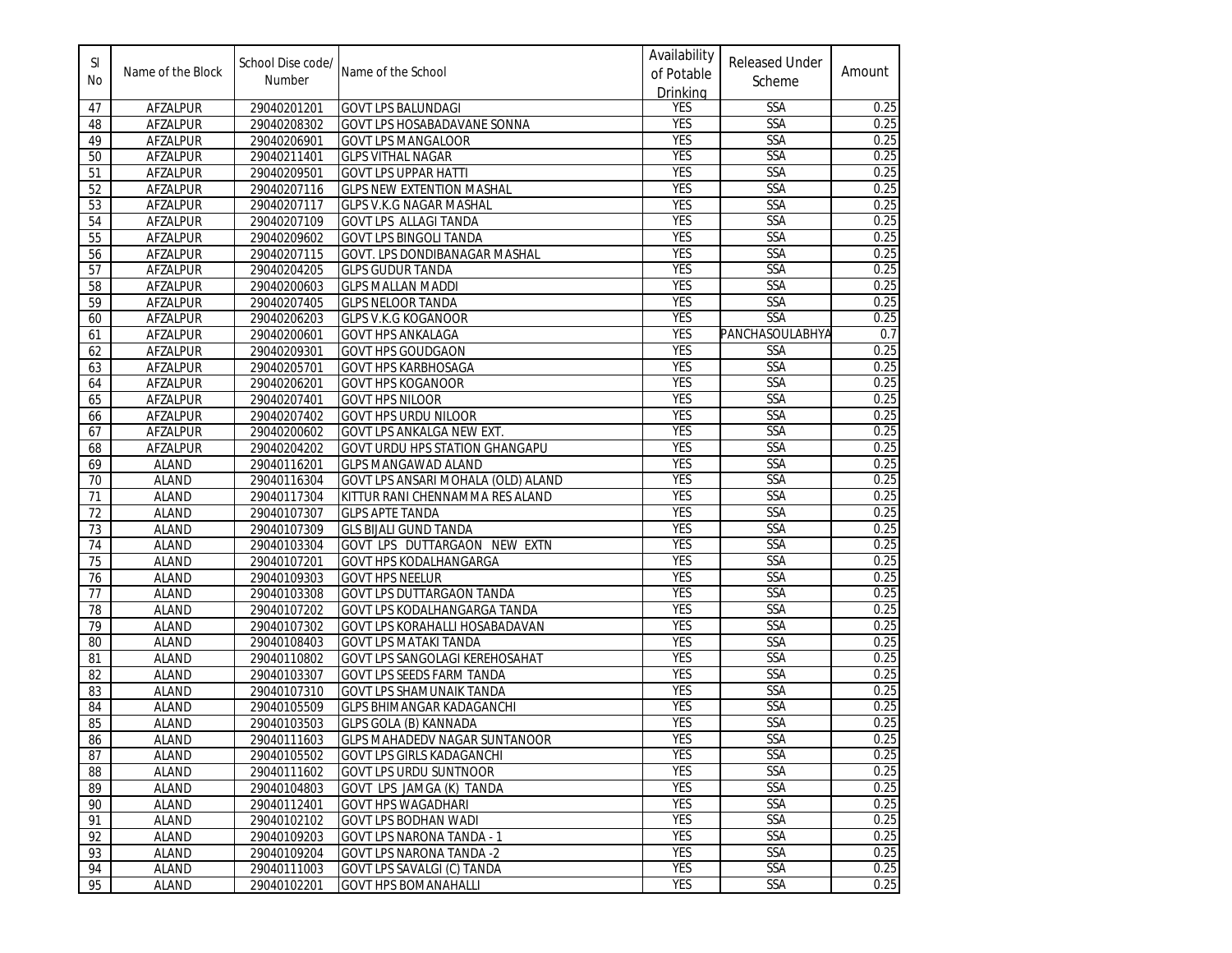| SI<br>No         | Name of the Block | School Dise code/<br>Number | Name of the School                    | Availability<br>of Potable | <b>Released Under</b><br>Scheme | Amount |
|------------------|-------------------|-----------------------------|---------------------------------------|----------------------------|---------------------------------|--------|
| 96               | <b>ALAND</b>      | 29040101404                 | AIDED LPS BELAMAGI TANDA -3           | Drinking<br><b>YES</b>     | SSA                             | 0.25   |
| 97               | <b>ALAND</b>      | 29040101402                 | <b>GOVT LPS BELAMAGI TANDA - 1</b>    | <b>YES</b>                 | SSA                             | 0.25   |
| 98               | <b>ALAND</b>      | 29040110402                 | GOVT LPS SALAGAR V.K.TANDA            | <b>YES</b>                 | SSA                             | 0.25   |
| 99               | <b>ALAND</b>      | 29040104007                 | <b>GLPS HEBLI TANDA</b>               | <b>YES</b>                 | <b>SSA</b>                      | 0.25   |
| 100              | <b>ALAND</b>      | 29040104106                 | <b>GLPS HIROLLI URDU</b>              | <b>YES</b>                 | SSA                             | 0.25   |
| 101              | <b>ALAND</b>      | 29040104008                 | <b>GLPS S.N.HEBALI</b>                | <b>YES</b>                 | <b>SSA</b>                      | 0.25   |
| 102              | <b>ALAND</b>      | 29040104004                 | <b>GOVT LPS HEBALI ROAD TANDA</b>     | <b>YES</b>                 | <b>SSA</b>                      | 0.25   |
| 103              | <b>ALAND</b>      | 29040110903                 | GOVT LPS REVANSIDESWAR COLONY         | <b>YES</b>                 | <b>SSA</b>                      | 0.25   |
| 104              | <b>ALAND</b>      | 29040110905                 | GOVT LPS SIDDARTH NAGAR SARSAM        | <b>YES</b>                 | SSA                             | 0.25   |
| 105              | <b>ALAND</b>      | 29040108204                 | <b>GOVT HPS URDU MADIYAL</b>          | <b>YES</b>                 | <b>SSA</b>                      | 0.25   |
| 106              | <b>ALAND</b>      | 29040103802                 | <b>GOVT LPS HADALGI (URDU)</b>        | <b>YES</b>                 | SSA                             | 0.25   |
| 107              | <b>ALAND</b>      | 29040112507                 | GOVT LPS YALASANGI (URDU)             | <b>YES</b>                 | <b>SSA</b>                      | 0.25   |
| 108              | <b>ALAND</b>      | 29040108201                 | <b>GOVT MPS MADIYAL</b>               | <b>YES</b>                 | SSA                             | 0.25   |
| 109              | CHINCHOLI         | 29040301110                 | <b>GHPS RAMCHANDRANAIK TANDA</b>      | <b>YES</b>                 | SSA                             | 0.25   |
| 110              | CHINCHOLI         | 29040300113                 | <b>GLPS DHARMUNAIK TANDA</b>          | <b>YES</b>                 | SSA                             | 0.25   |
| 111              | CHINCHOLI         | 29040310306                 | <b>GLPS MONUNAIK TANDA SALAGAR B</b>  | <b>YES</b>                 | <b>SSA</b>                      | 0.25   |
| 112              | CHINCHOLI         | 29040301205                 | <b>GLPS SAKKUNAIK TANDA</b>           | <b>YES</b>                 | SSA                             | 0.25   |
| 113              | CHINCHOLI         | 29040310305                 | GOVT HPS SALAGAR COLONY               | <b>YES</b>                 | <b>SSA</b>                      | 0.25   |
| 114              | CHINCHOLI         | 29040301201                 | <b>GOVT LPS BHUYAR [B]</b>            | <b>YES</b>                 | <b>SSA</b>                      | 0.25   |
| 115              | CHINCHOLI         | 29040306002                 | <b>GOVT LPS KHANAPUR TANDA</b>        | <b>YES</b>                 | SSA                             | 0.25   |
| 116              | <b>CHINCHOLI</b>  | 29040301106                 | GOVT LPS NEMU NAIK TANDA              | <b>YES</b>                 | <b>SSA</b>                      | 0.25   |
| 117              | <b>CHINCHOLI</b>  | 29040300107                 | LPS BHETEKAR TANDA                    | <b>YES</b>                 | SSA                             | 0.25   |
| 118              | CHINCHOLI         | 29040300108                 | LPS PALTAY TANDA                      | <b>YES</b>                 | SSA                             | 0.25   |
| 119              | CHINCHOLI         | 29040308002                 | GOVT LPS NAGAIDALAI TANDA             | <b>YES</b>                 | SSA                             | 0.25   |
| 120              | CHINCHOLI         | 29040301608                 | CHENDANKERA URDU                      | <b>YES</b>                 | <b>SSA</b>                      | 0.25   |
| 121              | <b>CHINCHOLI</b>  | 29040312604                 | GLPS AGSAL ANI TANDA YALMAMADI        | <b>YES</b>                 | SSA                             | 0.25   |
| 122              | CHINCHOLI         | 29040312605                 | <b>GLPS ANDUNAIK TANDA</b>            | <b>YES</b>                 | SSA                             | 0.25   |
| 123              | CHINCHOLI         | 29040303207                 | <b>GLPS GADILINGADALLI NO 1</b>       | <b>YES</b>                 | SSA                             | 0.25   |
| 124              | CHINCHOLI         | 29040301709                 | <b>GLPS KADADHARI TANDA</b>           | <b>YES</b>                 | SSA                             | 0.25   |
| 125              | CHINCHOLI         | 29040301607                 | <b>GLPS KALDODDI TANDA</b>            | <b>YES</b>                 | SSA                             | 0.25   |
| 126              | CHINCHOLI         | 29040309804                 | <b>GLPS MANDGOL TANDA</b>             | <b>YES</b>                 | SSA                             | 0.25   |
| $\overline{127}$ | CHINCHOLI         | 29040301711                 | <b>GLPS MASTANKHDRI DARGA</b>         | <b>YES</b>                 | SSA                             | 0.25   |
| 128              | <b>CHINCHOLI</b>  | 29040301707                 | <b>GLPS MOTIRAM NAIK TANDA CHENGT</b> | <b>YES</b>                 | <b>SSA</b>                      | 0.25   |
| 129              | CHINCHOLI         | 29040303206                 | <b>GLPS RUPNAIK TANDA</b>             | <b>YES</b>                 | <b>SSA</b>                      | 0.25   |
| 130              | CHINCHOLI         | 29040301702                 | GOVT LPS ADAKIMOKA TANDA              | <b>YES</b>                 | SSA                             | 0.25   |
| 131              | <b>CHINCHOLI</b>  | 29040301802                 | GOVT LPS CHANNUR TANDA                | <b>YES</b>                 | SSA                             | 0.25   |
| 132              | <b>CHINCHOLI</b>  | 29040301710                 | <b>GOVT LPS CHENGATA URDU</b>         | <b>YES</b>                 | <b>SSA</b>                      | 0.25   |
| 133              | CHINCHOLI         | 29040301606                 | <b>GOVT LPS KUNI THANDA</b>           | <b>YES</b>                 | SSA                             | 0.25   |
| 134              | CHINCHOLI         | 29040301703                 | <b>GOVT LPS MALLIKOLLA TANDA</b>      | <b>YES</b>                 | SSA                             | 0.25   |
| 135              | CHINCHOLI         | 29040301602                 | <b>GOVT LPS SRISANBUGADI TANDA</b>    | <b>YES</b>                 | <b>SSA</b>                      | 0.25   |
| 136              | CHINCHOLI         | 29040303204                 | LPS DUTTARGAON TANDA                  | <b>YES</b>                 | <b>SSA</b>                      | 0.25   |
| 137              | <b>CHINCHOLI</b>  | 29040303701                 | <b>GLPS GARAMPALLI NEW EXTN</b>       | <b>YES</b>                 | <b>SSA</b>                      | 0.25   |
| 138              | CHINCHOLI         | 29040310405                 | <b>GLPS GUNDUNAIK TANDA</b>           | <b>YES</b>                 | <b>SSA</b>                      | 0.25   |
| 139              | CHINCHOLI         | 29040307502                 | <b>GLPS H W MARAPALLI</b>             | <b>YES</b>                 | SSA                             | 0.25   |
| 140              | CHINCHOLI         | 29040305602                 | <b>GLPS KANAKPUR URDU</b>             | <b>YES</b>                 | <b>SSA</b>                      | 0.25   |
| 141              | CHINCHOLI         | 29040302111                 | <b>GLPS NELGANGI TANDA</b>            | <b>YES</b>                 | <b>SSA</b>                      | 0.25   |
| 142              | CHINCHOLI         | 29040302110                 | <b>GLPS SIDDAPUR TANDA</b>            | <b>YES</b>                 | <b>PANCHASOULABHYA</b>          | 0.7    |
| 143              | CHINCHOLI         | 29040302115                 | <b>GLPS SUNDAR NGAR</b>               | <b>YES</b>                 | SSA                             | 0.25   |
| 144              | CHINCHOLI         | 29040306101                 | GOVT GLPS KUDHAVANDANPUR              | <b>YES</b>                 | <b>SSA</b>                      | 0.25   |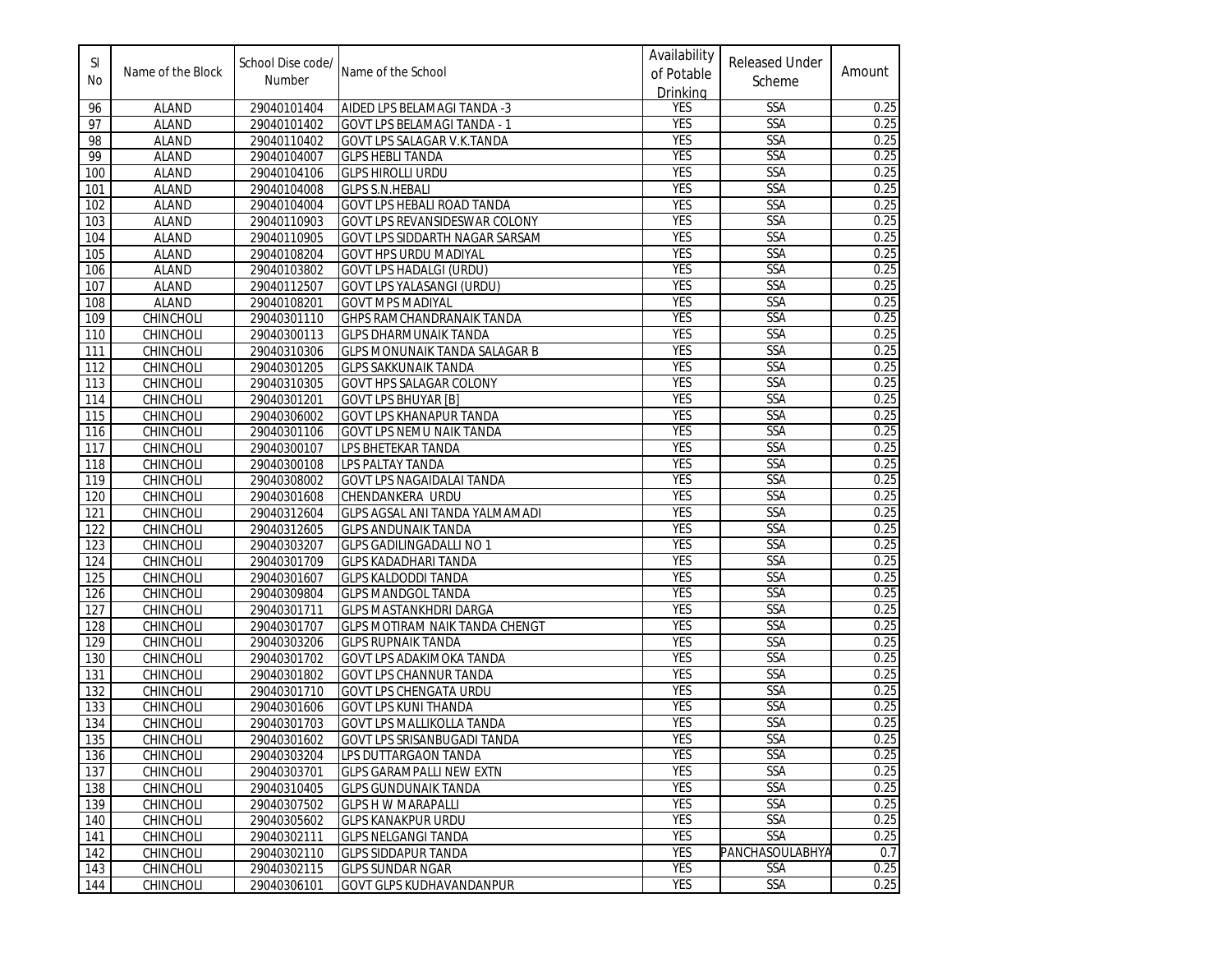| <b>SI</b><br>No | Name of the Block | School Dise code/<br>Number | Name of the School                    | Availability<br>of Potable<br>Drinking | <b>Released Under</b><br>Scheme | Amount |
|-----------------|-------------------|-----------------------------|---------------------------------------|----------------------------------------|---------------------------------|--------|
| 145             | CHINCHOLI         | 29040302108                 | <b>GOVT HPS RAMACHANDRA NAIKTANDA</b> | <b>YES</b>                             | SSA                             | 0.25   |
| 146             | CHINCHOLI         | 29040313301                 | <b>GOVT LPS G.SETH THANDA</b>         | <b>YES</b>                             | SSA                             | 0.25   |
| 147             | CHINCHOLI         | 29040302107                 | <b>GOVT LPS IDDALMOOK TANDA</b>       | <b>YES</b>                             | SSA                             | 0.25   |
| 148             | CHINCHOLI         | 29040302113                 | LPS ASHRAY COLONY CHIMMANCHOD         | <b>YES</b>                             | SSA                             | 0.25   |
| 149             | CHINCHOLI         | 29040303702                 | LPS GARAMPALLI Urdu                   | <b>YES</b>                             | SSA                             | 0.25   |
| 150             | <b>CHINCHOLI</b>  | 29040302236                 | ADARSH VIDYALAYA HS CHANDAPUR         | <b>YES</b>                             | SSA                             | 0.25   |
| 151             | CHINCHOLI         | 29040300402                 | <b>GLPS ANAWAR NEW EXTN</b>           | <b>YES</b>                             | <b>SSA</b>                      | 0.25   |
| 152             | CHINCHOLI         | 29040309305                 | <b>GLPS BHAVI TANDA</b>               | <b>YES</b>                             | <b>SSA</b>                      | 0.25   |
| 153             | <b>CHINCHOLI</b>  | 29040302228                 | <b>GLPS KALLUGANE BOMNALLI</b>        | <b>YES</b>                             | SSA                             | 0.25   |
| 154             | CHINCHOLI         | 29040309304                 | <b>GLPS POLAKPALLI (RC)</b>           | <b>YES</b>                             | <b>SSA</b>                      | 0.25   |
| 155             | <b>CHINCHOLI</b>  | 29040302208                 | <b>GOVT CPS CHINCHOLI</b>             | <b>YES</b>                             | SSA                             | 0.25   |
| 156             | CHINCHOLI         | 29040309302                 | GOVT LPS POLAKPALLI TANDA             | <b>YES</b>                             | <b>SSA</b>                      | 0.25   |
| 157             | CHINCHOLI         | 29040302229                 | LPS ASHRAYA COLONY CHANDAPUR          | <b>YES</b>                             | SSA                             | 0.25   |
| 158             | <b>CHINCHOLI</b>  | 29040302223                 | LPS ASHRAYA COLONY CHINCHOLI          | <b>YES</b>                             | <b>SSA</b>                      | 0.25   |
| 159             | CHINCHOLI         | 29040303106                 | <b>GLPS GADIKESHWAR NEW EXTS</b>      | <b>YES</b>                             | SSA                             | 0.25   |
| 160             | CHINCHOLI         | 29040301301                 | <b>GOVT HPS BHUTAPUR</b>              | <b>YES</b>                             | SSA                             | 0.25   |
| 161             | CHINCHOLI         | 29040305801                 | <b>GOVT HPS KEROLLI</b>               | <b>YES</b>                             | SSA                             | 0.25   |
| 162             | CHINCHOLI         | 29040310604                 | <b>GHPS SERI BADA TANDA</b>           | <b>YES</b>                             | SSA                             | 0.25   |
| 163             | CHINCHOLI         | 29040307102                 | <b>GLPS BASAVANAGAR KUDHALLI</b>      | <b>YES</b>                             | SSA                             | 0.25   |
| 164             | CHINCHOLI         | 29040306903                 | <b>GLPS KORVI SANNA TANDA</b>         | <b>YES</b>                             | SSA                             | 0.25   |
| 165             | CHINCHOLI         | 29040310603                 | <b>GLPS SERI SANNA TANDA</b>          | <b>YES</b>                             | SSA                             | 0.25   |
| 166             | <b>CHINCHOLI</b>  | 29040306308                 | <b>GLPS SIDHARTHNAGAR KODLI</b>       | <b>YES</b>                             | SSA                             | 0.25   |
| 167             | CHINCHOLI         | 29040311404                 | <b>GLPS SUNTHAN BADA TANDA</b>        | <b>YES</b>                             | <b>SSA</b>                      | 0.25   |
| 168             | CHINCHOLI         | 29040311403                 | <b>GLPS SUNTHAN SANNA TANDA</b>       | <b>YES</b>                             | SSA                             | 0.25   |
| 169             | CHINCHOLI         | 29040306902                 | GOVT BADA LPS KORAVI TANDA            | <b>YES</b>                             | <b>SSA</b>                      | 0.25   |
| 170             | <b>CHINCHOLI</b>  | 29040306302                 | <b>GOVT HPS KODLI [URDU]</b>          | <b>YES</b>                             | <b>SSA</b>                      | 0.25   |
| 171             | CHINCHOLI         | 29040300301                 | <b>GOVT LPS ALLAPUR</b>               | <b>YES</b>                             | <b>SSA</b>                      | 0.25   |
| 172             | CHINCHOLI         | 29040306304                 | <b>GOVT LPS KODLI TANDA</b>           | <b>YES</b>                             | SSA                             | 0.25   |
| 173             | CHINCHOLI         | 29040310601                 | <b>GOVT LPS SERI</b>                  | YES                                    | <b>SSA</b>                      | 0.25   |
| 174             | <b>CHINCHOLI</b>  | 29040311701                 | <b>GOVT LPS TEGALTIPPA</b>            | <b>YES</b>                             | <b>SSA</b>                      | 0.25   |
| 175             | CHINCHOLI         | 29040312201                 | <b>GOVT LPS WAZIRGAON</b>             | <b>YES</b>                             | SSA                             | 0.25   |
| 176             | CHINCHOLI         | 29040303402                 | <b>GLPS GANJAGERA TANDA</b>           | <b>YES</b>                             | SSA                             | 0.25   |
| 177             | CHINCHOLI         | 29040307804                 | <b>GLPS RAMAJI NAYAK TANDA MOGHA</b>  | <b>YES</b>                             | SSA                             | 0.25   |
| 178             | CHINCHOLI         | 29040309808                 | <b>GLPS RATAKAL TANDA 2</b>           | <b>YES</b>                             | <b>SSA</b>                      | 0.25   |
| 179             | CHINCHOLI         | 29040310102                 | <b>GLPS RUSTAMPUR TANDA</b>           | <b>YES</b>                             | <b>SSA</b>                      | 0.25   |
| 180             | CHINCHOLI         | 29040308803                 | <b>GLPS URDU PASTAPUR</b>             | <b>YES</b>                             | SSA                             | 0.25   |
| 181             | <b>CHINCHOLI</b>  | 29040307805                 | <b>GOVT LPS DHARI TANDA.THANDA</b>    | YES                                    | <b>SSA</b>                      | 0.25   |
| 182             | CHINCHOLI         | 29040311312                 | GLPS ASHRAYA COLONY SULEPETH          | <b>YES</b>                             | <b>SSA</b>                      | 0.25   |
| 183             | CHINCHOLI         | 29040308505                 | <b>GLPS NIDGUNDA TANDA</b>            | <b>YES</b>                             | <b>SSA</b>                      | 0.25   |
| 184             | CHINCHOLI         | 29040311303                 | <b>GOVT HPS GIRLS SULEPETH</b>        | <b>YES</b>                             | SSA                             | 0.25   |
| 185             | CHINCHOLI         | 29040302601                 | <b>GOVT LPS CHITRASAL</b>             | YES                                    | SSA                             | 0.25   |
| 186             | CHINCHOLI         | 29040305202                 | <b>GOVT LPS JETTUR</b>                | <b>YES</b>                             | SSA                             | 0.25   |
| 187             | CHITTAPUR         | 040410456                   | <b>GLPS COURT AREA SHAHABAD</b>       | <b>YES</b>                             | <b>SSA</b>                      | 0.25   |
| 188             | CHITTAPUR         | 040410447                   | <b>GLPS HARALAYYA NAGAR SBD</b>       | YES                                    | <b>SSA</b>                      | 0.25   |
| 189             | CHITTAPUR         | 040410411                   | <b>GLPS INJENFILE SHAHABAD</b>        | <b>YES</b>                             | SSA                             | 0.25   |
| 190             | Gulbarga (N)      | 29041100702                 | <b>GLPS URDU SCHOOL BANNUR</b>        | <b>YES</b>                             | <b>SSA</b>                      | 0.25   |
| 191             | Gulbarga (N)      | 29041100604                 | <b>GLPS SULAGUTTI TANDA</b>           | <b>YES</b>                             | <b>SSA</b>                      | 0.25   |
| 192             | Gulbarga (N)      | 29041103205                 | <b>GLPS BANDANKERA TANDA(SS)</b>      | YES                                    | SSA                             | 0.25   |
| 193             | Gulbarga (N)      | 29041103206                 | <b>GOVT LPS GUTTI TANDA</b>           | <b>YES</b>                             | SSA                             | 0.25   |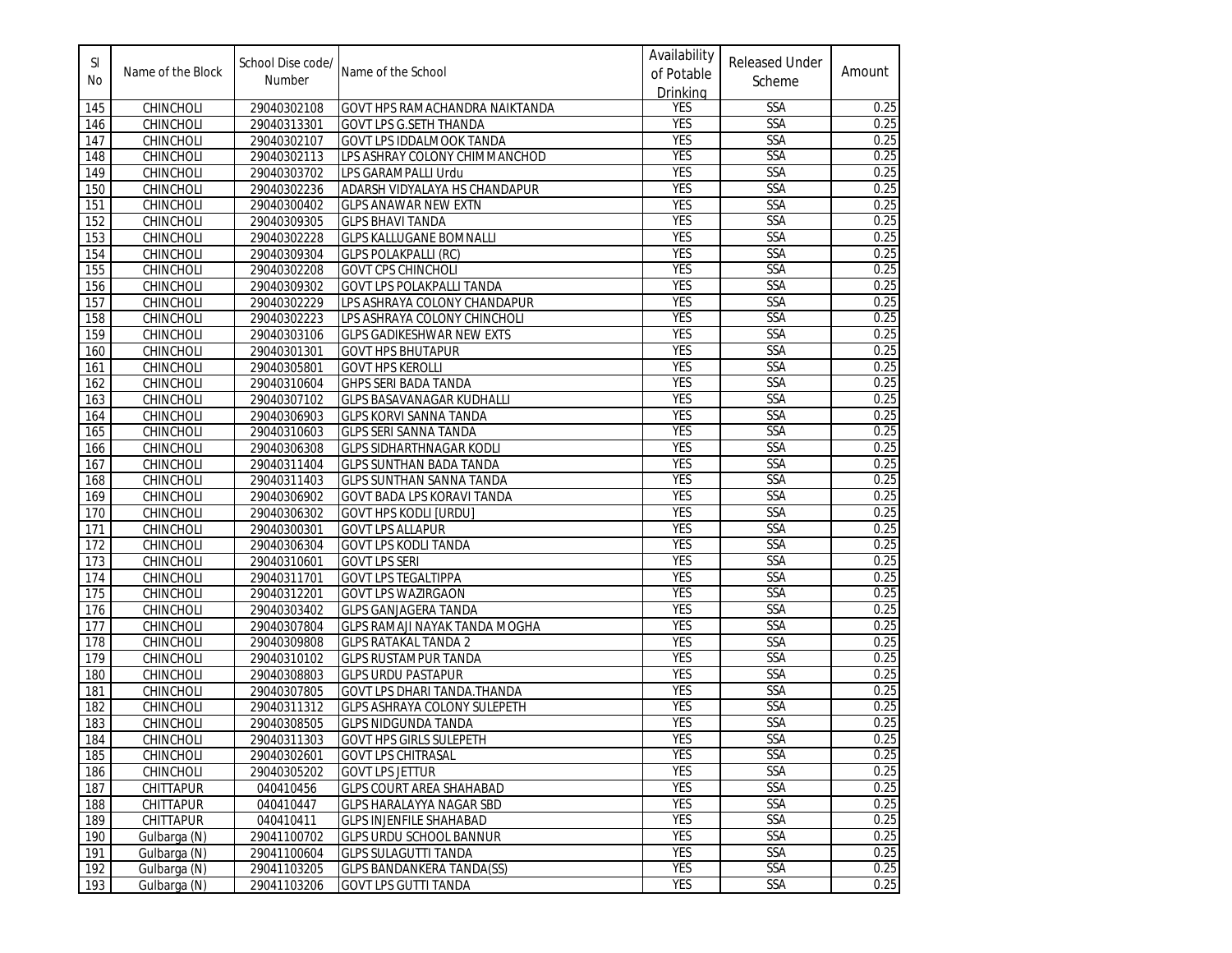| <b>SI</b><br>No | Name of the Block     | School Dise code/<br>Number | Name of the School                       | Availability<br>of Potable<br>Drinking | <b>Released Under</b><br>Scheme | Amount |
|-----------------|-----------------------|-----------------------------|------------------------------------------|----------------------------------------|---------------------------------|--------|
| 194             | Gulbarga (N)          | 29041105003                 | <b>GOVT LPS NEELKHED TANDA</b>           | <b>YES</b>                             | SSA                             | 0.25   |
| 195             | Gulbarga (N)          | 29041101712                 | <b>GOVT LPS RATANGUTTI TANDA</b>         | <b>YES</b>                             | SSA                             | 0.25   |
| 196             | Gulbarga (N)          | 29041103802                 | <b>GLPS KASUNAIK TANDA KEROOR</b>        | <b>YES</b>                             | <b>SSA</b>                      | 0.25   |
| 197             | Gulbarga (N)          | 29041104301                 | <b>GOVT HPS MALAGATTI</b>                | <b>YES</b>                             | <b>SSA</b>                      | 0.25   |
| 198             | Gulbarga (N)          | 29041104302                 | <b>GOVT LPS URDU MALAGATTI</b>           | <b>YES</b>                             | SSA                             | 0.25   |
| 199             | Gulbarga (N)          | 29041101002                 | <b>GHPS BELUR J TANDA</b>                | <b>YES</b>                             | SSA                             | 0.25   |
| 200             | Gulbarga (N)          | 29041102003                 | <b>GLPS GOGI (K) TANDA</b>               | <b>YES</b>                             | SSA                             | 0.25   |
| 201             | Gulbarga (N)          | 29041103307                 | <b>GLPS MONU NAYAK TANDA</b>             | <b>YES</b>                             | <b>SSA</b>                      | 0.25   |
| 202             | Gulbarga (N)          | 29041103302                 | GOVT HPS KALMOOD TANDA                   | <b>YES</b>                             | SSA                             | 0.25   |
| 203             | Gulbarga (N)          | 29041103702                 | GOVT HPS KAVANALLI TANDA                 | <b>YES</b>                             | <b>SSA</b>                      | 0.25   |
| 204             | Gulbarga (N)          | 29041102802                 | <b>GOVT HPS URDU JEEVANGI</b>            | <b>YES</b>                             | SSA                             | 0.25   |
| 205             | Gulbarga (N)          | 29041103701                 | <b>GOVT HPS KAWANALLI</b>                | <b>YES</b>                             | SSA                             | 0.25   |
| 206             | Gulbarga (N)          | 29041103306                 | <b>GOVT LPS LIMBU NAIK TANDA</b>         | <b>YES</b>                             | SSA                             | 0.25   |
| 207             | Gulbarga (N)          | 29041103416                 | <b>GLPS G.GIRI TANDA SCHOOL</b>          | <b>YES</b>                             | <b>SSA</b>                      | 0.25   |
| 208             | Gulbarga (N)          | 29041103402                 | <b>GOVT HPS URDU KAMALAPUR</b>           | <b>YES</b>                             | SSA                             | 0.25   |
| 209             | Gulbarga (N)          | 29041105905                 | GOVT KSRP COL.TAJ SULTANPUR              | <b>YES</b>                             | SSA                             | 0.25   |
| 210             | Gulbarga (N)          | 29041107503                 | <b>GOVT CPS MOMINPUR GLB</b>             | <b>YES</b>                             | SSA                             | 0.25   |
| 211             | Gulbarga (N)          | 29041107501                 | <b>GOVT MPS MOMONPURA GULBARGA (MS)</b>  | <b>YES</b>                             | <b>SSA</b>                      | 0.25   |
| 212             | Gulbarga (N)          | 29041100803                 | <b>GLPS BELAKOTA GUDDA (KERI)</b>        | <b>YES</b>                             | SSA                             | 0.25   |
| 213             | Gulbarga (N)          | 29041103002                 | <b>GOVT HPS KAGGAN MADI</b>              | <b>YES</b>                             | SSA                             | 0.25   |
| 214             | Gulbarga (N)          | 29041104217                 | GOVT LPS BELAKOTA GUDDA                  | <b>YES</b>                             | SSA                             | 0.25   |
| 215             | Gulbarga (N)          | 29041104216                 | <b>GOVT LPS BELAKOTA KURI HATTI CAMP</b> | <b>YES</b>                             | SSA                             | 0.25   |
| 216             | Gulbarga (N)          | 29041104702                 | GOVT HPS NAGOOR TANDA                    | <b>YES</b>                             | SSA                             | 0.25   |
| 217             | Gulbarga (N)          | 29041104102                 | <b>GOVT HPS KURIKOTA</b>                 | <b>YES</b>                             | SSA                             | 0.25   |
| 218             | Gulbarga (N)          | 29041107923                 | GOVT HPS URDU ABUBKAR COLONY             | <b>YES</b>                             | <b>SSA</b>                      | 0.25   |
| 219             | Gulbarga (N)          | 29041107512                 | GLPS ASRAYA COLONY A.NAGAR               | <b>YES</b>                             | SSA                             | 0.25   |
| 220             | Gulbarga (N)          | 29041100101                 | GLPS URDU GALIB COLONY, JEELANABAD       | <b>YES</b>                             | SSA                             | 0.25   |
| 221             | Gulbarga (N)          | 29041108310                 | <b>GOVT LPS HERA NAGAR</b>               | <b>YES</b>                             | SSA                             | 0.25   |
| 222             | Gulbarga (N)          | 29041109115                 | <b>GOVT LPS URDU MISBA NAGAR</b>         | <b>YES</b>                             | <b>SSA</b>                      | 0.25   |
| 223             | Gulbarga (N)          | 29041107513                 | <b>GOVT MPS CHAKKARKATTA</b>             | <b>YES</b>                             | SSA                             | 0.25   |
| 224             | Gulbarga (N)          | 29041103903                 | <b>GLPS SONAR TANDA</b>                  | <b>YES</b>                             | SSA                             | 0.25   |
| 225             | Gulbarga (N)          | 29041105611                 | <b>GOVT LPS JOTUNAYAK TANDA</b>          | <b>YES</b>                             | SSA                             | 0.25   |
| 226             | Gulbarga (N)          | 29041104503                 | GOVT LPS MARAGUTTI TANDA                 | <b>YES</b>                             | SSA                             | 0.25   |
| 227             | Gulbarga (N)          | 29041105609                 | <b>GOVT LPS PURUNAIK TANDA</b>           | <b>YES</b>                             | SSA                             | 0.25   |
| 228             | <b>GULBARGA SOUTH</b> | 29040505201                 | <b>GHPS JAFHARABAD</b>                   | <b>YES</b>                             | SSA                             | 0.25   |
| 229             | <b>GULBARGA SOUTH</b> | 29000510408                 | <b>GLPS NaNDOOR RS</b>                   | <b>YES</b>                             | SSA                             | 0.25   |
| 230             | <b>GULBARGA SOUTH</b> | 29000504403                 | <b>GLPS AVARAD K</b>                     | <b>YES</b>                             | <b>SSA</b>                      | 0.25   |
| 231             | <b>GULBARGA SOUTH</b> | 29000501302                 | <b>GHPS BELAGUMPA K</b>                  | <b>YES</b>                             | <b>SSA</b>                      | 0.25   |
| 232             | <b>GULBARGA SOUTH</b> | 29040517207                 | <b>GHPS HONNAKIRANAGI URDU</b>           | <b>YES</b>                             | SSA                             | 0.25   |
| 233             | <b>GULBARGA SOUTH</b> | 29040512601                 | <b>GHPS SOMANATH HALLI</b>               | <b>YES</b>                             | <b>SSA</b>                      | 0.25   |
| 234             | GULBARGA SOUTH        | 29040513502                 | <b>GLPS NADISINNOOR (URDU)</b>           | YES                                    | SSA                             | 0.25   |
| 235             | <b>GULBARGA SOUTH</b> | 29040508511                 | <b>GLPS SIDESHWAR COLONI</b>             | <b>YES</b>                             | SSA                             | 0.25   |
| 236             | <b>GULBARGA SOUTH</b> | 29040502906                 | <b>GLPS SHARANNAGAR FARAHATABAD</b>      | <b>YES</b>                             | <b>SSA</b>                      | 0.25   |
| 237             | <b>GULBARGA SOUTH</b> | 29040510304                 | <b>GHPS BAPUNAYAK TANDA</b>              | YES                                    | <b>SSA</b>                      | 0.25   |
| 238             | <b>GULBARGA SOUTH</b> | 29040507503                 | <b>GLPS KESARATAGI TANDA</b>             | <b>YES</b>                             | SSA                             | 0.25   |
| 239             | <b>GULBARGA SOUTH</b> | 29040510302                 | <b>GLPS CHOKLA NAYAK TANDA</b>           | <b>YES</b>                             | <b>SSA</b>                      | 0.25   |
| 240             | <b>GULBARGA SOUTH</b> | 29040503802                 | <b>GLPS HAGARAGA HOSA BADAVANE</b>       | <b>YES</b>                             | <b>SSA</b>                      | 0.25   |
| 241             | <b>GULBARGA SOUTH</b> | 29040508503                 | <b>GLPS KUSANOOR TANDA</b>               | YES                                    | SSA                             | 0.25   |
| 242             | <b>GULBARGA SOUTH</b> | 29040512502                 | <b>GLPS SITANOOR (URDU)</b>              | <b>YES</b>                             | <b>SSA</b>                      | 0.25   |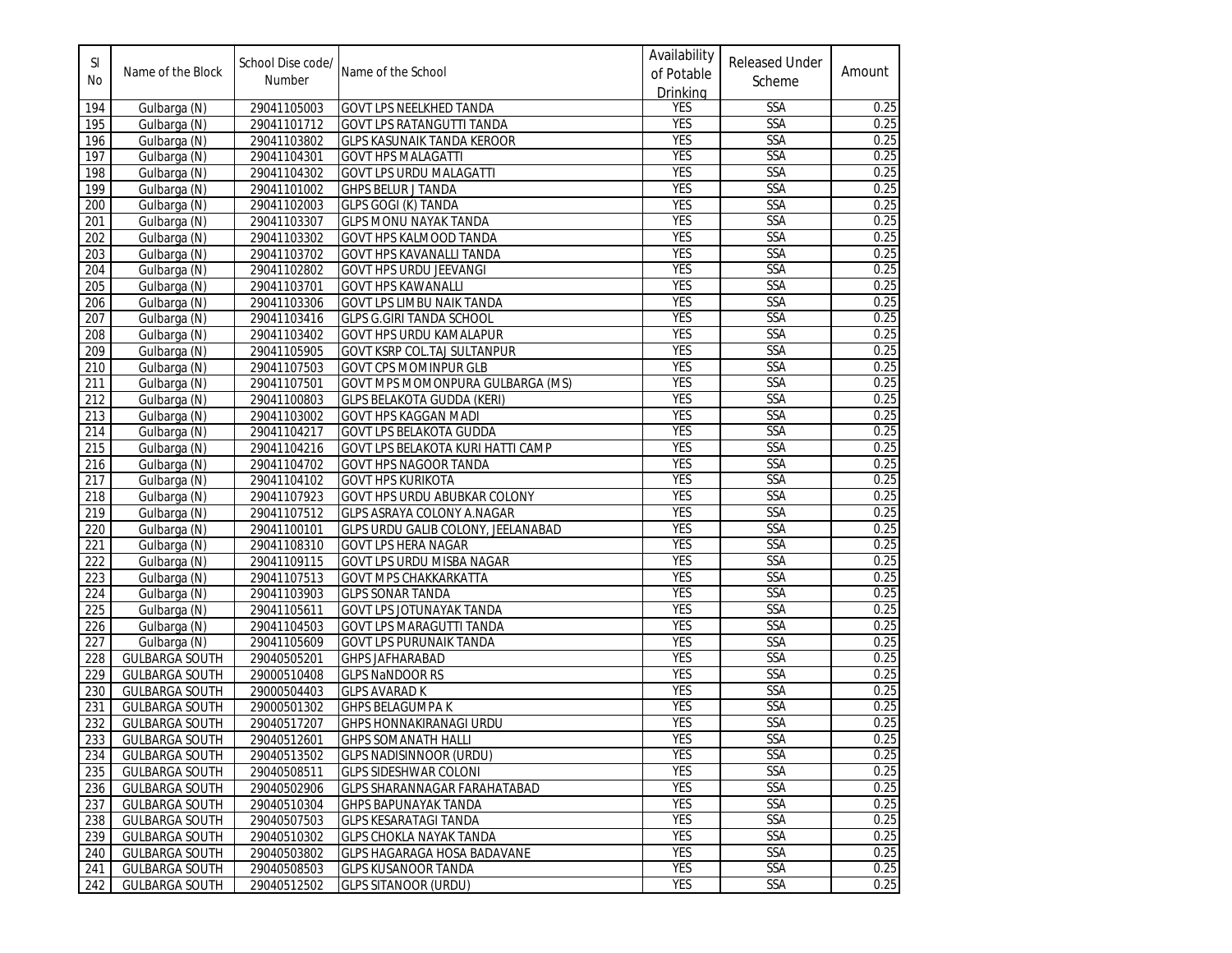| SI<br>No | Name of the Block     | School Dise code/<br><b>Number</b> | Name of the School           | Availability<br>of Potable<br>Drinking | <b>Released Under</b><br>Scheme | Amount |
|----------|-----------------------|------------------------------------|------------------------------|----------------------------------------|---------------------------------|--------|
| 243      | <b>GULBARGA SOUTH</b> | 29040515503                        | <b>GMPS BASAVANAGAR</b>      | <b>YES</b>                             | SSA                             | 0.25   |
| 244      | <b>GULBARGA SOUTH</b> | 29040511109                        | <b>GLPS PALA HAL TANDA</b>   | <b>YES</b>                             | <b>SSA</b>                      | 0.25   |
| 245      | <b>GULBARGA SOUTH</b> | 29040511702                        | <b>GLPS PRABHU KALPUDI</b>   | <b>YES</b>                             | SSA                             | 0.25   |
| 246      | <b>GULBARGA SOUTH</b> | 29040512207                        | <b>GLPS HADIBASAVANNA</b>    | <b>YES</b>                             | SSA                             | 0.25   |
| 247      | <b>GULBARGA SOUTH</b> | 29040503704                        | GHPS HADAGIL HARUTI URDU     | <b>YES</b>                             | SSA                             | 0.25   |
| 248      | <b>GULBARGA SOUTH</b> | 29040508102                        | <b>GHPS KOLLUR URDU</b>      | <b>YES</b>                             | <b>SSA</b>                      | 0.25   |
| 249      | <b>GULBARGA SOUTH</b> | 29040505802                        | <b>GHPS KADANI URDU</b>      | <b>YES</b>                             | <b>SSA</b>                      | 0.25   |
| 250      | <b>GULBARGA SOUTH</b> | 29040509701                        | <b>GHPS MINAJAGI</b>         | <b>YES</b>                             | SSA                             | 0.25   |
| 251      | <b>GULBARGA SOUTH</b> | 29040503301                        | <b>GHPS GAROOR</b>           | <b>YES</b>                             | SSA                             | 0.25   |
| 252      | <b>GULBARGA SOUTH</b> | 29040503703                        | GHPS HADAGIL HARUTI TANDA    | <b>YES</b>                             | SSA                             | 0.25   |
| 253      | <b>GULBARGA SOUTH</b> | 29040505805                        | GHPS BASAVANAGA TANDA KADANI | <b>YES</b>                             | <b>SSA</b>                      | 0.25   |
| 254      | <b>GULBARGA SOUTH</b> | 29040513502                        | <b>GLPS URDU TILAGUL</b>     | <b>YES</b>                             | SSA                             | 0.25   |
| 255      | <b>GULBARGA SOUTH</b> | 29040508102                        | <b>GLPS URDU KOLLUR</b>      | <b>YES</b>                             | SSA                             | 0.25   |
| 256      | <b>GULBARGA SOUTH</b> | 29040512810                        | GLPS URDU SRINIVAS SARADAGI  | <b>YES</b>                             | <b>SSA</b>                      | 0.25   |
| 257      | <b>GULBARGA SOUTH</b> | 29040533806                        | GOVT LPS (NEW EXSTN) HIRAPUR | <b>YES</b>                             | SSA                             | 0.25   |
| 258      | <b>GULBARGA SOUTH</b> | 29040533803                        | GOVT URDU P.S. HIRAPUR GLB   | <b>YES</b>                             | SSA                             | 0.25   |
| 259      | <b>JEWARGI</b>        | 29040600803                        | <b>G:LPS: ANKALAGA URDU</b>  | <b>YES</b>                             | <b>SSA</b>                      | 0.25   |
| 260      | <b>JEWARGI</b>        | 29040612602                        | G:LPS: SHAKAPUR(SY)          | <b>YES</b>                             | <b>SSA</b>                      | 0.25   |
| 261      | <b>JEWARGI</b>        | 29040614702                        | G:LPS: Yatnal (HB)           | <b>YES</b>                             | SSA                             | 0.25   |
| 262      | <b>JEWARGI</b>        | 29040600706                        | G:LPS: Yalagod(NewExt)       | <b>YES</b>                             | SSA                             | 0.25   |
| 263      | <b>JEWARGI</b>        | 29040600502                        | G:LPS: Ambakhed              | <b>YES</b>                             | <b>SSA</b>                      | 0.25   |
| 264      | <b>JEWARGI</b>        | 29040600601                        | G:LPS: Anajagi               | <b>YES</b>                             | <b>SSA</b>                      | 0.25   |
| 265      | <b>JEWARGI</b>        | 29040601202                        | G:LPS: Balabatti Tanda       | <b>YES</b>                             | SSA                             | 0.25   |
| 266      | <b>JEWARGI</b>        | 29040606502                        | G:LPS: Kadyapur              | <b>YES</b>                             | SSA                             | 0.25   |
| 267      | <b>JEWARGI</b>        | 29040602603                        | G:LPS: chigaralli camp       | <b>YES</b>                             | SSA                             | 0.25   |
| 268      | <b>JEWARGI</b>        | 29040619503                        | G:LPS: Jayanagar Jewargi     | <b>YES</b>                             | <b>SSA</b>                      | 0.25   |
| 269      | <b>JEWARGI</b>        | 29040618903                        | G:LPS: Shantanagr Jewargi    | <b>YES</b>                             | <b>SSA</b>                      | 0.25   |
| 270      | <b>JEWARGI</b>        | 29040618803                        | G:LPS: Shanmuk S Jewargi     | <b>YES</b>                             | SSA                             | 0.25   |
| 271      | <b>JEWARGI</b>        | 29040619602                        | G:HPS: Urdu:khaja col Jew    | <b>YES</b>                             | <b>SSA</b>                      | 0.25   |
| 272      | <b>JEWARGI</b>        | 29040607602                        | G:LPS: Kobal (NewExt)        | <b>YES</b>                             | SSA                             | 0.25   |
| 273      | <b>JEWARGI</b>        | 29040603101                        | G:HPS: Gavanalli             | <b>YES</b>                             | SSA                             | 0.25   |
| 274      | <b>JEWARGI</b>        | 29040608102                        | G:LPS: Urdu Kudi             | <b>YES</b>                             | SSA                             | 0.25   |
| 275      | <b>JEWARGI</b>        | 29040609402                        | G:HPS: Urdu Malli            | <b>YES</b>                             | <b>SSA</b>                      | 0.25   |
| 276      | <b>JEWARGI</b>        | 29040602201                        | G:LPS: Biral (Hissa)         | <b>YES</b>                             | SSA                             | 0.25   |
| 277      | <b>JEWARGI</b>        | 29040612102                        | G:LPS: Ranjanagi Tanda       | <b>YES</b>                             | SSA                             | 0.25   |
| 278      | <b>JEWARGI</b>        | 29040602702                        | G:LPS: Urdu Desanagi         | <b>YES</b>                             | <b>SSA</b>                      | 0.25   |
| 279      | <b>JEWARGI</b>        | 29040602502                        | G:LPS: Channur (NewExt)      | <b>YES</b>                             | <b>SSA</b>                      | 0.25   |
| 280      | <b>JEWARGI</b>        | 29040608902                        | G:HPS: Madari                | <b>YES</b>                             | SSA                             | 0.25   |
| 281      | <b>JEWARGI</b>        | 29040611201                        | G:HPS: Naribol               | <b>YES</b>                             | SSA                             | 0.25   |
| 282      | JEWARGI               | 29040611202                        | G:HPS: Urdu Naribol          | <b>YES</b>                             | SSA                             | 0.25   |
| 283      | <b>JEWARGI</b>        | 29040602402                        | G:LPS: Butnal                | <b>YES</b>                             | <b>SSA</b>                      | 0.25   |
| 284      | <b>JEWARGI</b>        | 29040602501                        | G:HPS: Channar               | <b>YES</b>                             | <b>SSA</b>                      | 0.25   |
| 285      | <b>JEWARGI</b>        | 29040614301                        | G:HPS: Yanaqunti             | <b>YES</b>                             | <b>SSA</b>                      | 0.25   |
| 286      | <b>JEWARGI</b>        | 29040611205                        | Kittur Rani Chennamma RES    | <b>YES</b>                             | <b>SSA</b>                      | 0.25   |
| 287      | <b>JEWARGI</b>        | 29040604502                        | G:LPS: Harawal Tanda         | <b>YES</b>                             | SSA                             | 0.25   |
| 288      | <b>JEWARGI</b>        | 29040611502                        | G:LPS: Nelogi (H.W)          | <b>YES</b>                             | <b>SSA</b>                      | 0.25   |
| 289      | <b>JEWARGI</b>        | 29040605701                        | G:HPS: Janiwar               | YES                                    | <b>SSA</b>                      | 0.25   |
| 290      | <b>JEWARGI</b>        | 29040606702                        | G:LPS: Kallahnaraga (HW)     | YES                                    | <b>SSA</b>                      | 0.25   |
| 291      | <b>JEWARGI</b>        | 29040608701                        | G:HPS: Kutanoor              | YES                                    | <b>SSA</b>                      | 0.25   |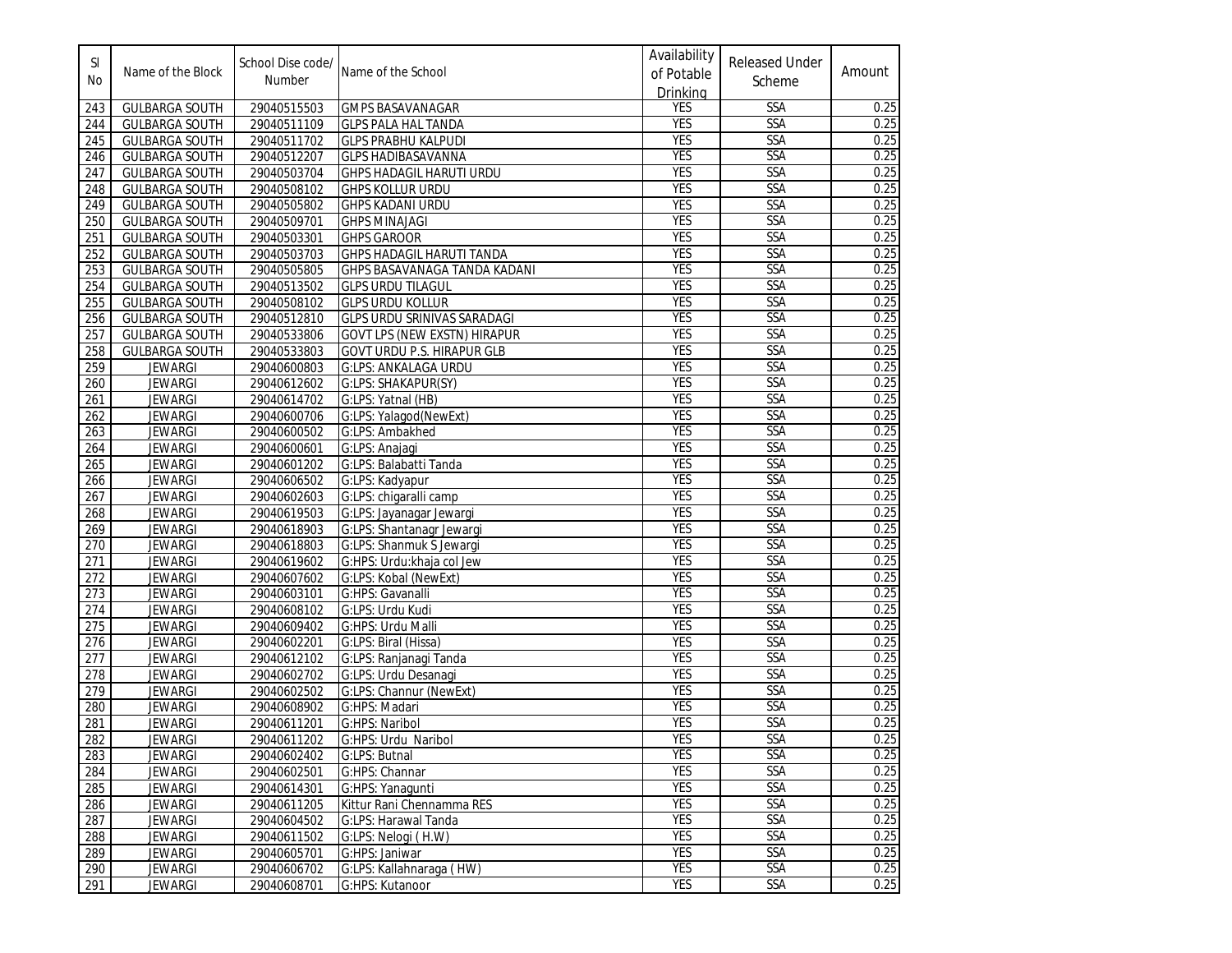| $\mathsf{SI}$<br>No | Name of the Block | School Dise code/<br>Number | Name of the School                   | Availability<br>of Potable<br>Drinking | <b>Released Under</b><br>Scheme | Amount |
|---------------------|-------------------|-----------------------------|--------------------------------------|----------------------------------------|---------------------------------|--------|
| 292                 | <b>JEWARGI</b>    | 29040611520                 | Morajri desai HS. Nelogi             | YES                                    | <b>SSA</b>                      | 0.25   |
| 293                 | <b>JEWARGI</b>    | 29040604101                 | G:HPS: Hangaraga (K)                 | <b>YES</b>                             | SSA                             | 0.25   |
| 294                 | <b>JEWARGI</b>    | 29040613702                 | G:HPS: Urdu Wadagera                 | <b>YES</b>                             | <b>SSA</b>                      | 0.25   |
| 295                 | <b>JEWARGI</b>    | 29040604102                 | G:LPS: Hangaraga (K) Urdu            | <b>YES</b>                             | SSA                             | 0.25   |
| 296                 | <b>JEWARGI</b>    | 29040613202                 | G:LPS: Sumad Urdu                    | <b>YES</b>                             | SSA                             | 0.25   |
| 297                 | <b>JEWARGI</b>    | 29040614103                 | G:LPS: Yadrami Tanda                 | <b>YES</b>                             | <b>SSA</b>                      | 0.25   |
| 298                 | <b>JEWARGI</b>    | 29040613203                 | G:LPS: Sumad (NewExt)                | <b>YES</b>                             | SSA                             | 0.25   |
| 299                 | <b>SEDAM</b>      | 29040915301                 | <b>GLPS HUDA URDU (ADAKI)</b>        | <b>YES</b>                             | SSA                             | 0.25   |
| 300                 | SEDAM             | 29040900111                 | MURAJI DESAI R SCHOOL ADAKI          | <b>YES</b>                             | SSA                             | 0.25   |
| 301                 | SEDAM             | 29040909602                 | <b>GLPS URDU SILARKOT</b>            | <b>YES</b>                             | SSA                             | 0.25   |
| 302                 | SEDAM             | 29040905102                 | <b>GLPS URUDU KANAGADDA</b>          | <b>YES</b>                             | SSA                             | 0.25   |
| 303                 | SEDAM             | 29040906601                 | <b>GLPS MILWAR</b>                   | <b>YES</b>                             | SSA                             | 0.25   |
| 304                 | SEDAM             | 29040905506                 | <b>GLPS NALGADDA TANDA</b>           | <b>YES</b>                             | SSA                             | 0.25   |
| 305                 | SEDAM             | 29040902001                 | <b>GOVT HPS DEVANOOR</b>             | <b>YES</b>                             | <b>SSA</b>                      | 0.25   |
| 306                 | SEDAM             | 29040905501                 | <b>GOVT HPS KOLAKUNDA</b>            | <b>YES</b>                             | SSA                             | 0.25   |
| 307                 | SEDAM             | 29040912301                 | <b>GOVT LPS BHEEMASAGAR</b>          | <b>YES</b>                             | SSA                             | 0.25   |
| 308                 | SEDAM             | 29040902102                 | <b>GOVT LPS H.W DUGNOOR</b>          | <b>YES</b>                             | SSA                             | 0.25   |
| 309                 | <b>SEDAM</b>      | 29040905505                 | GOVT LPS KOLAKUNDA TANDA             | <b>YES</b>                             | SSA                             | 0.25   |
| 310                 | SEDAM             | 29040905508                 | <b>GOVT LPS NADUVIN TANDA</b>        | <b>YES</b>                             | SSA                             | 0.25   |
| 311                 | SEDAM             | 29040906405                 | <b>GLPS BALARAM TANDA</b>            | <b>YES</b>                             | SSA                             | 0.25   |
| $\overline{312}$    | SEDAM             | 29040909236                 | <b>GLPS LOKYANAIK TANDA MADNA</b>    | <b>YES</b>                             | SSA                             | 0.25   |
| 313                 | SEDAM             | 29040906406                 | <b>GLPS NARSING NAIK TANDA</b>       | <b>YES</b>                             | SSA                             | 0.25   |
| 314                 | SEDAM             | 29040905703                 | <b>GLPS NURA NAYAK TANDA KONAPUR</b> | <b>YES</b>                             | SSA                             | 0.25   |
| 315                 | SEDAM             | 29040904303                 | <b>GLPS RAGAPUR TANDA JAKANPALLI</b> | <b>YES</b>                             | SSA                             | 0.25   |
| 316                 | SEDAM             | 29040904301                 | <b>GOVT HPS JAKANAPALLI</b>          | <b>YES</b>                             | SSA                             | 0.25   |
| 317                 | SEDAM             | 29040904402                 | <b>GOVT HPS JILLEDA PALLI</b>        | <b>YES</b>                             | SSA                             | 0.25   |
| 318                 | SEDAM             | 29040916901                 | <b>GOVT LPS B. N TANDA</b>           | <b>YES</b>                             | SSA                             | 0.25   |
| 319                 | SEDAM             | 29040902602                 | <b>GOVT LPS GUNDAHALLI B</b>         | <b>YES</b>                             | SSA                             | 0.25   |
| 320                 | SEDAM             | 29040908201                 | <b>GOVT LPS RAGHAPUR</b>             | <b>YES</b>                             | <b>SSA</b>                      | 0.25   |
| 321                 | SEDAM             | 29040908701                 | <b>GOVT LPS RUDRAWARAM</b>           | <b>YES</b>                             | SSA                             | 0.25   |
| 322                 | SEDAM             | 29040906403                 | GOVT LPS TANDA GORIGUDDA             | <b>YES</b>                             | SSA                             | 0.25   |
| 323                 | SEDAM             | 29040904302                 | <b>GOVT LPS TANDA JAKANAPALLI</b>    | <b>YES</b>                             | SSA                             | 0.25   |
| 324                 | SEDAM             | 29040905702                 | <b>GOVT LPS TANDA KONAPUR</b>        | <b>YES</b>                             | SSA                             | 0.25   |
| 325                 | SEDAM             | 29040911401                 | GOVT LPS TTK TANDA KUMBA TANDA       | <b>YES</b>                             | SSA                             | 0.25   |
| 326                 | SEDAM             | 29040904903                 | <b>GOVT LPS URDU KADATAL</b>         | <b>YES</b>                             | SSA                             | 0.25   |
| 327                 | SEDAM             | 29040906402                 | <b>GOVT LPS URDU MADAN</b>           | <b>YES</b>                             | SSA                             | 0.25   |
| 328                 | SEDAM             | 29040904904                 | GOVT. LPS EDIGAPPAN TANDA            | <b>YES</b>                             | SSA                             | 0.25   |
| 329                 | SEDAM             | 29040904703                 | <b>GOVT. LPS H.W. KADACHARALA</b>    | <b>YES</b>                             | SSA                             | 0.25   |
| 330                 | SEDAM             | 29040909224                 | GLPS AGGI BASWESHWAR CLNY SEDA       | <b>YES</b>                             | SSA                             | 0.25   |
| 331                 | SEDAM             | 29040909217                 | GLPS URDU KEB CLNY SEDAM             | <b>YES</b>                             | SSA                             | 0.25   |
| 332                 | SEDAM             | 29040909202                 | GOVT HPS GIRLS URDU SEDAM            | <b>YES</b>                             | SSA                             | 0.25   |
| 333                 | SEDAM             | 29040909233                 | <b>GOVT LPS DODDA AGASI SEDAM</b>    | <b>YES</b>                             | SSA                             | 0.25   |
| 334                 | SEDAM             | 29040909234                 | GOVT LPS G.K.ROAD URDU SEDAM         | <b>YES</b>                             | SSA                             | 0.25   |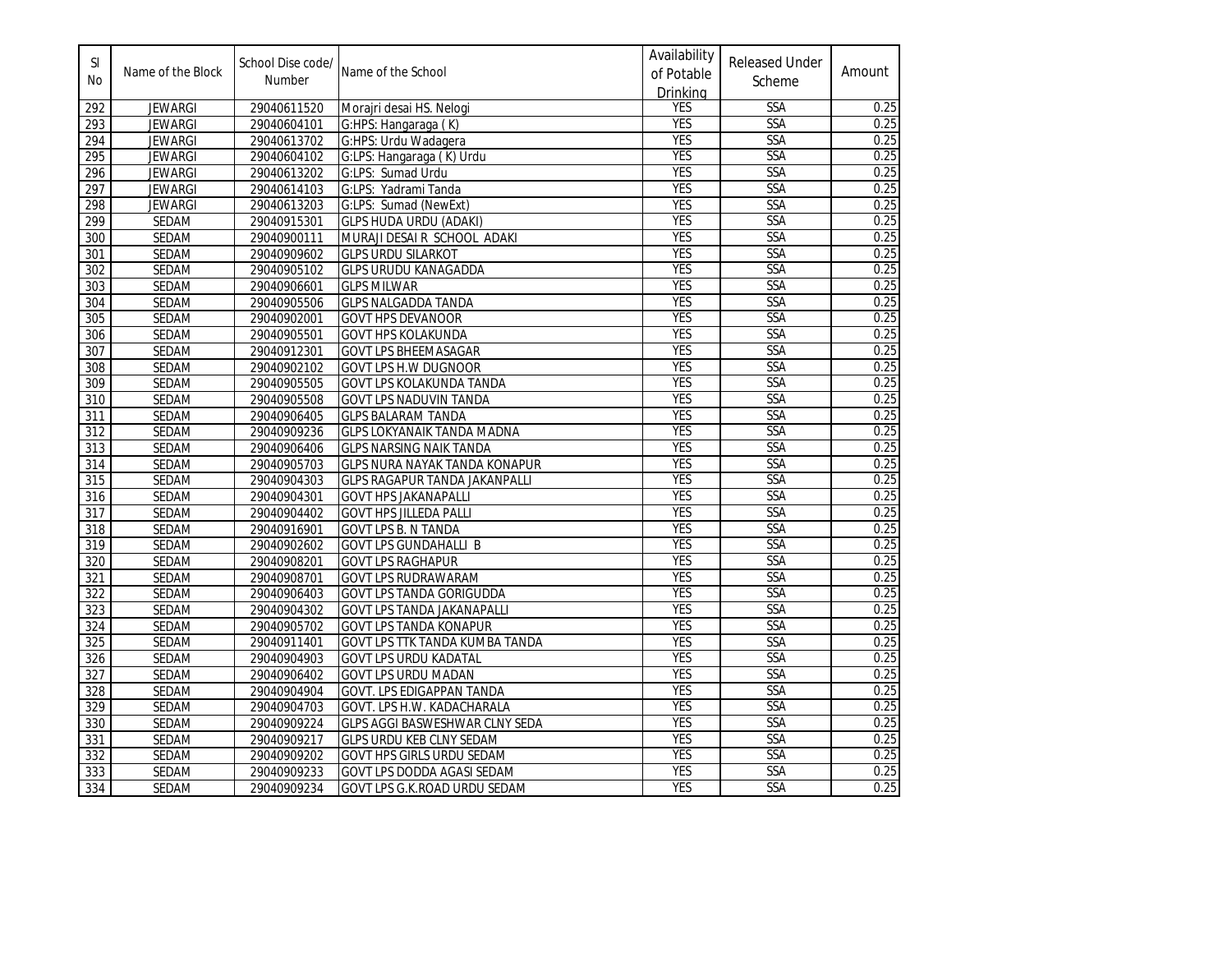| <b>SI</b><br>No | Name of the Block              | School Dise code/<br><b>Number</b> | Name of the School                                                                       | Availability<br>of Potable<br>Drinking | <b>Released Under</b><br>Scheme | Amount |
|-----------------|--------------------------------|------------------------------------|------------------------------------------------------------------------------------------|----------------------------------------|---------------------------------|--------|
|                 |                                |                                    | OFFICE OF THE DEPUTY DIRECTOR OF PUBLIC INSTRUCTION GULBARGA                             |                                        |                                 |        |
|                 |                                |                                    | List of Govt Lower primary and Higher primary Schools Facility Provided Toilets for Boys |                                        |                                 |        |
|                 | Name of the District: Gulbarga |                                    |                                                                                          |                                        |                                 |        |
| SI<br>No        | Name of the Block              | <b>School Dise</b><br>code/ Number | Name of the School                                                                       | Availability<br><b>Boys Toilet</b>     | <b>Released Under</b><br>Scheme | Amount |
| 1               | AFZALPUR                       | 29040207506                        | <b>GLPS REVOOR(B) TANDA</b>                                                              | <b>YES</b>                             | SSA                             | 0.25   |
| 2               | AFZALPUR                       | 29040201101                        | <b>GOVT HPS BADADAL</b>                                                                  | <b>YES</b>                             | SSA                             | 0.25   |
| 3               | <b>AFZALPUR</b>                | 29040200503                        | GOVT L.P.S. HARIJANWADA ATNOOR                                                           | <b>YES</b>                             | SSA                             | 0.25   |
| 4               | AFZALPUR                       | 29040200701                        | <b>GOVT LPS AURAD</b>                                                                    | <b>YES</b>                             | <b>SSA</b>                      | 0.25   |
| 5               | AFZALPUR                       | 29040201601                        | <b>GOVT HPS BANDARWAD</b>                                                                | <b>YES</b>                             | SSA                             | 0.25   |
| 6               | AFZALPUR                       | 29040202701                        | <b>GOVT HPS CHINMALLI</b>                                                                | <b>YES</b>                             | <b>SSA</b>                      | 0.25   |
| $\overline{7}$  | AFZALPUR                       | 29040208501                        | <b>GOVT HPS TEGGELLI</b>                                                                 | <b>YES</b>                             | <b>SSA</b>                      | 0.25   |
| 8               | AFZALPUR                       | 29040201602                        | <b>GOVT HPS URDU BANDARWAD</b>                                                           | <b>YES</b>                             | <b>SSA</b>                      | 0.25   |
| 9               | AFZALPUR                       | 29040208101                        | <b>GOVT LPS SIRASAGI</b>                                                                 | <b>YES</b>                             | SSA                             | 0.25   |
| 10              | AFZALPUR                       | 29040208901                        | <b>GOVT LPS UMARGA</b>                                                                   | <b>YES</b>                             | SSA                             | 0.25   |
| 11              | AFZALPUR                       | 29040204502                        | <b>GOVT URDU LPS HASARGUNDGI</b>                                                         | <b>YES</b>                             | <b>SSA</b>                      | 0.25   |
| 12              | AFZALPUR                       | 29040209003                        | <b>GLPS WADDAHALLI TANDA</b>                                                             | <b>YES</b>                             | <b>SSA</b>                      | 0.25   |
| 13              | AFZALPUR                       | 29040206701                        | <b>GOVT HPS MADARA [B]</b>                                                               | <b>YES</b>                             | <b>SSA</b>                      | 0.25   |
| 14              | AFZALPUR                       | 29040209001                        | <b>GOVT HPS WADDAHALLI</b>                                                               | <b>YES</b>                             | <b>SSA</b>                      | 0.25   |
| 15              | AFZALPUR                       | 29040201703                        | GOVT LPS HARIJANWADA BIRAMADGI                                                           | <b>YES</b>                             | <b>SSA</b>                      | 0.25   |
| 16              | AFZALPUR                       | 29040206601                        | <b>GOVT LPS MADRA [K]</b>                                                                | <b>YES</b>                             | <b>SSA</b>                      | 0.25   |
| 17              | AFZALPUR                       | 29040206702                        | GOVT LPS MADRA(B) TANDA                                                                  | <b>YES</b>                             | <b>SSA</b>                      | 0.25   |
| 18              | AFZALPUR                       | 29040203102                        | GOVT LPS NEW EXT. DIKSAMBA (B)                                                           | <b>YES</b>                             | <b>SSA</b>                      | 0.25   |
| 19              | AFZALPUR                       | 29040201702                        | GOVT LPS URDU BHAIRAMADAGI                                                               | <b>YES</b>                             | <b>SSA</b>                      | 0.25   |
| 20              | AFZALPUR                       | 29040205901                        | <b>GHPS KERAKANALLI</b>                                                                  | <b>YES</b>                             | <b>SSA</b>                      | 0.25   |
| 21              | AFZALPUR                       | 29040202102                        | GLPS ADAVI VASATI BILWAD(K)                                                              | <b>YES</b>                             | <b>SSA</b>                      | 0.25   |
| 22              | AFZALPUR                       | 29040200401                        | <b>GOVT HPS ANOOR</b>                                                                    | <b>YES</b>                             | <b>SSA</b>                      | 0.25   |
| 23              | AFZALPUR                       | 29040202101                        | <b>GOVT HPS BILWAD [K]</b>                                                               | <b>YES</b>                             | <b>SSA</b>                      | 0.25   |
| 24              | AFZALPUR                       | 29040208701                        | <b>GOVT HPS TELLUR</b>                                                                   | <b>YES</b>                             | <b>SSA</b>                      | 0.25   |
| 25              | AFZALPUR                       | 29040203202                        | GOVT HPS URDU D.GHANGAPUR                                                                | <b>YES</b>                             | <b>SSA</b>                      | 0.25   |
| 26              | AFZALPUR                       | 29040204301                        | <b>GOVT LPS GHULANOOR</b>                                                                | <b>YES</b>                             | <b>SSA</b>                      | 0.25   |
| 27              | AFZALPUR                       | 29040206301                        | <b>GOVT LPS KOLLUR</b>                                                                   | <b>YES</b>                             | SSA                             | 0.25   |
| 28              | AFZALPUR                       | 29040211803                        | ADARSH V RMSA ENGLISH MG NAGAR AFZ                                                       | YES                                    | <b>SSA</b>                      | 0.25   |
| 29              | AFZALPUR                       | 29040210101                        | GOVT LPS INDIRANAGAR AFZ                                                                 | YES                                    | <b>SSA</b>                      | 0.25   |
| 30              | AFZALPUR                       | 29040203602                        | <b>GOVT LPS URDU GHATTARGA</b>                                                           | YES                                    | <b>SSA</b>                      | 0.25   |
| 31              | AFZALPUR                       | 29040210102                        | GOVT LPS URDU INDIRNAGAR AFZ                                                             | YES                                    | <b>SSA</b>                      | 0.25   |
| 32              | AFZALPUR                       | 29040211805                        | KITTUR RANI C RESIDENTIAL S AFZ                                                          | <b>YES</b>                             | SSA                             | 0.25   |
| 33              | AFZALPUR                       | 29040204604                        | <b>GLPS HAVANOOR TANDA</b>                                                               | YES                                    | SSA                             | 0.25   |
| 34              | AFZALPUR                       | 29040202903                        | <b>GLPS URDU CHINAMGERA</b>                                                              | YES                                    | SSA                             | 0.25   |
| 35              | AFZALPUR                       | 29040203810                        | <b>GLPS URDU GOBBUR WADI</b>                                                             | YES                                    | SSA                             | 0.25   |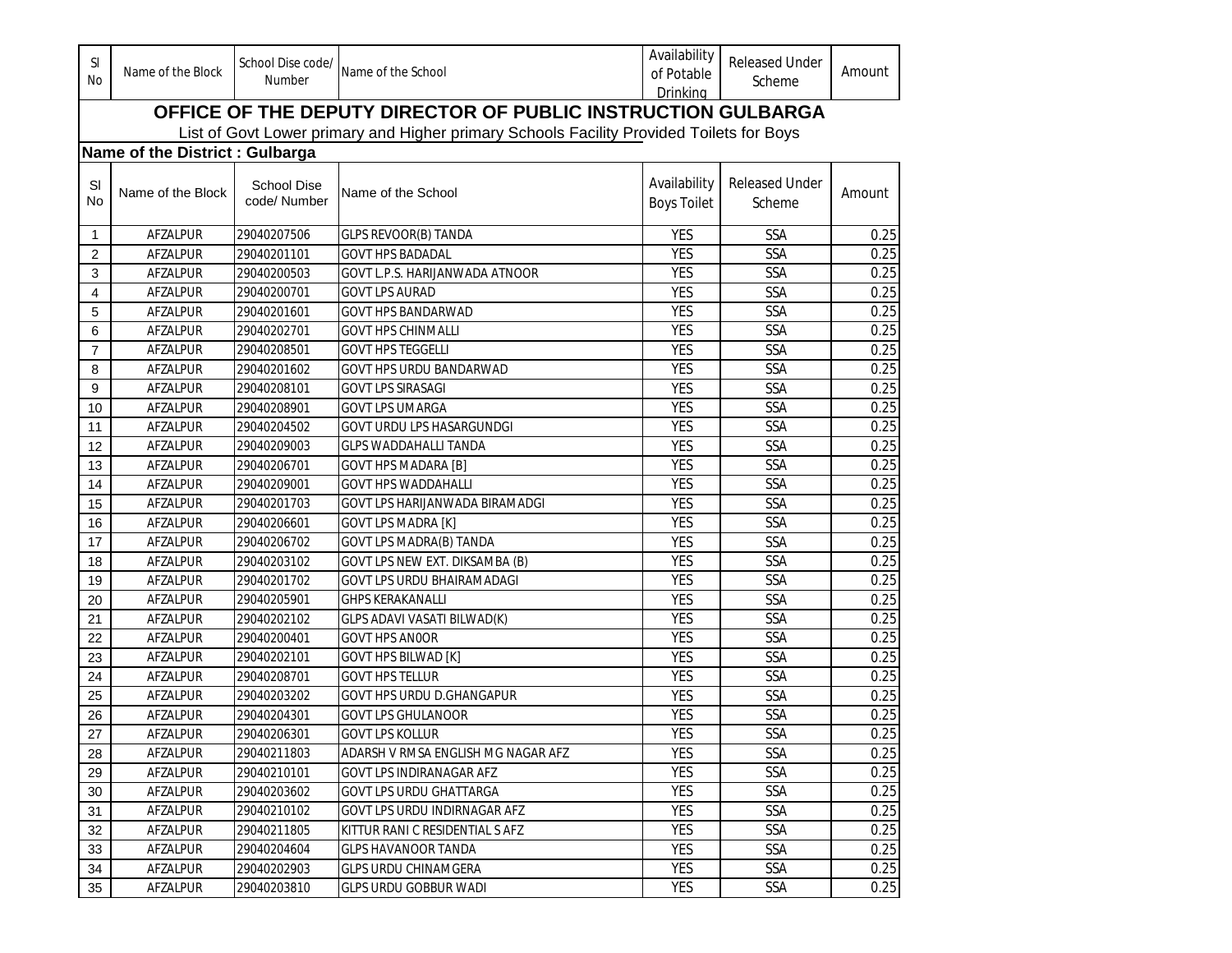| <b>SI</b><br>No | Name of the Block | School Dise code/<br>Number | Name of the School                    | Availability<br>of Potable<br>Drinking | <b>Released Under</b><br>Scheme | Amount |
|-----------------|-------------------|-----------------------------|---------------------------------------|----------------------------------------|---------------------------------|--------|
| 36              | AFZALPUR          | 29040200801                 | <b>GOVT HPS AWARALLI</b>              | <b>YES</b>                             | <b>SSA</b>                      | 0.25   |
| 37              | AFZALPUR          | 29040202801                 | <b>GOVT HPS CHAWDAPUR</b>             | <b>YES</b>                             | <b>SSA</b>                      | 0.25   |
| 38              | AFZALPUR          | 29040202901                 | GOVT HPS CHINAMEGERA                  | <b>YES</b>                             | <b>SSA</b>                      | 0.25   |
| 39              | AFZALPUR          | 29040203001                 | <b>GOVT HPS DHANNUR</b>               | <b>YES</b>                             | <b>SSA</b>                      | 0.25   |
| 40              | AFZALPUR          | 29040203801                 | <b>GOVT HPS GOBBUR [B]</b>            | <b>YES</b>                             | <b>SSA</b>                      | 0.25   |
| 41              | AFZALPUR          | 29040203901                 | <b>GOVT HPS GOBBUR [K]</b>            | <b>YES</b>                             | <b>SSA</b>                      | 0.25   |
| 42              | AFZALPUR          | 29040204601                 | <b>GOVT HPS HAVANOOR</b>              | <b>YES</b>                             | <b>SSA</b>                      | 0.25   |
| 43              | AFZALPUR          | 29040205101                 | <b>GOVT HPS INGALAGI [B]</b>          | <b>YES</b>                             | <b>SSA</b>                      | 0.25   |
| 44              | AFZALPUR          | 29040203802                 | <b>GOVT HPS URDU GOBBUR [B]</b>       | <b>YES</b>                             | <b>SSA</b>                      | 0.25   |
| 45              | AFZALPUR          | 29040201901                 | <b>GOVT LPS BADANALLI</b>             | <b>YES</b>                             | <b>SSA</b>                      | 0.25   |
| 46              | AFZALPUR          | 29040202802                 | GOVT LPS CHAWDAPUR TANDA              | <b>YES</b>                             | <b>SSA</b>                      | 0.25   |
| 47              | AFZALPUR          | 29040202302                 | <b>GOVT URDU LPS BIDNUR</b>           | <b>YES</b>                             | <b>SSA</b>                      | 0.25   |
| 48              | AFZALPUR          |                             | 29040202904 K G B V CHINAMAGERA       | <b>YES</b>                             | SSA                             | 0.25   |
| 49              | <b>AFZALPUR</b>   | 29040204002                 | <b>GLPS SHANKARALING NAGAR</b>        | <b>YES</b>                             | SSA                             | 0.25   |
| 50              | AFZALPUR          | 29040203501                 | <b>GOVT HPS DIKASANGA [K]</b>         | <b>YES</b>                             | SSA                             | 0.25   |
| 51              | <b>AFZALPUR</b>   | 29040203502                 | GOVT HPS URDU DIKKASANGA [K]          | <b>YES</b>                             | SSA                             | 0.25   |
| 52              | AFZALPUR          | 29040200301                 | <b>GOVT LPS ALLAGI [K]</b>            | <b>YES</b>                             | SSA                             | 0.25   |
| 53              | AFZALPUR          | 29040204101                 | <b>GOVT LPS URDU GOUR (K)</b>         | <b>YES</b>                             | <b>SSA</b>                      | 0.25   |
| 54              | AFZALPUR          | 29040205811                 | MURAJI DESAI VASATI SCHOOL KARAJAGI   | <b>YES</b>                             | <b>SSA</b>                      | 0.25   |
| 55              | AFZALPUR          | 29040208806                 | ASHRMA SCHOOL BASAVA NAGAR            | <b>YES</b>                             | SSA                             | 0.25   |
| 56              | <b>AFZALPUR</b>   | 29040207116                 | <b>GLPS NEW EXTENTION MASHAL</b>      | <b>YES</b>                             | SSA                             | 0.25   |
| 57              | AFZALPUR          | 29040207117                 | GLPS V.K.G NAGAR MASHAL               | <b>YES</b>                             | SSA                             | 0.25   |
| 58              | AFZALPUR          | 29040201301                 | <b>GOVT HPS BALURGI</b>               | <b>YES</b>                             | <b>SSA</b>                      | 0.25   |
| 59              | AFZALPUR          | 29040201302                 | <b>GOVT LPS BALURGI TANDA</b>         | <b>YES</b>                             | <b>SSA</b>                      | 0.25   |
| 60              | AFZALPUR          | 29040209602                 | <b>GOVT LPS BINGOLI TANDA</b>         | <b>YES</b>                             | <b>SSA</b>                      | 0.25   |
| 61              | AFZALPUR          | 29040207115                 | GOVT. LPS DONDIBANAGAR MASHAL         | <b>YES</b>                             | <b>SSA</b>                      | 0.25   |
| 62              | AFZALPUR          | 29040208602                 | LPS URDU TELLONI                      | <b>YES</b>                             | <b>SSA</b>                      | 0.25   |
| 63              | AFZALPUR          | 29040207111                 | RAJIVA GANDHI NAGAR LPS               | <b>YES</b>                             | SSA                             | 0.25   |
| 64              | AFZALPUR          | 29040200603                 | <b>GLPS MALLAN MADDI</b>              | <b>YES</b>                             | SSA                             | 0.25   |
| 65              | AFZALPUR          | 29040207405                 | <b>GLPS NELOOR TANDA</b>              | <b>YES</b>                             | SSA                             | 0.25   |
| 66              | AFZALPUR          | 29040207402                 | <b>GOVT HPS URDU NILOOR</b>           | <b>YES</b>                             | SSA                             | 0.25   |
| 67              | AFZALPUR          | 29040204202                 | <b>GOVT URDU HPS STATION GHANGAPU</b> | <b>YES</b>                             | SSA                             | 0.25   |
| 68              | <b>CHINCHOLI</b>  | 29040301110                 | GHPS RAMCHANDRANAIK TANDA             | <b>YES</b>                             | SSA                             | 0.25   |
| 69              | CHINCHOLI         | 29040300113                 | <b>GLPS DHARMUNAIK TANDA</b>          | <b>YES</b>                             | <b>SSA</b>                      | 0.25   |
| 70              | <b>CHINCHOLI</b>  | 29040301205                 | <b>GLPS SAKKUNAIK TANDA</b>           | <b>YES</b>                             | SSA                             | 0.25   |
| 71              | <b>CHINCHOLI</b>  | 29040301101                 | <b>GOVT HPS BHUYAR [K]</b>            | YES                                    | SSA                             | 0.25   |
| 72              | <b>CHINCHOLI</b>  | 29040300705                 | GOVT HPS PATTU NAIK TANDA             | <b>YES</b>                             | SSA                             | 0.25   |
| 73              | <b>CHINCHOLI</b>  | 29040301106                 | GOVT LPS NEMU NAIK TANDA              | YES                                    | SSA                             | 0.25   |
| 74              | <b>CHINCHOLI</b>  | 29040300802                 | <b>GLPS BHAIRAMPALLI TANDA</b>        | YES                                    | SSA                             | 0.25   |
| 75              | <b>CHINCHOLI</b>  | 29040307605                 | <b>GLPS URDU MIRYAN</b>               | <b>YES</b>                             | SSA                             | 0.25   |
| 76              | <b>CHINCHOLI</b>  | 29040306401                 | <b>GOVT HPS KOLLUR</b>                | YES                                    | <b>SSA</b>                      | 0.25   |
| 77              | <b>CHINCHOLI</b>  | 29040308001                 | <b>GOVT HPS NAGAIDALAI</b>            | YES                                    | SSA                             | 0.25   |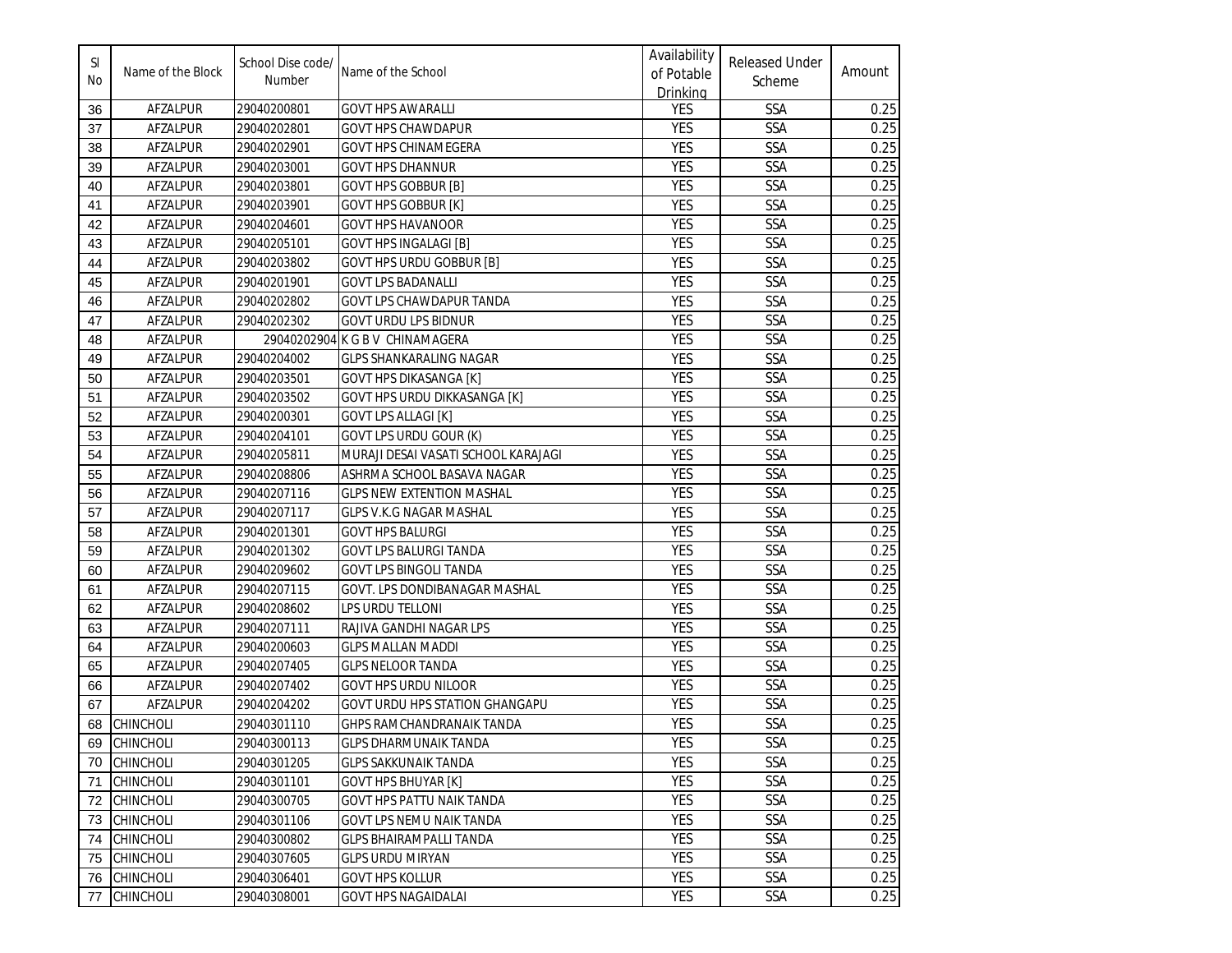| SI<br>No | Name of the Block | School Dise code/<br>Number | Name of the School               | Availability<br>of Potable<br>Drinking | <b>Released Under</b><br>Scheme | Amount |
|----------|-------------------|-----------------------------|----------------------------------|----------------------------------------|---------------------------------|--------|
| 78       | CHINCHOLI         | 29040300202                 | <b>GOVT HPS URDU AINOLI</b>      | <b>YES</b>                             | SSA                             | 0.25   |
| 79       | <b>CHINCHOLI</b>  | 29040301001                 | GOVT LPS BHOGALINGADALLI         | <b>YES</b>                             | <b>SSA</b>                      | 0.25   |
| 80       | CHINCHOLI         | 29040307602                 | GOVT LPS KISTAPUR                | <b>YES</b>                             | SSA                             | 0.25   |
| 81       | <b>CHINCHOLI</b>  | 29040308002                 | GOVT LPS NAGAIDALAI TANDA        | <b>YES</b>                             | SSA                             | 0.25   |
| 82       | <b>CHINCHOLI</b>  | 29040311801                 | <b>GOVT LPS TRIMALAPUR</b>       | <b>YES</b>                             | <b>SSA</b>                      | 0.25   |
| 83       | <b>CHINCHOLI</b>  | 29040312605                 | <b>GLPS ANDUNAIK TANDA</b>       | <b>YES</b>                             | SSA                             | 0.25   |
| 84       | <b>CHINCHOLI</b>  | 29040301709                 | <b>GLPS KADADHARI TANDA</b>      | <b>YES</b>                             | <b>SSA</b>                      | 0.25   |
| 85       | <b>CHINCHOLI</b>  | 29040309804                 | <b>GLPS MANDGOL TANDA</b>        | <b>YES</b>                             | SSA                             | 0.25   |
| 86       | <b>CHINCHOLI</b>  | 29040303206                 | <b>GLPS RUPNAIK TANDA</b>        | <b>YES</b>                             | <b>SSA</b>                      | 0.25   |
| 87       | <b>CHINCHOLI</b>  | 29040303001                 | <b>GOVT HPS DHUTTARGA</b>        | <b>YES</b>                             | <b>SSA</b>                      | 0.25   |
| 88       | <b>CHINCHOLI</b>  | 29040301702                 | GOVT LPS ADAKIMOKA TANDA         | <b>YES</b>                             | SSA                             | 0.25   |
| 89       | <b>CHINCHOLI</b>  | 29040301802                 | <b>GOVT LPS CHANNUR TANDA</b>    | <b>YES</b>                             | SSA                             | 0.25   |
| 90       | <b>CHINCHOLI</b>  | 29040301703                 | <b>GOVT LPS MALLIKOLLA TANDA</b> | <b>YES</b>                             | <b>SSA</b>                      | 0.25   |
| 91       | <b>CHINCHOLI</b>  | 29040301602                 | GOVT LPS SRISANBUGADI TANDA      | <b>YES</b>                             | <b>SSA</b>                      | 0.25   |
| 92       | <b>CHINCHOLI</b>  | 29040312602                 | GOVT LPS YELAMAMADI TANDA        | <b>YES</b>                             | SSA                             | 0.25   |
| 93       | <b>CHINCHOLI</b>  | 29040307502                 | <b>GLPS H W MARAPALLI</b>        | <b>YES</b>                             | <b>SSA</b>                      | 0.25   |
| 94       | <b>CHINCHOLI</b>  | 29040302111                 | GLPS NELGANGI TANDA              | <b>YES</b>                             | <b>SSA</b>                      | 0.25   |
| 95       | <b>CHINCHOLI</b>  | 29040302110                 | <b>GLPS SIDDAPUR TANDA</b>       | <b>YES</b>                             | <b>SSA</b>                      | 0.25   |
| 96       | <b>CHINCHOLI</b>  | 29040313501                 | <b>GOVT HPS DOTIKOLA</b>         | <b>YES</b>                             | <b>SSA</b>                      | 0.25   |
| 97       | <b>CHINCHOLI</b>  | 29040302108                 | GOVT HPS RAMACHANDRA NAIKTANDA   | <b>YES</b>                             | <b>SSA</b>                      | 0.25   |
| 98       | <b>CHINCHOLI</b>  | 29040311601                 | <b>GOVT HPS TAJALAPUR</b>        | <b>YES</b>                             | SSA                             | 0.25   |
| 99       | <b>CHINCHOLI</b>  | 29040302102                 | GOVT LPS BIKKUNAI TANDA          | <b>YES</b>                             | SSA                             | 0.25   |
| 100      | <b>CHINCHOLI</b>  | 29040313301                 | <b>GOVT LPS G.SETH THANDA</b>    | <b>YES</b>                             | SSA                             | 0.25   |
| 101      | <b>CHINCHOLI</b>  | 29040304002                 | <b>GOVT LPS GURUMPALLI</b>       | <b>YES</b>                             | SSA                             | 0.25   |
| 102      | <b>CHINCHOLI</b>  | 29040302107                 | <b>GOVT LPS IDDALMOOK TANDA</b>  | <b>YES</b>                             | SSA                             | 0.25   |
| 103      | <b>CHINCHOLI</b>  | 29040312901                 | <b>GOVT LPS YETHEBARPURA</b>     | <b>YES</b>                             | SSA                             | 0.25   |
| 104      | <b>CHINCHOLI</b>  | 29040303702                 | LPS GARAMPALLI Urdu              | <b>YES</b>                             | SSA                             | 0.25   |
| 105      | <b>CHINCHOLI</b>  | 29040302236                 | ADARSH VIDYALAYA HS CHANDAPUR    | <b>YES</b>                             | <b>SSA</b>                      | 0.25   |
| 106      | <b>CHINCHOLI</b>  | 29040302224                 | <b>GLPS HARIJANWAD CHINCHOLI</b> | <b>YES</b>                             | <b>SSA</b>                      | 0.25   |
| 107      | <b>CHINCHOLI</b>  | 29040302228                 | <b>GLPS KALLUGANE BOMNALLI</b>   | <b>YES</b>                             | <b>SSA</b>                      | 0.25   |
| 108      | <b>CHINCHOLI</b>  | 29040302208                 | <b>GOVT CPS CHINCHOLI</b>        | <b>YES</b>                             | SSA                             | 0.25   |
| 109      | <b>CHINCHOLI</b>  | 29040302209                 | <b>GOVT GIRLS HPS CHINCHOLI</b>  | <b>YES</b>                             | <b>SSA</b>                      | 0.25   |
|          | 110 CHINCHOLI     | 29040302210                 | <b>GOVT HPS CHINCHOLI URDU</b>   | <b>YES</b>                             | <b>SSA</b>                      | 0.25   |
|          | 111 CHINCHOLI     | 29040305001                 | GOVT LPS I.P.HOSALLI             | <b>YES</b>                             | <b>SSA</b>                      | 0.25   |
|          | 112 CHINCHOLI     | 29040308701                 | GOVT LPS PARDAR MOTAKPALLI       | <b>YES</b>                             | SSA                             | 0.25   |
|          | 113 CHINCHOLI     | 29040309302                 | <b>GOVT LPS POLAKPALLI TANDA</b> | YES                                    | SSA                             | 0.25   |
|          | 114 CHINCHOLI     | 29040302227                 | <b>KGBV CHANDAPUR</b>            | YES                                    | SSA                             | 0.25   |
|          | 115 CHINCHOLI     | 29040302223                 | LPS ASHRAYA COLONY CHINCHOLI     | YES                                    | SSA                             | 0.25   |
|          | 116 CHINCHOLI     | 29040302802                 | GLPS SIDDESHWAR DEGALMADI (S)    | <b>YES</b>                             | SSA                             | 0.25   |
|          | 117 CHINCHOLI     | 29040302702                 | GOVT HPS URDU DASTAPUR           | <b>YES</b>                             | SSA                             | 0.25   |
|          | 118 CHINCHOLI     | 29040308402                 | GOVT HPS URDU N.HOSALLI          | YES                                    | <b>SSA</b>                      | 0.25   |
|          | 119 CHINCHOLI     | 29040308901                 | <b>GOVT LPS PATTPALLI</b>        | YES                                    | SSA                             | 0.25   |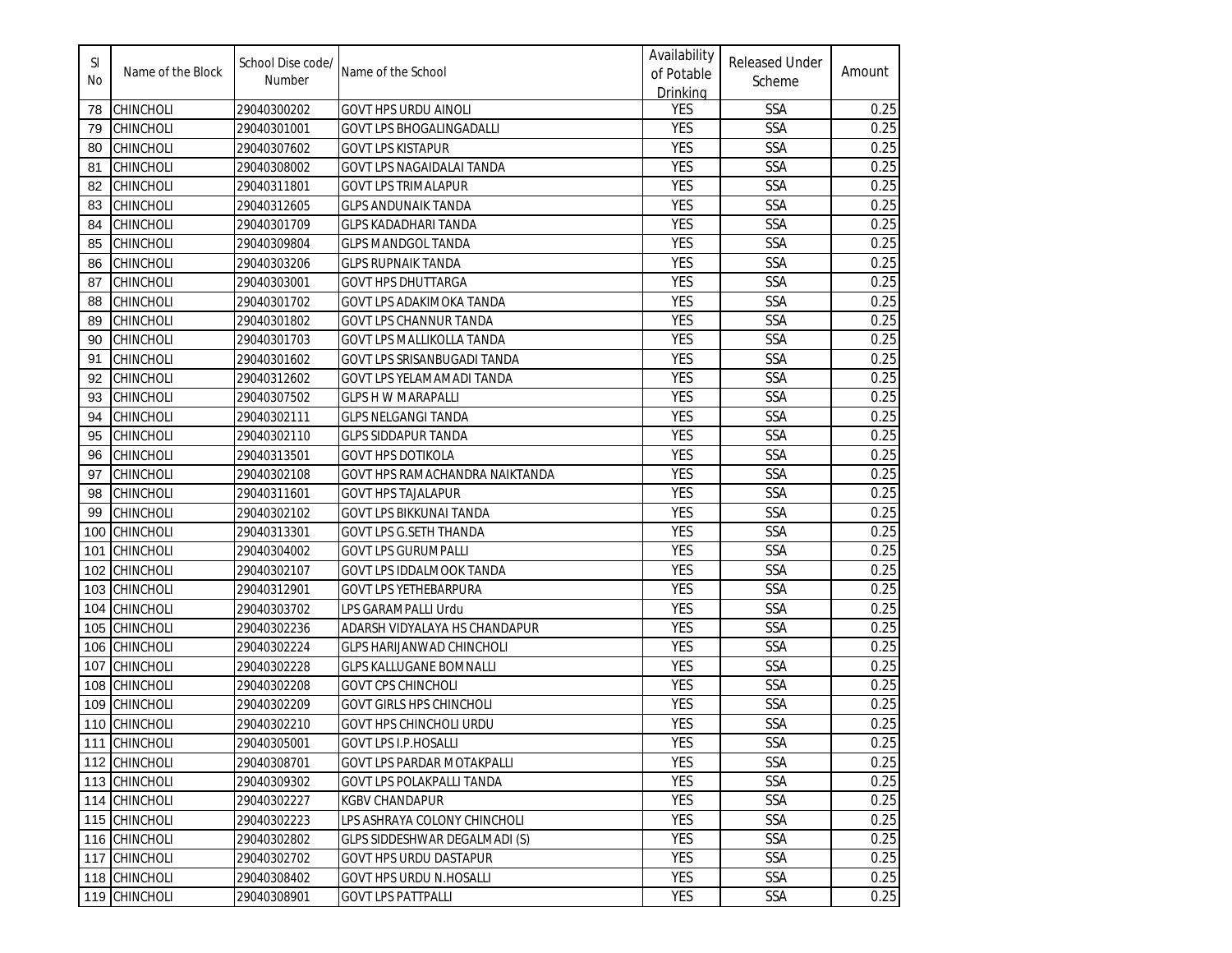| SI<br>No | Name of the Block | School Dise code/<br>Number | Name of the School                     | Availability<br>of Potable<br>Drinking | <b>Released Under</b><br>Scheme | Amount |
|----------|-------------------|-----------------------------|----------------------------------------|----------------------------------------|---------------------------------|--------|
| 120      | <b>CHINCHOLI</b>  | 29040302503                 | <b>GLPS CHINTAPALLI TANDA</b>          | YES                                    | SSA                             | 0.25   |
| 121      | <b>CHINCHOLI</b>  | 29040305803                 | GLPS URDU KEROLLI                      | <b>YES</b>                             | <b>SSA</b>                      | 0.25   |
| 122      | <b>CHINCHOLI</b>  | 29040305801                 | GOVT HPS KEROLLI                       | <b>YES</b>                             | SSA                             | 0.25   |
| 123      | <b>CHINCHOLI</b>  | 29040300501                 | <b>GOVT LPS BANTNALLI</b>              | <b>YES</b>                             | SSA                             | 0.25   |
| 124      | <b>CHINCHOLI</b>  | 29040310604                 | GHPS SERI BADA TANDA                   | <b>YES</b>                             | SSA                             | 0.25   |
| 125      | <b>CHINCHOLI</b>  | 29040306703                 | <b>GLPS KUPNOOR URDU</b>               | YES                                    | SSA                             | 0.25   |
| 126      | <b>CHINCHOLI</b>  | 29040304403                 | <b>GLPS MARANALLI</b>                  | <b>YES</b>                             | SSA                             | 0.25   |
| 127      | <b>CHINCHOLI</b>  | 29040311404                 | <b>GLPS SUNTHAN BADA TANDA</b>         | YES                                    | SSA                             | 0.25   |
| 128      | <b>CHINCHOLI</b>  | 29040311403                 | <b>GLPS SUNTHAN SANNA TANDA</b>        | <b>YES</b>                             | SSA                             | 0.25   |
| 129      | <b>CHINCHOLI</b>  | 29040300301                 | <b>GOVT LPS ALLAPUR</b>                | <b>YES</b>                             | SSA                             | 0.25   |
| 130      | <b>CHINCHOLI</b>  | 29040310601                 | <b>GOVT LPS SERI</b>                   | <b>YES</b>                             | SSA                             | 0.25   |
| 131      | <b>CHINCHOLI</b>  | 29040306310                 | KITTUR RANI CHANNAMMA KODLI            | <b>YES</b>                             | SSA                             | 0.25   |
| 132      | <b>CHINCHOLI</b>  | 29040306702                 | LPS KUPNOOR NEW                        | <b>YES</b>                             | SSA                             | 0.25   |
| 133      | <b>CHINCHOLI</b>  | 29040302901                 | GOVT HPS DHARAMASAGAR                  | <b>YES</b>                             | SSA                             | 0.25   |
| 134      | <b>CHINCHOLI</b>  | 29040302902                 | GOVT LPS DHANASINGNAIK TANDA           | YES                                    | SSA                             | 0.25   |
| 135      | <b>CHINCHOLI</b>  | 29040305303                 | GOVT LPS JAWAHARNAGAR TANDA            | YES                                    | <b>SSA</b>                      | 0.25   |
| 136      | <b>CHINCHOLI</b>  | 29040312003                 | GOVT LPS VANTI GUDASITANDA             | <b>YES</b>                             | SSA                             | 0.25   |
| 137      | <b>CHINCHOLI</b>  | 29040306605                 | LPS MOGADAMPUR URDU                    | <b>YES</b>                             | SSA                             | 0.25   |
| 138      | <b>CHINCHOLI</b>  | 29040309808                 | GLPS RATAKAL TANDA 2                   | <b>YES</b>                             | <b>SSA</b>                      | 0.25   |
| 139      | <b>CHINCHOLI</b>  | 29040309805                 | <b>GLPS RATKAL TANDA 1</b>             | <b>YES</b>                             | SSA                             | 0.25   |
| 140      | <b>CHINCHOLI</b>  | 29040310102                 | GLPS RUSTAMPUR TANDA                   | <b>YES</b>                             | SSA                             | 0.25   |
| 141      | CHINCHOLI         | 29040307801                 | <b>GOVT HPS MOGHA</b>                  | <b>YES</b>                             | SSA                             | 0.25   |
| 142      | <b>CHINCHOLI</b>  | 29040310101                 | <b>GOVT HPS RUSTAMPUR</b>              | <b>YES</b>                             | SSA                             | 0.25   |
| 143      | <b>CHINCHOLI</b>  | 29040307805                 | <b>GOVT LPS DHARI TANDA.THANDA</b>     | YES                                    | SSA                             | 0.25   |
| 144      | <b>CHINCHOLI</b>  | 29040301401                 | <b>GOVT HPS BURAGAPALLI</b>            | YES                                    | SSA                             | 0.25   |
| 145      | <b>CHINCHOLI</b>  | 29040303301                 | <b>GOVT HPS GANAPUR</b>                | <b>YES</b>                             | SSA                             | 0.25   |
| 146      | <b>CHINCHOLI</b>  | 29040305901                 | <b>GOVT HPS KARCHAKHED</b>             | <b>YES</b>                             | SSA                             | 0.25   |
| 147      | <b>CHINCHOLI</b>  | 29040302601                 | <b>GOVT LPS CHITRASAL</b>              | <b>YES</b>                             | <b>SSA</b>                      | 0.25   |
| 148      | <b>CHINCHOLI</b>  | 29040305101                 | <b>GOVT LPS IRAGAPALLI</b>             | <b>YES</b>                             | SSA                             | 0.25   |
| 149      | <b>CHINCHOLI</b>  | 29040305202                 | <b>GOVT LPS JETTUR</b>                 | <b>YES</b>                             | SSA                             | 0.25   |
| 150      | <b>CHITTAPUR</b>  | 29040400206                 | <b>GLPS GADAGI ALAHALLI</b>            | <b>YES</b>                             | SSA                             | 0.25   |
| 151      | <b>CHITTAPUR</b>  | 29040402601                 | <b>GOVT HPS DANDAGUND</b>              | <b>YES</b>                             | SSA                             | 0.25   |
|          | 152 CHITTAPUR     | 29040410203                 | <b>GOVT LPS ASHRAYA COLONY SATNOOR</b> | <b>YES</b>                             | SSA                             | 0.25   |
|          | 153 CHITTAPUR     | 29040407102                 | GOVT LPS CHAJU NAYAK TANDA             | <b>YES</b>                             | <b>SSA</b>                      | 0.25   |
|          | 154 CHITTAPUR     | 29040406702                 | GOVT LPS DONDARNAIK TANDA              | <b>YES</b>                             | SSA                             | 0.25   |
|          | 155 CHITTAPUR     | 29040403602                 | GOVT LPS HANIKERA TANDA                | YES                                    | SSA                             | 0.25   |
|          | 156 CHITTAPUR     | 29040407103                 | GOVT LPS VACHUNAYAK TANDA              | YES                                    | SSA                             | 0.25   |
|          | 157 CHITTAPUR     | 29040400207                 | LPS URDU ALAHALLI                      | YES                                    | SSA                             | 0.25   |
|          | 158 CHITTAPUR     | 29040403101                 | GLPS URDU GOLA (K)                     | YES                                    | SSA                             | 0.25   |
|          | 159 CHITTAPUR     | 29040411406                 | <b>GLPS URDU TONSALLI (S)</b>          | <b>YES</b>                             | SSA                             | 0.25   |
|          | 160 CHITTAPUR     | 29040410502                 | <b>GOVT HPS SHANKERWADI</b>            | YES                                    | SSA                             | 0.25   |
| 161      | <b>CHITTAPUR</b>  | 29040411101                 | <b>GOVT HPS TARANALLI</b>              | YES                                    | SSA                             | 0.25   |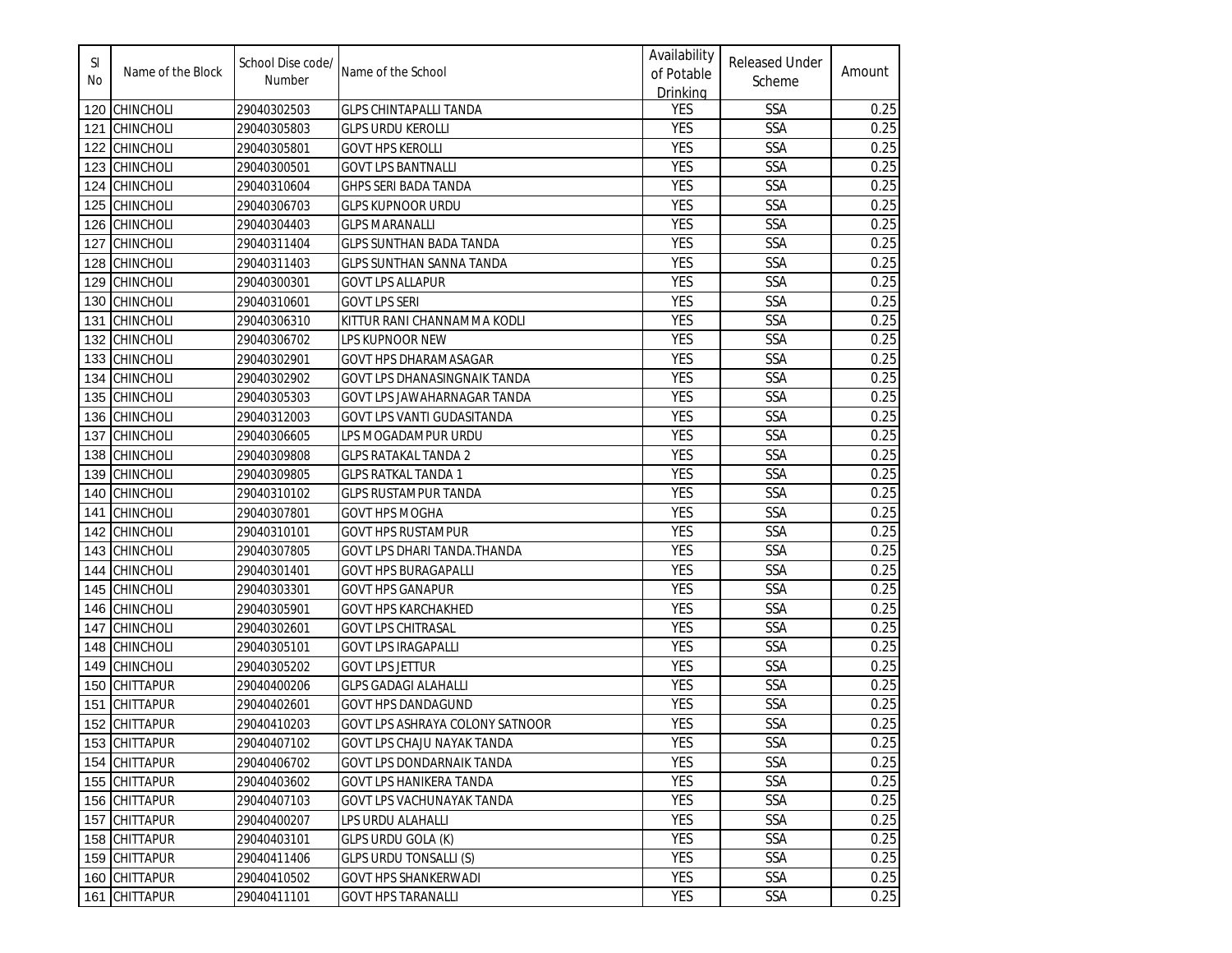| SI<br>No | Name of the Block | School Dise code/<br>Number | Name of the School                  | Availability<br>of Potable<br>Drinking | <b>Released Under</b><br>Scheme | Amount |
|----------|-------------------|-----------------------------|-------------------------------------|----------------------------------------|---------------------------------|--------|
| 162      | CHITTAPUR         | 29040410446                 | GOVT LPS AMBEDKAR NAGAR GOLA (K)    | <b>YES</b>                             | SSA                             | 0.25   |
| 163      | <b>CHITTAPUR</b>  | 29040411405                 | GOVT LPS HW TONASANAHALLI (S)       | <b>YES</b>                             | SSA                             | 0.25   |
| 164      | <b>CHITTAPUR</b>  | 29040401107                 | GOVT LPS MCC KAN SHANTHINAGAR       | <b>YES</b>                             | SSA                             | 0.25   |
| 165      | <b>CHITTAPUR</b>  | 29040410413                 | GOVT LPS NIJAMNAGAR SHAHABAD        | <b>YES</b>                             | SSA                             | 0.25   |
| 166      | <b>CHITTAPUR</b>  | 29040412102                 | GOVT LPS YARGAL TANDA               | <b>YES</b>                             | SSA                             | 0.25   |
| 167      | <b>CHITTAPUR</b>  | 29040402424                 | <b>GLPS EK KAMAN CHITTAPUR</b>      | <b>YES</b>                             | SSA                             | 0.25   |
| 168      | <b>CHITTAPUR</b>  | 29040402411                 | GOVT GIRLS LPS [URDU]CHITTAPUR      | <b>YES</b>                             | SSA                             | 0.25   |
| 169      | <b>CHITTAPUR</b>  | 29040402402                 | GOVT HPS ASARAMOHALLA CHITTAPU      | <b>YES</b>                             | SSA                             | 0.25   |
| 170      | <b>CHITTAPUR</b>  | 29040402412                 | GOVT LPS CHOWDAMMANA GOUDI          | <b>YES</b>                             | <b>SSA</b>                      | 0.25   |
| 171      | <b>CHITTAPUR</b>  | 29040408303                 | GOVT LPS MOGAAL TANDA -2            | <b>YES</b>                             | SSA                             | 0.25   |
| 172      | <b>CHITTAPUR</b>  | 29040402426                 | KGBV HPS RES CHITTAPUR              | <b>YES</b>                             | SSA                             | 0.25   |
| 173      | <b>CHITTAPUR</b>  | 29040412202                 | GHPS URDU IVANI                     | <b>YES</b>                             | SSA                             | 0.25   |
| 174      | <b>CHITTAPUR</b>  | 29040407204                 | <b>GOVT HPS MUDBOOL</b>             | YES                                    | SSA                             | 0.25   |
| 175      | <b>CHITTAPUR</b>  | 29040401703                 | <b>GOVT HPS URDU BHAGODI</b>        | <b>YES</b>                             | SSA                             | 0.25   |
| 176      | <b>CHITTAPUR</b>  | 29040403304                 | <b>GOVT HPS URDU GUNDAGURTHI</b>    | <b>YES</b>                             | SSA                             | 0.25   |
| 177      | <b>CHITTAPUR</b>  | 29040401702                 | <b>GOVT LPS BHAGODI TANDA</b>       | <b>YES</b>                             | SSA                             | 0.25   |
| 178      | <b>CHITTAPUR</b>  | 29040405807                 | GLPS H.W. KARADAL                   | <b>YES</b>                             | <b>SSA</b>                      | 0.25   |
| 179      | <b>CHITTAPUR</b>  | 29040402102                 | GOVT HPS BOMMANAHALLI               | <b>YES</b>                             | <b>SSA</b>                      | 0.25   |
| 180      | <b>CHITTAPUR</b>  | 29040402201                 | GOVT HPS CHAMANUR                   | <b>YES</b>                             | SSA                             | 0.25   |
| 181      | <b>CHITTAPUR</b>  | 29040403504                 | <b>GOVT LPS FILE TANDA</b>          | <b>YES</b>                             | SSA                             | 0.25   |
| 182      | <b>CHITTAPUR</b>  | 29040407401                 | <b>GOVT LPS MALAGA [N]</b>          | <b>YES</b>                             | SSA                             | 0.25   |
| 183      | <b>CHITTAPUR</b>  | 29040408907                 | <b>GOVT LPS SAKKUNAIK TANDA</b>     | <b>YES</b>                             | SSA                             | 0.25   |
| 184      | <b>CHITTAPUR</b>  | 29040411601                 | <b>GOVT LPS TUNNUR</b>              | <b>YES</b>                             | SSA                             | 0.25   |
| 185      | <b>CHITTAPUR</b>  | 29040404202                 | <b>GLPS URDU HULGERA</b>            | <b>YES</b>                             | SSA                             | 0.25   |
| 186      | <b>CHITTAPUR</b>  | 29040400901                 | <b>GOVT HPS BANABI</b>              | <b>YES</b>                             | SSA                             | 0.25   |
| 187      | <b>CHITTAPUR</b>  | 29040411301                 | <b>GOVT HPS TONCHI</b>              | <b>YES</b>                             | <b>SSA</b>                      | 0.25   |
| 188      | <b>CHITTAPUR</b>  | 29040402302                 | <b>GOVT LPS CHINCHOLI TANDA</b>     | <b>YES</b>                             | <b>SSA</b>                      | 0.25   |
| 189      | <b>CHITTAPUR</b>  | 29040406503                 | <b>GLPS BUDDH NAGAR KODADUR</b>     | <b>YES</b>                             | SSA                             | 0.25   |
| 190      | <b>CHITTAPUR</b>  | 29040405406                 | GOVT LPS CHIKANANDI TANDA           | <b>YES</b>                             | SSA                             | 0.25   |
| 191      | <b>CHITTAPUR</b>  | 29040407802                 | GOVT LPS HARIJANWADI MANGALGI       | <b>YES</b>                             | SSA                             | 0.25   |
| 192      | <b>CHITTAPUR</b>  | 29040406502                 | <b>GOVT LPS KODADUR TANDA</b>       | <b>YES</b>                             | <b>SSA</b>                      | 0.25   |
| 193      | <b>CHITTAPUR</b>  | 29040405402                 | GOVT LPS RAMANAGAR KALAGI           | <b>YES</b>                             | SSA                             | 0.25   |
|          | 194 CHITTAPUR     | 29040407804                 | <b>GOVT LPS URDU MANGALGI</b>       | <b>YES</b>                             | SSA                             | 0.25   |
|          | 195 CHITTAPUR     | 29040405502                 | <b>GLPS HOSA BADAVANE KALGURTHI</b> | <b>YES</b>                             | <b>SSA</b>                      | 0.25   |
|          | 196 CHITTAPUR     | 29040408603                 | <b>GHPS BALUNAIK THANDA</b>         | <b>YES</b>                             | SSA                             | 0.25   |
|          | 197 CHITTAPUR     | 29040408107                 | <b>GHPS URDU MARTUR</b>             | YES                                    | SSA                             | 0.25   |
|          | 198 CHITTAPUR     | 29040408602                 | GLPS MOULALI TANDA MUGALNAGAON      | YES                                    | SSA                             | 0.25   |
|          | 199 CHITTAPUR     | 29040412301                 | <b>GOVT HPS MADBOOL</b>             | YES                                    | SSA                             | 0.25   |
|          | 200 CHITTAPUR     | 29040408201                 | <b>GOVT HPS MATTIMUD</b>            | <b>YES</b>                             | SSA                             | 0.25   |
|          | 201 CHITTAPUR     | 29040408703                 | <b>GOVT HPS MUGATA [URDU]</b>       | YES                                    | SSA                             | 0.25   |
|          | 202 CHITTAPUR     | 29040409201                 | <b>GOVT HPS PETH SIROOR</b>         | YES                                    | SSA                             | 0.25   |
|          | 203 CHITTAPUR     | 29040408104                 | <b>GOVT HPS STN.MARTUR</b>          | YES                                    | SSA                             | 0.25   |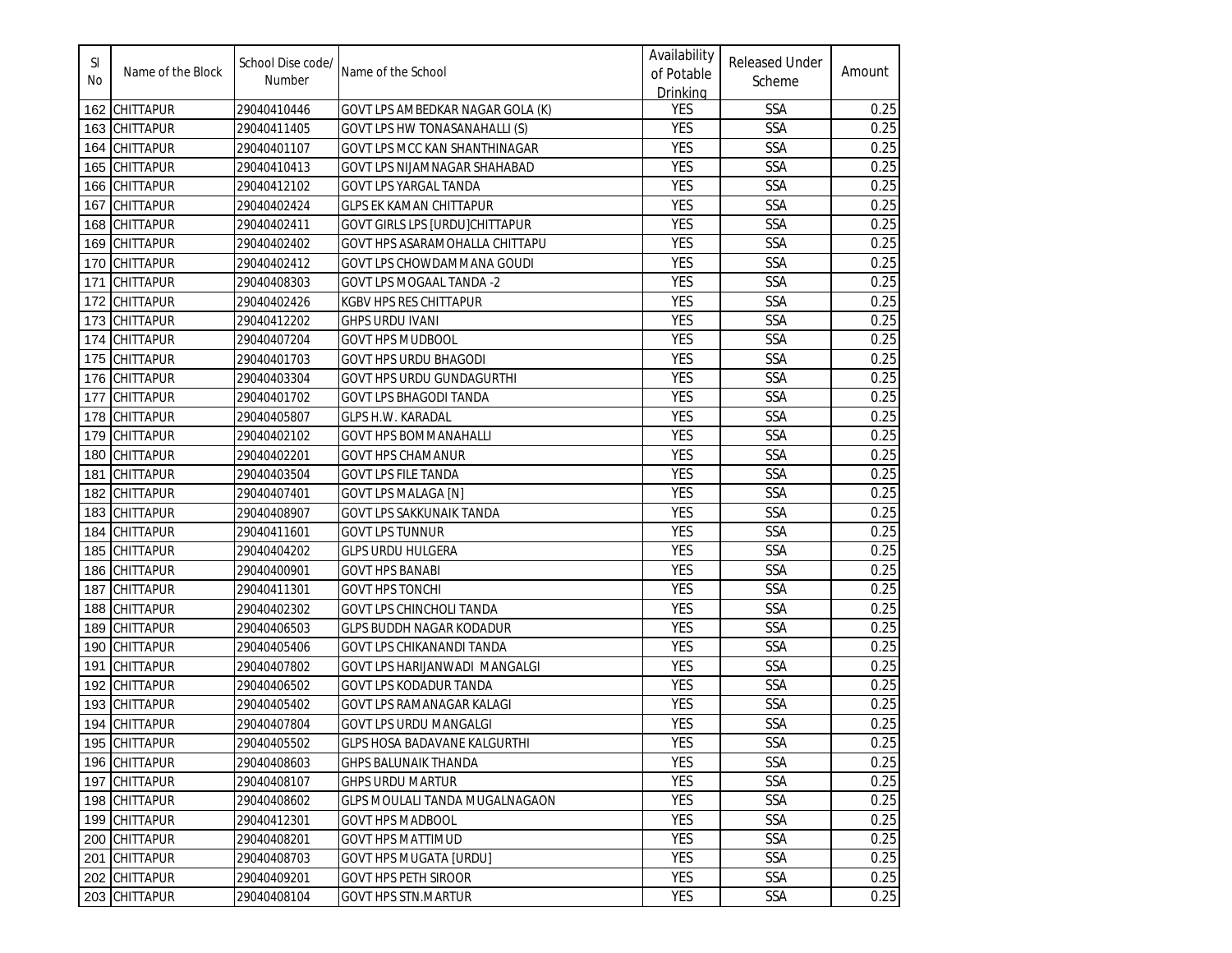| SI<br>No | Name of the Block  | School Dise code/<br>Number | Name of the School                    | Availability<br>of Potable<br>Drinking | <b>Released Under</b><br>Scheme | Amount |
|----------|--------------------|-----------------------------|---------------------------------------|----------------------------------------|---------------------------------|--------|
|          | 204 CHITTAPUR      | 29040411701                 | <b>GOVT HPS VACHACHA</b>              | YES                                    | SSA                             | 0.25   |
|          | 205 CHITTAPUR      | 29040403402                 | GOVT LPS HADANOOR TANDA               | <b>YES</b>                             | <b>SSA</b>                      | 0.25   |
| 206      | <b>CHITTAPUR</b>   | 29040410001                 | GOVT LPS SANGAVI                      | <b>YES</b>                             | SSA                             | 0.25   |
| 207      | <b>CHITTAPUR</b>   | 29040408101                 | <b>GOVT MPS MARTUR</b>                | <b>YES</b>                             | SSA                             | 0.25   |
| 208      | <b>CHITTAPUR</b>   | 29040409502                 | <b>GLPS HELWANKERI RAMPURHALLI</b>    | <b>YES</b>                             | SSA                             | 0.25   |
| 209      | <b>CHITTAPUR</b>   | 29040406605                 | <b>GLPS SIDHARTH NAGAR KOLLUR</b>     | YES                                    | SSA                             | 0.25   |
| 210      | <b>CHITTAPUR</b>   | 29040415301                 | <b>GLPS TARKASPETH URDU</b>           | <b>YES</b>                             | SSA                             | 0.25   |
| 211      | <b>CHITTAPUR</b>   | 29040408905                 | <b>GOVT LPS BHOJUNAIK TANDA</b>       | YES                                    | SSA                             | 0.25   |
| 212      | <b>CHITTAPUR</b>   | 29040406602                 | <b>GOVT LPS CHOWKANDI TANDA</b>       | <b>YES</b>                             | SSA                             | 0.25   |
| 213      | <b>CHITTAPUR</b>   | 29040408910                 | <b>GOVT LPS P.S. TANDA</b>            | <b>YES</b>                             | SSA                             | 0.25   |
| 214      | <b>CHITTAPUR</b>   | 29040408915                 | <b>GOVT LPS SUBBUNAYAK TANDA</b>      | <b>YES</b>                             | SSA                             | 0.25   |
|          | 215 CHITTAPUR      | 29040412502                 | GOVT SOMLA NAIK TANDA                 | YES                                    | SSA                             | 0.25   |
|          | 216 CHITTAPUR      | 29040400706                 | <b>GLPS MAVENSOOR</b>                 | <b>YES</b>                             | SSA                             | 0.25   |
| 217      | <b>CHITTAPUR</b>   | 29040401301                 | <b>GOVT HPS BEDSUR</b>                | <b>YES</b>                             | SSA                             | 0.25   |
|          | 218 CHITTAPUR      | 29040401302                 | <b>GOVT LPS BEDSUR [K] TANDA</b>      | YES                                    | SSA                             | 0.25   |
| 219      | <b>CHITTAPUR</b>   | 29040401303                 | <b>GOVT LPS BEDSUR [M] TANDA</b>      | <b>YES</b>                             | SSA                             | 0.25   |
| 220      | <b>CHITTAPUR</b>   | 29040406301                 | <b>GOVT LPS KANNADAGI</b>             | <b>YES</b>                             | SSA                             | 0.25   |
| 221      | <b>CHITTAPUR</b>   | 29040400703                 | <b>GOVT LPS KINDI TANDA</b>           | <b>YES</b>                             | <b>SSA</b>                      | 0.25   |
| 222      | <b>CHITTAPUR</b>   | 29040400704                 | GOVT LPS SGNYAN TANDA                 | <b>YES</b>                             | <b>SSA</b>                      | 0.25   |
| 223      | <b>CHITTAPUR</b>   | 29040400705                 | GOVT LPS URDU ARANKAL                 | <b>YES</b>                             | <b>SSA</b>                      | 0.25   |
| 224      | <b>CHITTAPUR</b>   | 29040410401                 | GOVT HPS GUNJ SHAHABAD                | <b>YES</b>                             | SSA                             | 0.25   |
| 225      | <b>CHITTAPUR</b>   | 29040404001                 | <b>GOVT HPS HONAGUNTA</b>             | <b>YES</b>                             | SSA                             | 0.25   |
| 226      | <b>CHITTAPUR</b>   | 29040404005                 | GOVT HPS KADALAHALLI HONAGUNT         | <b>YES</b>                             | SSA                             | 0.25   |
| 227      | <b>CHITTAPUR</b>   | 29040410409                 | <b>GOVT HPS UPPERMADDI SHAHABAD</b>   | <b>YES</b>                             | SSA                             | 0.25   |
| 228      | <b>CHITTAPUR</b>   | 29040410451                 | <b>GOVT LPS AHRAY COLONY SHAHABAD</b> | YES                                    | SSA                             | 0.25   |
| 229      | <b>CHITTAPUR</b>   | 29040410456                 | <b>GOVT LPS COURT AREA SHAHABAD</b>   | <b>YES</b>                             | SSA                             | 0.25   |
| 230      | <b>CHITTAPUR</b>   | 29040410447                 | GOVT LPS HARALAYYA NAGAR SHAHABAD     | <b>YES</b>                             | <b>SSA</b>                      | 0.25   |
| 231      | <b>CHITTAPUR</b>   | 29040410411                 | <b>GOVT LPS INJANFILE SHAHABAD</b>    | <b>YES</b>                             | <b>SSA</b>                      | 0.25   |
| 232      | <b>CHITTAPUR</b>   | 29040402701                 | <b>GOVT HPS DANDOTI</b>               | <b>YES</b>                             | SSA                             | 0.25   |
| 233      | <b>CHITTAPUR</b>   | 29040411401                 | <b>GOVT HPS TONASANALLI</b>           | <b>YES</b>                             | SSA                             | 0.25   |
| 234      | <b>CHITTAPUR</b>   | 29040402702                 | <b>GOVT HPS URDU DANDOTI</b>          | <b>YES</b>                             | SSA                             | 0.25   |
|          | 235 CHITTAPUR      | 29040411203                 | <b>GOVT LPS TENGALI TANDA</b>         | <b>YES</b>                             | SSA                             | 0.25   |
|          | 236 CHITTAPUR      | 29040402705                 | MURARJI DESAI RES SCHOOL DANDOTI      | <b>YES</b>                             | SSA                             | 0.25   |
|          | 237 GULBARGA NORTH | 29041100702                 | <b>GLPS URDU SCHOOL BANNUR</b>        | <b>YES</b>                             | <b>SSA</b>                      | 0.25   |
|          | 238 GULBARGA NORTH | 29041101710                 | <b>GLPS HODIHAL TANDA</b>             | <b>YES</b>                             | SSA                             | 0.25   |
|          | 239 GULBARGA NORTH | 29041101712                 | GOVT LPS RATAN GUTTI TANDA            | YES                                    | SSA                             | 0.25   |
|          | 240 GULBARGA NORTH | 29041102307                 | <b>GLPS HARASOOR TANDA</b>            | YES                                    | SSA                             | 0.25   |
|          | 241 GULBARGA NORTH | 29041102302                 | <b>GOVT HPS GIRLS HARSOOR</b>         | YES                                    | <b>SSA</b>                      | 0.25   |
|          | 242 GULBARGA NORTH | 29041104301                 | <b>GOVT HPS MALAGATTI</b>             | YES                                    | SSA                             | 0.25   |
|          | 243 GULBARGA NORTH | 29041102303                 | <b>GOVT HPS URDU HARSOOR</b>          | <b>YES</b>                             | SSA                             | 0.25   |
|          | 244 GULBARGA NORTH | 29041106002                 | <b>GOVT HPS URDU TAVARAGERA</b>       | YES                                    | <b>SSA</b>                      | 0.25   |
|          | 245 GULBARGA NORTH | 29041104302                 | <b>GOVT LPS URDU MALAGATTI</b>        | YES                                    | <b>SSA</b>                      | 0.25   |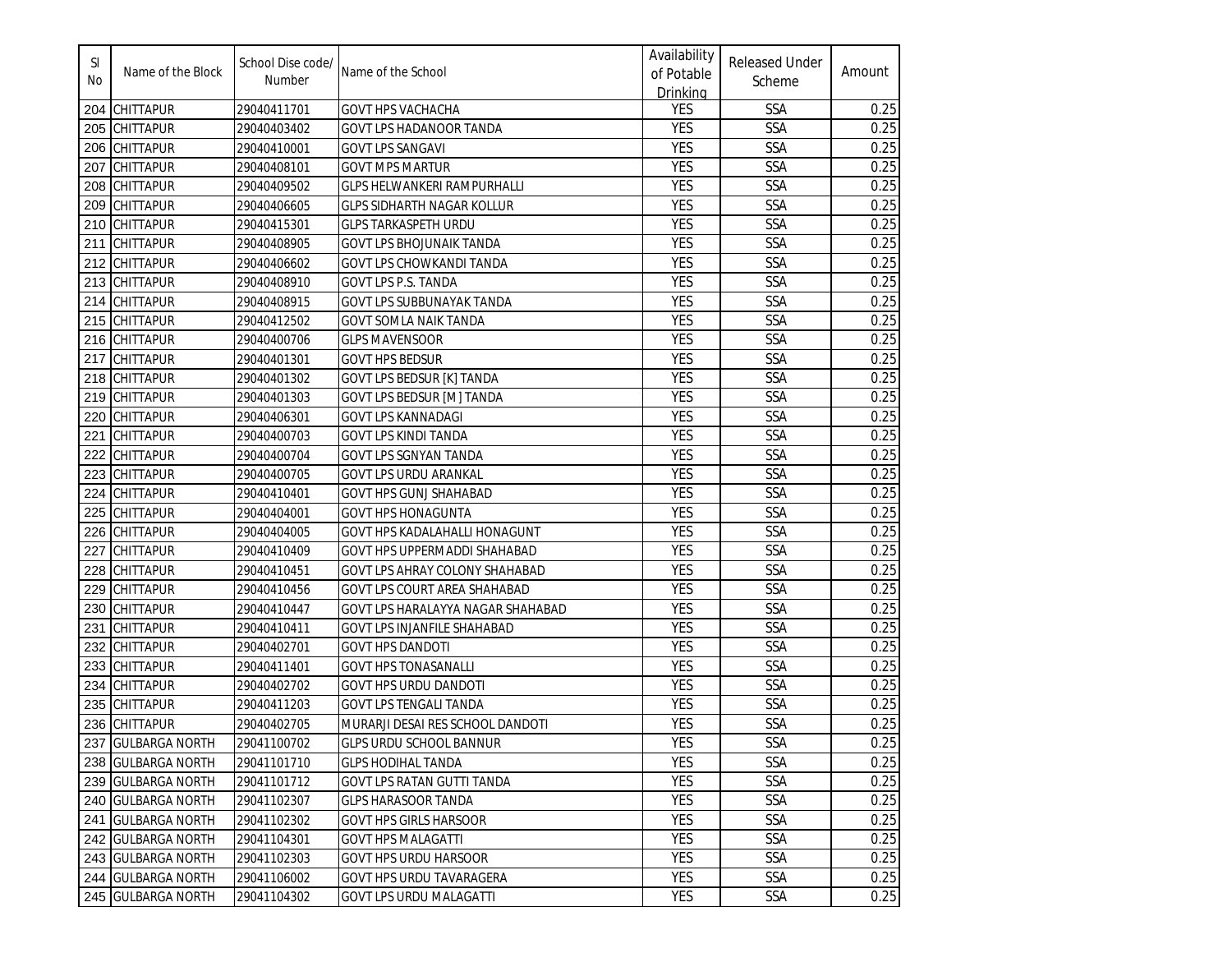| SI.<br>No | Name of the Block     | School Dise code/<br>Number | Name of the School                     | Availability<br>of Potable<br><b>Drinking</b> | <b>Released Under</b><br>Scheme | Amount |
|-----------|-----------------------|-----------------------------|----------------------------------------|-----------------------------------------------|---------------------------------|--------|
|           | 246 GULBARGA NORTH    | 29041104002                 | <b>GLPS URDU KUMASI</b>                | YES                                           | SSA                             | 0.25   |
|           | 247 GULBARGA NORTH    | 29041103307                 | GLPS MONU NAYAK TANDA                  | <b>YES</b>                                    | <b>SSA</b>                      | 0.25   |
|           | 248 GULBARGA NORTH    | 29041101102                 | <b>GLPS PANDUNAIK TANDA</b>            | <b>YES</b>                                    | SSA                             | 0.25   |
|           | 249 GULBARGA NORTH    | 29041100902                 | GLPS URDU BELUR (K)                    | <b>YES</b>                                    | SSA                             | 0.25   |
|           | 250 GULBARGA NORTH    | 29041103302                 | GOVT HPS KALAMOOD TANDA                | <b>YES</b>                                    | SSA                             | 0.25   |
| 251       | <b>GULBARGA NORTH</b> | 29041103701                 | <b>GOVT LPS KAWANALLI</b>              | YES                                           | SSA                             | 0.25   |
| 252       | <b>GULBARGA NORTH</b> | 29041103306                 | GOVT LPS LIMBU NAYAK TANDA             | <b>YES</b>                                    | SSA                             | 0.25   |
|           | 253 GULBARGA NORTH    | 29041103308                 | MURARJI RESIDENTIONAL SCHOOL           | YES                                           | SSA                             | 0.25   |
|           | 254 GULBARGA NORTH    | 29041104902                 | <b>GLPS CHETARUNAIK TANDA</b>          | <b>YES</b>                                    | SSA                             | 0.25   |
|           | 255 GULBARGA NORTH    | 29041106403                 | <b>GLPS EMJINAYAK TANDA</b>            | <b>YES</b>                                    | SSA                             | 0.25   |
|           | 256 GULBARGA NORTH    | 29041103416                 | GLPS G. GIRI TANDA SCHOOL              | <b>YES</b>                                    | SSA                             | 0.25   |
| 257       | <b>GULBARGA NORTH</b> | 29041103409                 | GOVT GIRLS HPS KAMALAPUR               | YES                                           | SSA                             | 0.25   |
|           | 258  GULBARGA NORTH   | 29041105905                 | GOVT.KSRP COL. TAJSULTANPUR            | <b>YES</b>                                    | SSA                             | 0.25   |
|           | 259 GULBARGA NORTH    | 29041108505                 | GOVT (URDU) HPS ASIF GUNJ              | <b>YES</b>                                    | SSA                             | 0.25   |
|           | 260 GULBARGA NORTH    | 29041107503                 | GOVT CPS MOMINPURA GLB                 | YES                                           | SSA                             | 0.25   |
| 261       | <b>GULBARGA NORTH</b> | 29041107501                 | GOVT MPS MOMINPURA GULBARGA (MS)       | YES                                           | SSA                             | 0.25   |
|           | 262 GULBARGA NORTH    | 29041108526                 | ADARSH VIDYALAYA (RMSA) ASIF GUNJ      | <b>YES</b>                                    | SSA                             | 0.25   |
|           | 263 GULBARGA NORTH    | 29041109801                 | GOVT HPS HAFT(KAN) BOVI GALLI          | <b>YES</b>                                    | <b>SSA</b>                      | 0.25   |
| 264       | <b>GULBARGA NORTH</b> | 29041107404                 | GOVT HPS ROZA B GLB(KAN)               | <b>YES</b>                                    | <b>SSA</b>                      | 0.25   |
| 265       | <b>GULBARGA NORTH</b> | 29041109109                 | KGVB RESI SHAHABAZAR GLB               | <b>YES</b>                                    | <b>SSA</b>                      | 0.25   |
| 266       | <b>GULBARGA NORTH</b> | 29041104217                 | GOVT LPS BEKOTA GUDDA                  | <b>YES</b>                                    | SSA                             | 0.25   |
| 267       | <b>GULBARGA NORTH</b> | 29041105803                 | <b>GOVT HPS TADKAL</b>                 | <b>YES</b>                                    | SSA                             | 0.25   |
| 268       | <b>GULBARGA NORTH</b> | 29041102901                 | <b>GOVT LPS KADABUR</b>                | <b>YES</b>                                    | SSA                             | 0.25   |
| 269       | <b>GULBARGA NORTH</b> | 29041109401                 | <b>GOVT HPS MAHIBOOBNAGAR GLB</b>      | <b>YES</b>                                    | SSA                             | 0.25   |
| 270       | <b>GULBARGA NORTH</b> | 29041107923                 | <b>GOVT HPS URDU ABUB BAKAR COLONY</b> | YES                                           | SSA                             | 0.25   |
| 271       | <b>GULBARGA NORTH</b> | 29041107903                 | GOVT HPS URDU NAYAMOHALLA              | <b>YES</b>                                    | SSA                             | 0.25   |
| 272       | <b>GULBARGA NORTH</b> | 29041107309                 | GOVT URDU HPS HAFTGUMBAD GLB           | <b>YES</b>                                    | SSA                             | 0.25   |
|           | 273 GULBARGA NORTH    | 29041110101                 | GLPS URDU GALIB CLNY, JEELANABA        | <b>YES</b>                                    | <b>SSA</b>                      | 0.25   |
|           | 274 GULBARGA NORTH    | 29041108305                 | GOVT MPS (BOY) SHAHABAZAR              | <b>YES</b>                                    | SSA                             | 0.25   |
|           | 275 GULBARGA NORTH    | 29041105619                 | <b>GOVT HPS HARJI TANDA [SONTH]</b>    | <b>YES</b>                                    | SSA                             | 0.25   |
|           | 276 GULBARGA NORTH    | 29041105611                 | <b>GOVT LPS JOTONAYAK TANDA</b>        | <b>YES</b>                                    | SSA                             | 0.25   |
|           | 277 GULBARGA NORTH    | 29041103902                 | GOVT LPS KINNI SARFOS TANDA            | <b>YES</b>                                    | <b>SSA</b>                      | 0.25   |
|           | 278 GULBARGA NORTH    | 29041104401                 | <b>GOVT LPS MALASAPUR</b>              | <b>YES</b>                                    | SSA                             | 0.25   |
|           | 279 GULBARGA NORTH    | 29041104503                 | GOVT LPS MARAGUTTI TANDA               | <b>YES</b>                                    | <b>SSA</b>                      | 0.25   |
|           | 280 GULBARGA NORTH    | 29041104604                 | <b>GOVT LPS MARAMANCHI</b>             | <b>YES</b>                                    | SSA                             | 0.25   |
|           | 281 GULBARGA NORTH    | 29041105609                 | <b>GOVT LPS PURUNAIK TANDA</b>         | YES                                           | SSA                             | 0.25   |
|           | 282 GULBARGA SOUTH    | 29040502906                 | <b>GLPS SHARAN NAGAR FARTABAD</b>      | YES                                           | SSA                             | 0.25   |
|           | 283 GULBARGA SOUTH    | 29040507002                 | <b>GOVT HPS KAWALAGA [K]</b>           | YES                                           | <b>SSA</b>                      | 0.25   |
|           | 284 GULBARGA SOUTH    | 29040508504                 | <b>GLPS KUSUNOOR TANDA (ITANGI BA</b>  | YES                                           | SSA                             | 0.25   |
|           | 285 GULBARGA SOUTH    | 29040503802                 | <b>GLPS NEW EXTN. HAGARGA</b>          | <b>YES</b>                                    | SSA                             | 0.25   |
|           | 286 GULBARGA SOUTH    | 29040508501                 | <b>GOVT HPS KUSANOOR</b>               | YES                                           | <b>SSA</b>                      | 0.25   |
|           | 287 GULBARGA SOUTH    | 29040508503                 | GOVT LPS KUSANOOR TANDA                | YES                                           | SSA                             | 0.25   |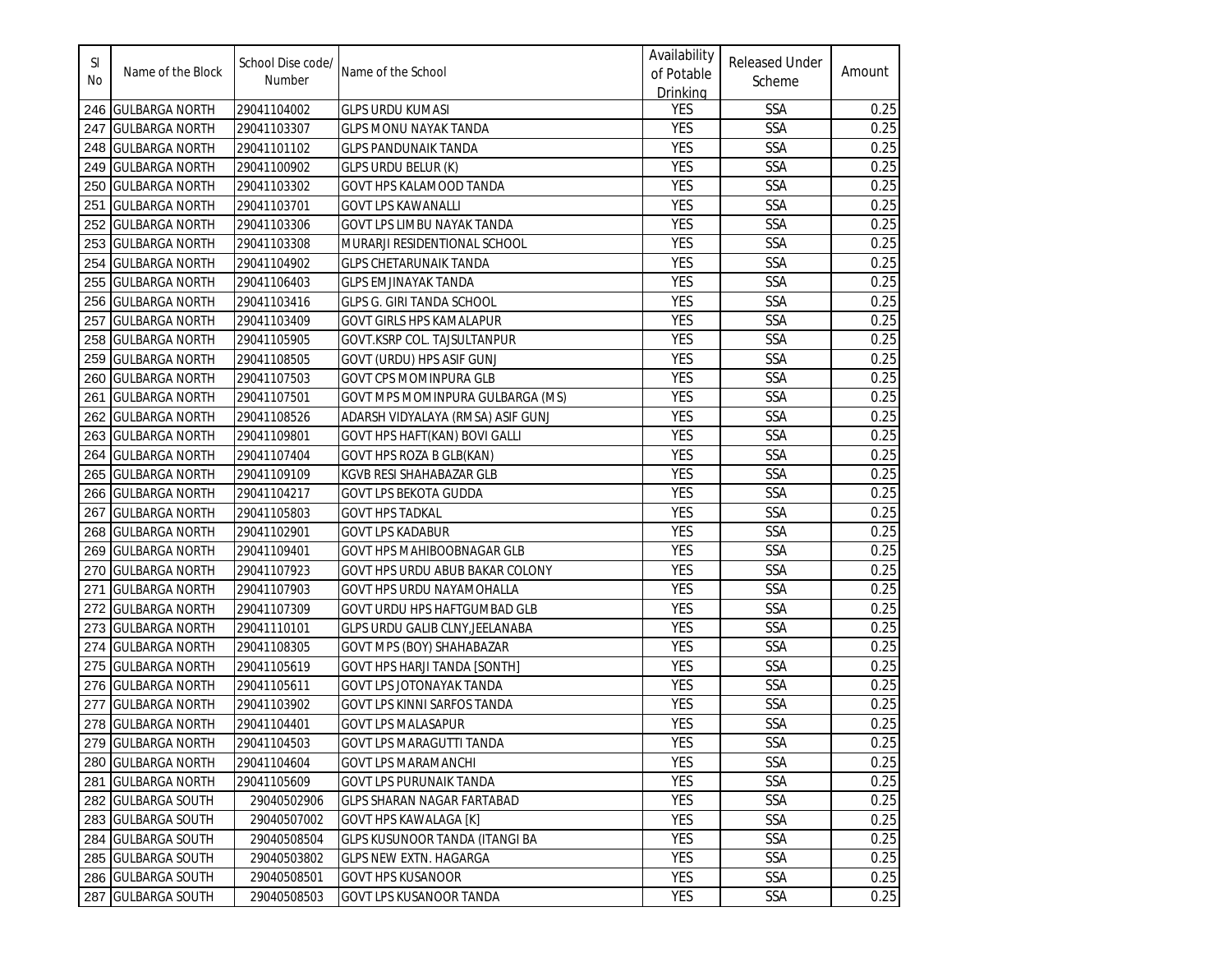| SI<br>No | Name of the Block     | School Dise code/<br>Number | Name of the School                  | Availability<br>of Potable<br><b>Drinking</b> | <b>Released Under</b><br>Scheme | Amount |
|----------|-----------------------|-----------------------------|-------------------------------------|-----------------------------------------------|---------------------------------|--------|
|          | 288 GULBARGA SOUTH    | 29040500702                 | <b>GOVT LPS URDU AZADPUR</b>        | YES                                           | SSA                             | 0.25   |
|          | 289 GULBARGA SOUTH    | 29040513702                 | <b>GLPS UDANOOR TANDA</b>           | <b>YES</b>                                    | SSA                             | 0.25   |
|          | 290 GULBARGA SOUTH    | 29040511303                 | <b>GLPS URDU PANEGAON</b>           | <b>YES</b>                                    | SSA                             | 0.25   |
| 291      | <b>GULBARGA SOUTH</b> | 29040535511                 | <b>GOVT HPS CENTER JAIL COLONY</b>  | <b>YES</b>                                    | SSA                             | 0.25   |
| 292      | <b>GULBARGA SOUTH</b> | 29040511302                 | GOVT LPS BASAVAN TANDA PANEGAO      | <b>YES</b>                                    | SSA                             | 0.25   |
| 293      | <b>GULBARGA SOUTH</b> | 29040533803                 | <b>GOVT URDU P.S. HIRAPUR GLB</b>   | <b>YES</b>                                    | SSA                             | 0.25   |
| 294      | <b>GULBARGA SOUTH</b> | 29040507503                 | <b>GLPS KESARATAGI TANDA</b>        | <b>YES</b>                                    | SSA                             | 0.25   |
|          | 295 GULBARGA SOUTH    | 29040510304                 | <b>GOVT HPS BAPUNAIK TANDA</b>      | <b>YES</b>                                    | SSA                             | 0.25   |
|          | 296 GULBARGA SOUTH    |                             | <b>GOVT LPS NANDUR R.S</b>          | <b>YES</b>                                    | SSA                             | 0.25   |
| 297      | <b>GULBARGA SOUTH</b> | 29040504302                 | <b>GLPS HATAGUNDA NEW</b>           | <b>YES</b>                                    | SSA                             | 0.25   |
|          | 298 GULBARGA SOUTH    | 29040511505                 | <b>GLPS NEW EXT. PATTAN</b>         | YES                                           | SSA                             | 0.25   |
|          | 299 GULBARGA SOUTH    | 29040505701                 | <b>GOVT HPS KADNAL</b>              | <b>YES</b>                                    | SSA                             | 0.25   |
|          | 300 IGULBARGA SOUTH   | 29040534502                 | <b>GOVT HPS SUNDARNAGAR GLB</b>     | <b>YES</b>                                    | SSA                             | 0.25   |
| 301      | <b>GULBARGA SOUTH</b> | 29040534804                 | <b>GOVT LPS GULLABA WADI</b>        | YES                                           | SSA                             | 0.25   |
|          | 302 GULBARGA SOUTH    | 29040505805                 | GLPS BASAVANAGAR TANDA KADANI       | YES                                           | SSA                             | 0.25   |
|          | 303 GULBARGA SOUTH    | 29040503704                 | <b>GLPS HADAGIL HARUTI URDU</b>     | <b>YES</b>                                    | SSA                             | 0.25   |
|          | 304 GULBARGA SOUTH    | 29040512207                 | <b>GLPS HADIBASAVANNA S.SIRSAGI</b> | <b>YES</b>                                    | <b>SSA</b>                      | 0.25   |
|          | 305 GULBARGA SOUTH    | 29040505804                 | <b>GLPS KADANI NEW EXT</b>          | <b>YES</b>                                    | <b>SSA</b>                      | 0.25   |
|          | 306 GULBARGA SOUTH    | 29040505802                 | <b>GOVT URDU HPS KADANI</b>         | <b>YES</b>                                    | SSA                             | 0.25   |
| 307      | <b>GULBARGA SOUTH</b> | 29040517003                 | <b>GHPS BOLAWADA</b>                | <b>YES</b>                                    | SSA                             | 0.25   |
| 308      | <b>GULBARGA SOUTH</b> | 29040512816                 | <b>GHPS KALBENUR</b>                | <b>YES</b>                                    | <b>SSA</b>                      | 0.25   |
| 309      | <b>GULBARGA SOUTH</b> | 29040512812                 | GHPS MADIYAL TANDA                  | <b>YES</b>                                    | SSA                             | 0.25   |
| 310      | <b>GULBARGA SOUTH</b> | 29040512814                 | <b>GLPS HUNDUNAIK TANDA</b>         | <b>YES</b>                                    | SSA                             | 0.25   |
| 311      | <b>GULBARGA SOUTH</b> | 29040512811                 | <b>GLPS SADVA TANDA</b>             | YES                                           | SSA                             | 0.25   |
|          | 312 GULBARGA SOUTH    | 29040511101                 | <b>GOVT HPS PALA</b>                | <b>YES</b>                                    | SSA                             | 0.25   |
|          | 313 JEWARGI           | 29040600703                 | <b>GOVT LPS ANDOLA BHIMANAGAR</b>   | <b>YES</b>                                    | SSA                             | 0.25   |
|          | 314 JEWARGI           | 29040602301                 | <b>GOVT LPS BIRAL [K]</b>           | <b>YES</b>                                    | <b>SSA</b>                      | 0.25   |
|          | 315 JEWARGI           | 29040600803                 | LPS ANKALAGA URDU                   | <b>YES</b>                                    | SSA                             | 0.25   |
|          | 316 JEWARGI           | 29040614702                 | <b>GOVT LPS YATNAL</b>              | <b>YES</b>                                    | SSA                             | 0.25   |
|          | 317 JEWARGI           | 29040607903                 | LPS BUDDA NAGAR KONASIRASAGI        | <b>YES</b>                                    | SSA                             | 0.25   |
|          | 318 JEWARGI           | 29040602002                 | <b>GOVT HPS URDU BILAWARA</b>       | <b>YES</b>                                    | <b>SSA</b>                      | 0.25   |
|          | 319 JEWARGI           | 29040601201                 | <b>GOVT HPS BALABATTI</b>           | <b>YES</b>                                    | SSA                             | 0.25   |
|          | 320 JEWARGI           | 29040614501                 | <b>GOVT HPS HANGARGI B</b>          | <b>YES</b>                                    | SSA                             | 0.25   |
|          | 321 JEWARGI           | 29040612701                 | <b>GOVT HPS SHIVAPUR</b>            | <b>YES</b>                                    | <b>SSA</b>                      | 0.25   |
|          | 322 JEWARGI           | 29040605502                 | <b>GOVT LPS JAMAKHANDI</b>          | <b>YES</b>                                    | SSA                             | 0.25   |
|          | 323 JEWARGI           | 29040606302                 | <b>GOVT LPS KACHUR</b>              | YES                                           | SSA                             | 0.25   |
|          | 324 JEWARGI           | 29040610001                 | <b>GOVT LPS MARADAGI (NEW)</b>      | YES                                           | SSA                             | 0.25   |
|          | 325 JEWARGI           | 29040611002                 | <b>GOVT LPS NANDI HALLI</b>         | YES                                           | SSA                             | 0.25   |
|          | 326 JEWARGI           | 29040611702                 | <b>GOVT LPS PADAGADAHALLI</b>       | YES                                           | SSA                             | 0.25   |
|          | 327 JEWARGI           | 29040607302                 | GOVT LPS KASARBHOSAGA TANDA         | YES                                           | SSA                             | 0.25   |
|          | 328 JEWARGI           | 29040605206                 | <b>GOVT LPS BHIMA NAGAR IJERI</b>   | YES                                           | <b>SSA</b>                      | 0.25   |
|          | 329 JEWARGI           | 29040602603                 | GOVT LPS CHIGARAHALLI CAMP          | YES                                           | SSA                             | 0.25   |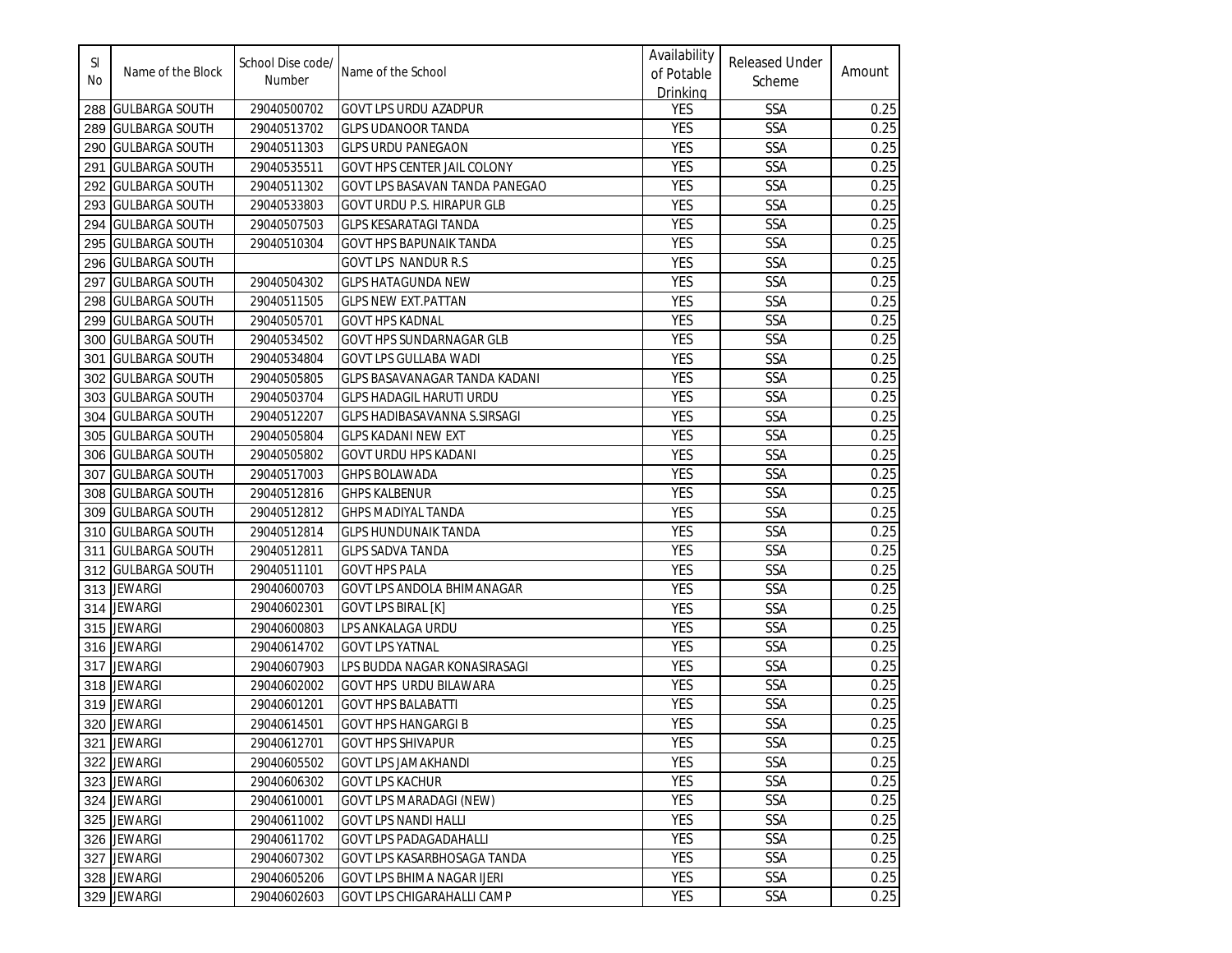| SI<br>No | Name of the Block | School Dise code/<br>Number | Name of the School                 | Availability<br>of Potable<br>Drinking | <b>Released Under</b><br>Scheme | Amount |
|----------|-------------------|-----------------------------|------------------------------------|----------------------------------------|---------------------------------|--------|
|          | 330 JEWARGI       | 29040619304                 | ADARSH VIDYALAYA RMSA              | <b>YES</b>                             | SSA                             | 0.25   |
|          | 331 JEWARGI       | 29040619502                 | GOVT LPS H B COLONY JEWARGI        | <b>YES</b>                             | <b>SSA</b>                      | 0.25   |
|          | 332 JEWARGI       | 29040619805                 | <b>GOVT LPS JEWARGI {K}</b>        | <b>YES</b>                             | SSA                             | 0.25   |
|          | 333 JEWARGI       | 29040618903                 | GOVT LPS SANT NAGAR JEW            | <b>YES</b>                             | SSA                             | 0.25   |
|          | 334 JEWARGI       | 29040619801                 | <b>GOVT LPS TECHER COL JEWARGI</b> | <b>YES</b>                             | SSA                             | 0.25   |
| 335      | <b>JEWARGI</b>    | 29040619803                 | <b>KGBV HPS JEWARGI</b>            | <b>YES</b>                             | SSA                             | 0.25   |
| 336      | <b>JEWARGI</b>    | 29040609503                 | GOVT .LPS MANDRAWAD WARI           | <b>YES</b>                             | SSA                             | 0.25   |
| 337      | <b>JEWARGI</b>    | 29040608101                 | <b>GOVT HPS KOODI</b>              | <b>YES</b>                             | SSA                             | 0.25   |
| 338      | <b>JEWARGI</b>    | 29040604701                 | <b>GOVT LPS HIPPARGA [KONA]</b>    | <b>YES</b>                             | SSA                             | 0.25   |
| 339      | <b>JEWARGI</b>    | 29040611801                 | <b>GOVT LPS RADDEWADAGI</b>        | <b>YES</b>                             | <b>SSA</b>                      | 0.25   |
| 340      | <b>JEWARGI</b>    | 29040602201                 | GOVT LPS BIRAYAL HISSA             | <b>YES</b>                             | SSA                             | 0.25   |
| 341      | <b>JEWARGI</b>    | 29040602701                 | <b>GOVT HPS DESANAGI</b>           | <b>YES</b>                             | SSA                             | 0.25   |
| 342      | <b>JEWARGI</b>    | 29040602702                 | LPS URDU DESANAGI                  | <b>YES</b>                             | SSA                             | 0.25   |
|          | 343 JEWARGI       | 29040603204                 | <b>GLPS GUDUR SA TANDA</b>         | <b>YES</b>                             | SSA                             | 0.25   |
| 344      | <b>JEWARGI</b>    | 29040607402                 | <b>GOVT LPS BHEEMA BRIZA</b>       | <b>YES</b>                             | SSA                             | 0.25   |
| 345      | <b>JEWARGI</b>    | 29040604502                 | <b>GOVT LPS HARAWAL TANDA</b>      | <b>YES</b>                             | SSA                             | 0.25   |
| 346      | <b>JEWARGI</b>    | 29040605701                 | <b>GOVT LPS JANIWAR</b>            | <b>YES</b>                             | SSA                             | 0.25   |
| 347      | <b>JEWARGI</b>    | 29040606702                 | <b>GOVT LPS KALHANGARGA HW</b>     | <b>YES</b>                             | <b>SSA</b>                      | 0.25   |
| 348      | <b>JEWARGI</b>    | 29040611520                 | MURAJI DESAI HS NELOGI             | <b>YES</b>                             | <b>SSA</b>                      | 0.25   |
| 349      | <b>JEWARGI</b>    | 29040608302                 | <b>GOVT HPS KUKNOOR</b>            | <b>YES</b>                             | <b>SSA</b>                      | 0.25   |
| 350      | <b>ALAND</b>      | 29040116202                 | GOVT ADARASH VIDYALAYA (ENG)       | <b>YES</b>                             | SSA                             | 0.25   |
| 351      | <b>ALAND</b>      | 29040117304                 | KITTUR RANI CHENNAMMA RES ALAND    | <b>YES</b>                             | SSA                             | 0.25   |
|          | 352 ALAND         | 29040107309                 | <b>GLS BIJALI GUND TANDA</b>       | <b>YES</b>                             | SSA                             | 0.25   |
| 353      | <b>ALAND</b>      | 29040110806                 | GOVT LPS SNGOLAGI(G)3              | <b>YES</b>                             | SSA                             | 0.25   |
| 354      | <b>ALAND</b>      | 29040111103                 | MURARAJI VASATI SAVALESHWAR        | <b>YES</b>                             | SSA                             | 0.25   |
| 355      | <b>ALAND</b>      | 29040105510                 | <b>GLPS KADAGANCHI TANDA</b>       | <b>YES</b>                             | SSA                             | 0.25   |
|          | 356 ALAND         | 29040104803                 | GOVT LPS JAMGA (K) TANDA           | <b>YES</b>                             | <b>SSA</b>                      | 0.25   |
| 357      | <b>ALAND</b>      | 29040106603                 | <b>GOVT HPS URDU KHAJURI</b>       | <b>YES</b>                             | <b>SSA</b>                      | 0.25   |
| 358      | <b>ALAND</b>      | 29040107104                 | <b>GLPS KINNI SULTAN TANDA</b>     | <b>YES</b>                             | SSA                             | 0.25   |
| 359      | <b>ALAND</b>      | 29040109203                 | <b>GOVT LPS NARONA TANDA - 1</b>   | <b>YES</b>                             | SSA                             | 0.25   |
| 360      | <b>ALAND</b>      | 29040109204                 | <b>GOVT LPS NARONA TANDA -2</b>    | <b>YES</b>                             | <b>SSA</b>                      | 0.25   |
|          | 361 ALAND         | 29040111003                 | GOVT LPS SAVALGI (C) TANDA         | <b>YES</b>                             | <b>SSA</b>                      | 0.25   |
|          | 362 ALAND         | 29040109905                 | <b>GLPS PARADI TANDA</b>           | <b>YES</b>                             | SSA                             | 0.25   |
|          | 363 ALAND         | 29040101906                 | LPS BHOOSANOOR MADDI               | <b>YES</b>                             | <b>SSA</b>                      | 0.25   |
|          | 364 ALAND         | 29040101402                 | GOVT LPS BELAMAGI TANDA - 1        | <b>YES</b>                             | SSA                             | 0.25   |
|          | 365 ALAND         | 29040101407                 | MURARAJI DESAI BELAMAGI            | YES                                    | SSA                             | 0.25   |
|          | 366 ALAND         | 29040104007                 | <b>GLPS HEBLI TANDA</b>            | YES                                    | SSA                             | 0.25   |
|          | 367 ALAND         | 29040104106                 | <b>GLPS HIROLLI URDU</b>           | YES                                    | SSA                             | 0.25   |
|          | 368 ALAND         | 29040104004                 | GOVT LPS HEBALI ROAD TANDA         | <b>YES</b>                             | SSA                             | 0.25   |
|          | 369 ALAND         | 29040110906                 | <b>KGBV SARASAMBA</b>              | <b>YES</b>                             | SSA                             | 0.25   |
|          | 370 ALAND         | 29040108204                 | GOVT HPS URDU MADIYAL              | YES                                    | SSA                             | 0.25   |
|          | 371 ALAND         | 29040103802                 | <b>GOVT LPS HADALGI (URDU)</b>     | YES                                    | SSA                             | 0.25   |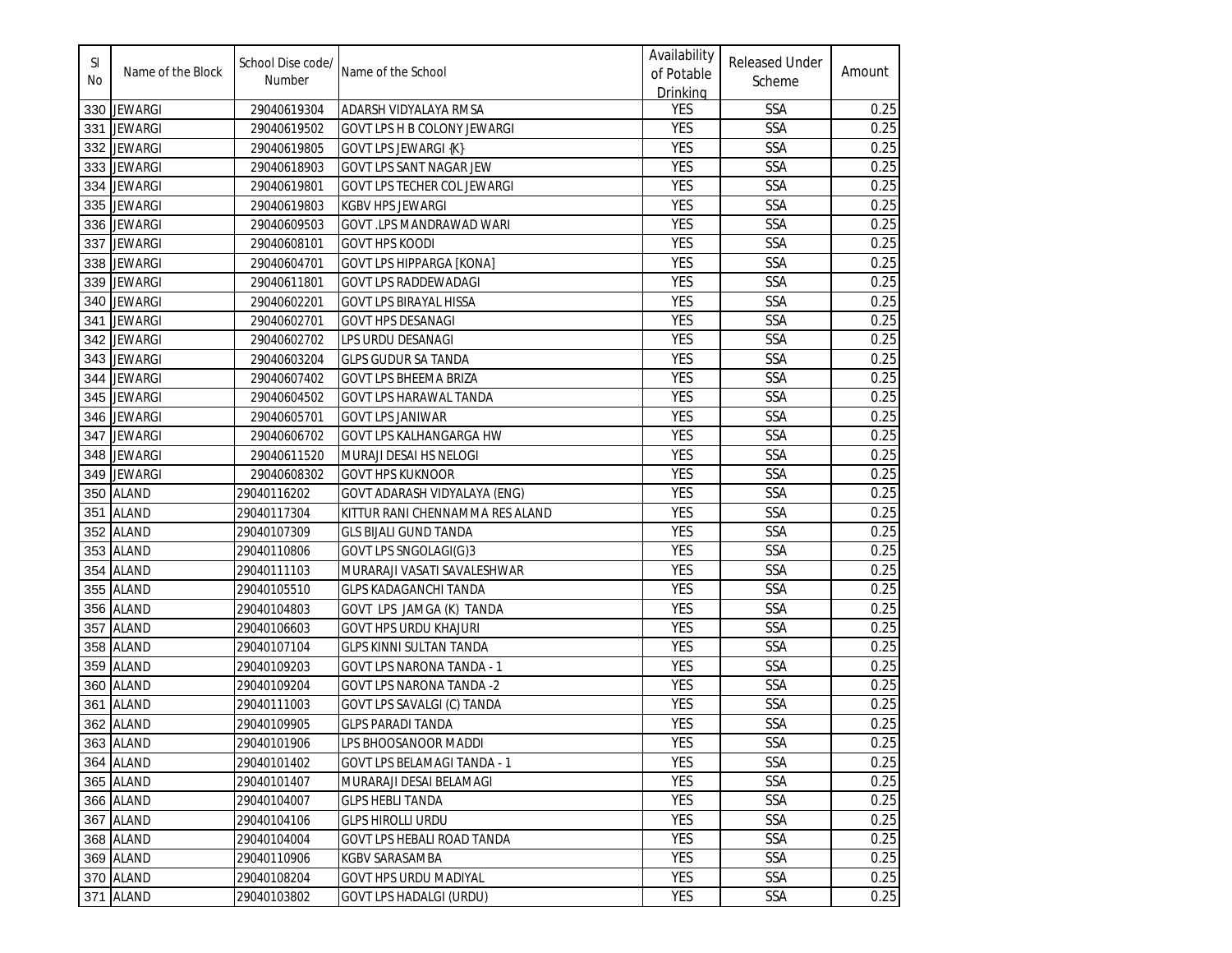| <sup>SI</sup><br>No | Name of the Block | School Dise code/<br>Number | Name of the School                   | Availability<br>of Potable<br>Drinking | <b>Released Under</b><br>Scheme | Amount |
|---------------------|-------------------|-----------------------------|--------------------------------------|----------------------------------------|---------------------------------|--------|
| 372                 | <b>ALAND</b>      | 29040112507                 | GOVT LPS YALASANGI (URDU)            | <b>YES</b>                             | SSA                             | 0.25   |
| 373                 | <b>SEDAM</b>      | 29040915301                 | <b>GLPS HUDA URDU (ADAKI)</b>        | <b>YES</b>                             | SSA                             | 0.25   |
| 374                 | <b>SEDAM</b>      | 29040900604                 | <b>GLPS URDU BONDEPALLI</b>          | <b>YES</b>                             | SSA                             | 0.25   |
| 375                 | <b>SEDAM</b>      | 29040904803                 | <b>GLPS VALAYANAIK TANDA</b>         | <b>YES</b>                             | SSA                             | 0.25   |
| 376                 | <b>SEDAM</b>      | 29040900602                 | <b>GOVT HPS BONDEPALLI</b>           | <b>YES</b>                             | SSA                             | 0.25   |
| 377                 | <b>SEDAM</b>      | 29040906101                 | <b>GOVT HPS LINGAMPALLI</b>          | <b>YES</b>                             | SSA                             | 0.25   |
| 378                 | <b>SEDAM</b>      | 29040900102                 | GOVT LPS (URDU) ADAKI                | <b>YES</b>                             | SSA                             | 0.25   |
| 379                 | <b>SEDAM</b>      | 29040912602                 | GOVT LPS (URDU) VIMADAPUR            | <b>YES</b>                             | SSA                             | 0.25   |
| 380                 | <b>SEDAM</b>      | 29040913101                 | <b>GOVT LPS HUDA M</b>               | <b>YES</b>                             | SSA                             | 0.25   |
| 381                 | <b>SEDAM</b>      | 29040902302                 | <b>GLPS URDU GANGARAYANAPALLI</b>    | <b>YES</b>                             | SSA                             | 0.25   |
| 382                 | <b>SEDAM</b>      | 29040909602                 | <b>GLPS URDU SILARKOT</b>            | <b>YES</b>                             | SSA                             | 0.25   |
| 383                 | <b>SEDAM</b>      | 29040905102                 | <b>GLPS URUDU KANAGADDA</b>          | <b>YES</b>                             | <b>SSA</b>                      | 0.25   |
| 384                 | <b>SEDAM</b>      | 29040901804                 | GOVT LPS URDU CHANDAPUR              | <b>YES</b>                             | <b>SSA</b>                      | 0.25   |
| 385                 | <b>SEDAM</b>      | 29040909603                 | GOVT. LPS H.W. SILARKOT              | <b>YES</b>                             | SSA                             | 0.25   |
|                     | 386 SEDAM         | 29040905410                 | KITTUR RANI CHANNAMMA SCHOOL         | <b>YES</b>                             | <b>SSA</b>                      | 0.25   |
| 387                 | <b>SEDAM</b>      | 29040905506                 | <b>GLPS NALGADDA TANDA</b>           | <b>YES</b>                             | SSA                             | 0.25   |
| 388                 | SEDAM             | 29040912301                 | <b>GOVT LPS BHEEMASAGAR</b>          | <b>YES</b>                             | <b>SSA</b>                      | 0.25   |
| 389                 | <b>SEDAM</b>      | 29040905503                 | GOVT LPS HARIJANAWADA KOLKUNDA       | <b>YES</b>                             | SSA                             | 0.25   |
| 390                 | <b>SEDAM</b>      | 29040905505                 | <b>GOVT LPS KOLAKUNDA TANDA</b>      | <b>YES</b>                             | <b>SSA</b>                      | 0.25   |
| 391                 | <b>SEDAM</b>      | 29040905502                 | <b>GOVT LPS URDU KOLKUNDA</b>        | <b>YES</b>                             | SSA                             | 0.25   |
| 392                 | <b>SEDAM</b>      | 29040911203                 | <b>GOVT HPS C.C.I KURAKUNTA</b>      | <b>YES</b>                             | SSA                             | 0.25   |
| 393                 | <b>SEDAM</b>      | 29040911205                 | <b>GOVT HPS URDU KURAKUNTA</b>       | <b>YES</b>                             | SSA                             | 0.25   |
| 394                 | <b>SEDAM</b>      | 29040911204                 | <b>GOVT LPS VENKATESWAR NAGAR</b>    | <b>YES</b>                             | SSA                             | 0.25   |
| 395                 | <b>SEDAM</b>      | 29040906406                 | <b>GLPS NARSING NAIK TANDA</b>       | <b>YES</b>                             | SSA                             | 0.25   |
| 396                 | <b>SEDAM</b>      | 29040904303                 | <b>GLPS RAGAPUR TANDA JAKANPALLI</b> | <b>YES</b>                             | SSA                             | 0.25   |
| 397                 | <b>SEDAM</b>      | 29040907102                 | <b>GLPS URDU MOTAKPALLI</b>          | <b>YES</b>                             | SSA                             | 0.25   |
|                     | 398 SEDAM         | 29040907215                 | GOVT. LPS KOLIWADA MUDHOL            | <b>YES</b>                             | <b>SSA</b>                      | 0.25   |

## **OFFICE OF THE DEPUTY DIRECTOR OF PUBLIC INSTRUCTION GULBARGA**

List of Govt Lower primary and Higher primary Schools Facility Provided Toilets for Girls

|           | Name of the District: Gulbarga |             |                                 |              |                       |        |  |  |  |
|-----------|--------------------------------|-------------|---------------------------------|--------------|-----------------------|--------|--|--|--|
| <b>SI</b> | Name of the Block              | School Dise | Name of the School              | Availability | <b>Released Under</b> | Amount |  |  |  |
| <b>No</b> |                                | code/Number |                                 | Girls Toilet | Scheme                |        |  |  |  |
|           | AFZALPUR                       | 29040201101 | IGOVT HPS BADADAL               | YES          | SSA                   | 1.85   |  |  |  |
|           | AFZALPUR                       | 29040200503 | IGOVT L.P.S. HARIJANWADA ATNOOR | <b>YES</b>   | <b>SSA</b>            | 1.85   |  |  |  |
|           | AFZALPUR                       | 29040200701 | IGOVT LPS AURAD                 | <b>YES</b>   | <b>SSA</b>            | 1.85   |  |  |  |
|           | AFZALPUR                       | 29040201601 | IGOVT HPS BANDARWAD             | <b>YES</b>   | <b>SSA</b>            | 1.85   |  |  |  |
|           | AFZALPUR                       | 29040202701 | <b>GOVT HPS CHINMALLI</b>       | <b>YES</b>   | <b>SSA</b>            | 1.85   |  |  |  |
| 6         | AFZALPUR                       | 29040205001 | <b>GOVT HPS HUVINAHALLI</b>     | <b>YES</b>   | <b>SSA</b>            | 1.85   |  |  |  |
|           | AFZALPUR                       | 29040208401 | <b>GOVT HPS TAKALI</b>          | <b>YES</b>   | <b>SSA</b>            | 1.85   |  |  |  |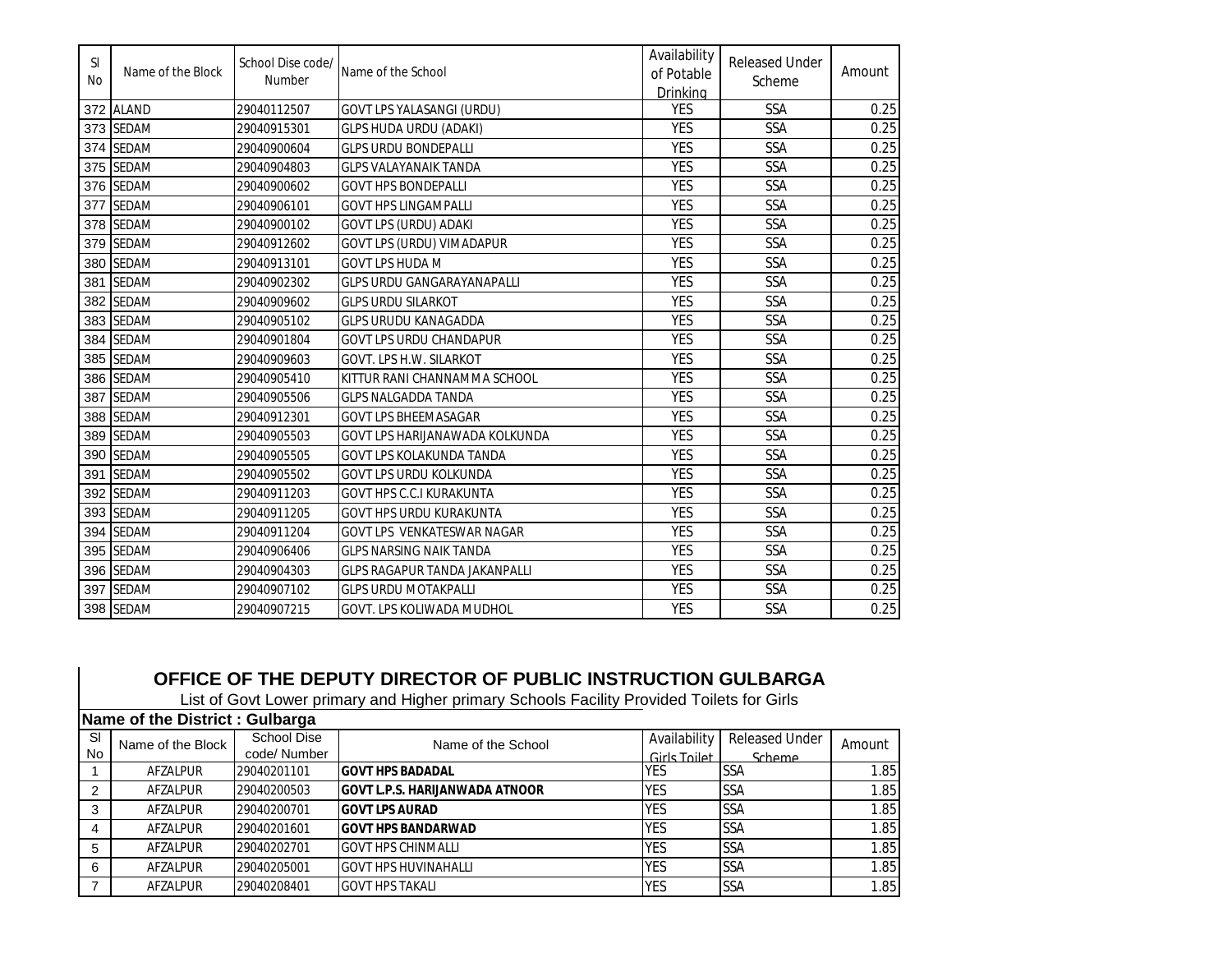| SI<br>No | Name of the Block | School Dise code/<br>Number | Name of the School                    | Availability<br>of Potable<br>Drinking | <b>Released Under</b><br>Scheme | Amount |
|----------|-------------------|-----------------------------|---------------------------------------|----------------------------------------|---------------------------------|--------|
| 8        | AFZALPUR          | 29040208501                 | <b>GOVT HPS TEGGELLI</b>              | <b>YES</b>                             | <b>SSA</b>                      | 0.25   |
| 9        | <b>AFZALPUR</b>   | 29040201602                 | GOVT HPS URDU BANDARWAD               | <b>YES</b>                             | SSA                             | 1.85   |
| 10       | AFZALPUR          | 29040206001                 | GOVT LPS KARASAVALGI                  | <b>YES</b>                             | <b>SSA</b>                      | 1.85   |
| 11       | AFZALPUR          | 29040208101                 | <b>GOVT LPS SIRASAGI</b>              | <b>YES</b>                             | SSA                             | 1.85   |
| 12       | AFZALPUR          | 29040208901                 | <b>GOVT LPS UMARGA</b>                | <b>YES</b>                             | <b>SSA</b>                      | 1.85   |
| 13       | AFZALPUR          | 29040204502                 | <b>GOVT URDU LPS HASARGUNDGI</b>      | <b>YES</b>                             | SSA                             | 1.85   |
| 14       | AFZALPUR          | 29040202102                 | <b>GLPS ADAVI VASATI BILWAD(K)</b>    | <b>YES</b>                             | <b>SSA</b>                      | 0.25   |
| 15       | AFZALPUR          | 29040200401                 | <b>GOVT HPS ANOOR</b>                 | <b>YES</b>                             | <b>SSA</b>                      | 1.85   |
| 16       | AFZALPUR          | 29040202101                 | <b>GOVT HPS BILWAD [K]</b>            | <b>YES</b>                             | <b>SSA</b>                      | 1.85   |
| 17       | AFZALPUR          | 29040208701                 | <b>GOVT HPS TELLUR</b>                | <b>YES</b>                             | <b>SSA</b>                      | 1.85   |
| 18       | AFZALPUR          | 29040203202                 | GOVT HPS URDU D.GHANGAPUR             | <b>YES</b>                             | SSA                             | 1.85   |
| 19       | AFZALPUR          | 29040201801                 | <b>GOVT LPS BATAGERA</b>              | <b>YES</b>                             | SSA                             | 0.25   |
| 20       | AFZALPUR          | 29040202001                 | <b>GOVT LPS BILWAD [B]</b>            | <b>YES</b>                             | <b>SSA</b>                      | 1.85   |
| 21       | AFZALPUR          | 29040203701                 | <b>GOVT LPS GUDDEWADI</b>             | <b>YES</b>                             | <b>SSA</b>                      | 1.85   |
| 22       | <b>AFZALPUR</b>   | 29040203206                 | GOVT LPS INDRANAGAR D GANAGAPU        | <b>YES</b>                             | <b>SSA</b>                      | 1.85   |
| 23       | <b>AFZALPUR</b>   | 29040206301                 | <b>GOVT LPS KOLLUR</b>                | <b>YES</b>                             | <b>SSA</b>                      | 1.85   |
| 24       | AFZALPUR          | 29040211803                 | ADARSH V RMSA ENGLISH MG NAGAR AFZ    | <b>YES</b>                             | <b>SSA</b>                      | 1.85   |
| 25       | <b>AFZALPUR</b>   | 29040211902                 | GLPS MADABAL TANDA AFZ                | <b>YES</b>                             | <b>SSA</b>                      | 0.25   |
| 26       | <b>AFZALPUR</b>   | 29040205603                 | <b>GOVT HPS KALLUR TANDA</b>          | <b>YES</b>                             | SSA                             | 1.85   |
| 27       | AFZALPUR          | 29040207801                 | GOVT HPS SHIVAPUR                     | <b>YES</b>                             | SSA                             | 0.25   |
| 28       | AFZALPUR          | 29040212001                 | GOVT LPS ASHRAY COLONY AFZ            | <b>YES</b>                             | <b>SSA</b>                      | 0.25   |
| 29       | AFZALPUR          | 29040209801                 | <b>GOVT LPS BANA HATTI</b>            | <b>YES</b>                             | SSA                             | 0.25   |
| 30       | AFZALPUR          | 29040205602                 | GOVT LPS D KALLUR H.W                 | <b>YES</b>                             | SSA                             | 1.85   |
| 31       | AFZALPUR          | 29040203603                 | <b>GOVT LPS HARIJANA WADA GATTURG</b> | <b>YES</b>                             | <b>SSA</b>                      | 1.85   |
| 32       | AFZALPUR          | 29040210101                 | <b>GOVT LPS INDIRANAGAR AFZ</b>       | <b>YES</b>                             | <b>SSA</b>                      | 1.85   |
| 33       | AFZALPUR          | 29040205201                 | <b>GOVT LPS INGALGI (K)</b>           | <b>YES</b>                             | <b>SSA</b>                      | 1.85   |
| 34       | AFZALPUR          | 29040203602                 | <b>GOVT LPS URDU GHATTARGA</b>        | <b>YES</b>                             | <b>SSA</b>                      | 1.85   |
| 35       | AFZALPUR          | 29040210102                 | GOVT LPS URDU INDIRNAGAR AFZ          | <b>YES</b>                             | <b>SSA</b>                      | 0.25   |
| 36       | AFZALPUR          | 29040211805                 | KITTUR RANI C RESIDENTIAL S AFZ       | <b>YES</b>                             | SSA                             | 1.85   |
| 37       | AFZALPUR          | 29040204604                 | <b>GLPS HAVANOOR TANDA</b>            | <b>YES</b>                             | SSA                             | 1.85   |
| 38       | AFZALPUR          | 29040202903                 | <b>GLPS URDU CHINAMGERA</b>           | <b>YES</b>                             | <b>SSA</b>                      | 0.25   |
| 39       | <b>AFZALPUR</b>   | 29040203810                 | <b>GLPS URDU GOBBUR WADI</b>          | <b>YES</b>                             | <b>SSA</b>                      | 1.85   |
| 40       | <b>AFZALPUR</b>   | 29040202801                 | <b>GOVT HPS CHAWDAPUR</b>             | <b>YES</b>                             | <b>SSA</b>                      | 1.85   |
| 41       | AFZALPUR          | 29040202901                 | <b>GOVT HPS CHINAMEGERA</b>           | <b>YES</b>                             | <b>SSA</b>                      | 0.25   |
| 42       | AFZALPUR          | 29040203001                 | <b>GOVT HPS DHANNUR</b>               | <b>YES</b>                             | <b>SSA</b>                      | 1.85   |
| 43       | AFZALPUR          | 29040203804                 | <b>GOVT HPS GOBBUR WADI</b>           | <b>YES</b>                             | <b>SSA</b>                      | 0.25   |
| 44       | AFZALPUR          | 29040203901                 | <b>GOVT HPS GOBBUR [K]</b>            | <b>YES</b>                             | <b>SSA</b>                      | 1.85   |
| 45       | AFZALPUR          | 29040204601                 | <b>GOVT HPS HAVANOOR</b>              | <b>YES</b>                             | <b>SSA</b>                      | 1.85   |
| 46       | AFZALPUR          | 29040205101                 | <b>GOVT HPS INGALAGI [B]</b>          | <b>YES</b>                             | <b>SSA</b>                      | 0.25   |
| 47       | AFZALPUR          | 29040203802                 | <b>GOVT HPS URDU GOBBUR [B]</b>       | <b>YES</b>                             | <b>SSA</b>                      | 1.85   |
| 48       | AFZALPUR          | 29040201901                 | <b>GOVT LPS BADANALLI</b>             | <b>YES</b>                             | <b>SSA</b>                      | 1.85   |
| 49       | AFZALPUR          | 29040202802                 | <b>GOVT LPS CHAWDAPUR TANDA</b>       | <b>YES</b>                             | <b>SSA</b>                      | 0.25   |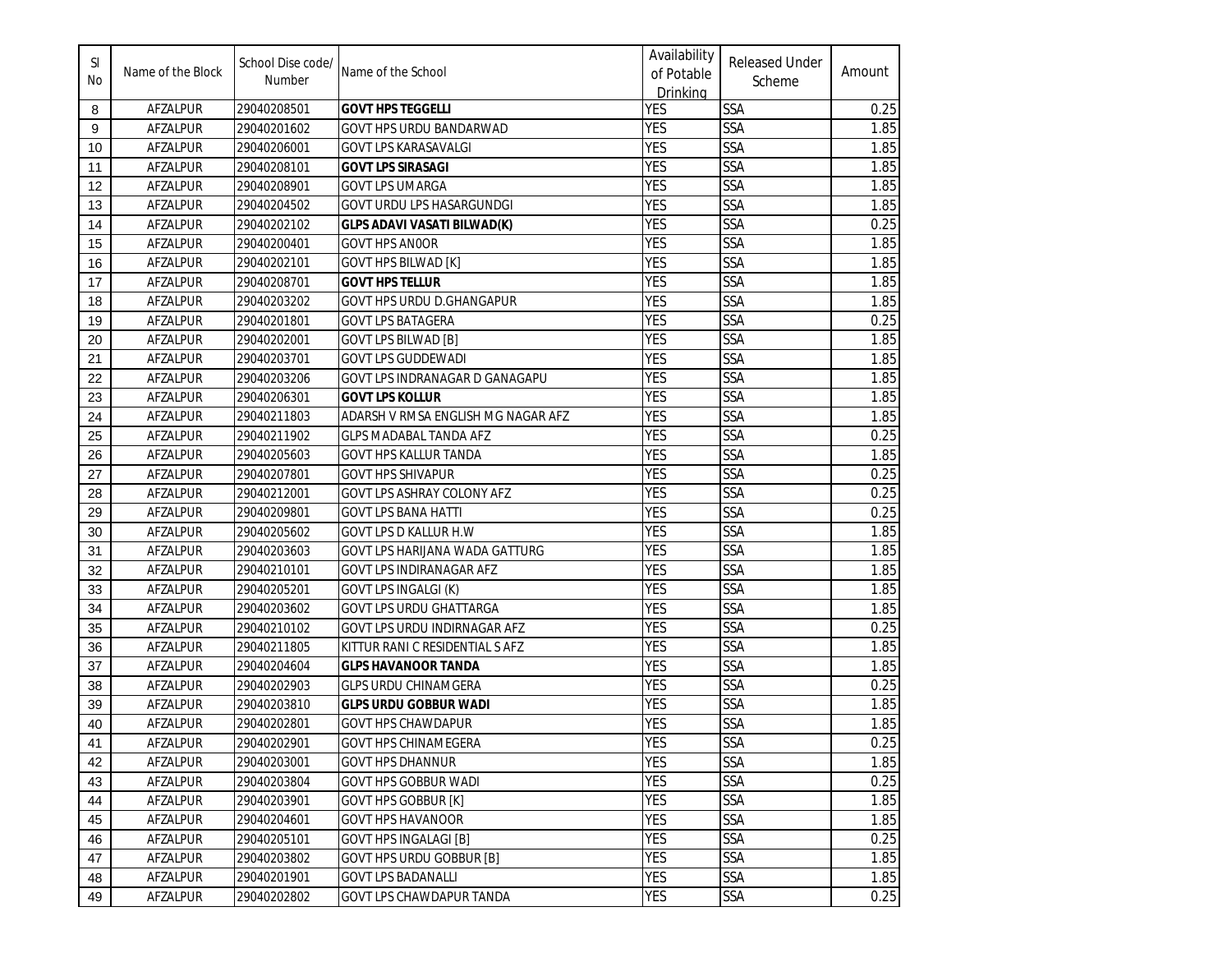| SI<br>No | Name of the Block | School Dise code/<br>Number | Name of the School                    | Availability<br>of Potable<br>Drinking | <b>Released Under</b><br>Scheme | Amount |
|----------|-------------------|-----------------------------|---------------------------------------|----------------------------------------|---------------------------------|--------|
| 50       | AFZALPUR          | 29040204002                 | <b>GLPS SHANKARALING NAGAR</b>        | <b>YES</b>                             | SSA                             | 1.85   |
| 51       | <b>AFZALPUR</b>   | 29040203501                 | <b>GOVT HPS DIKASANGA [K]</b>         | <b>YES</b>                             | SSA                             | 0.25   |
| 52       | AFZALPUR          | 29040208201                 | <b>GOVT HPS SIRWAL</b>                | <b>YES</b>                             | <b>SSA</b>                      | 1.85   |
| 53       | AFZALPUR          | 29040203502                 | GOVT HPS URDU DIKKASANGA [K]          | <b>YES</b>                             | SSA                             | 1.85   |
| 54       | AFZALPUR          | 29040200301                 | <b>GOVT LPS ALLAGI [K]</b>            | <b>YES</b>                             | SSA                             | 0.25   |
| 55       | AFZALPUR          | 29040204101                 | <b>GOVT LPS URDU GOUR (K)</b>         | <b>YES</b>                             | SSA                             | 1.85   |
| 56       | AFZALPUR          | 29040205811                 | MURAJI DESAI VASATI SCHOOL KARAJAGI   | <b>YES</b>                             | SSA                             | 1.85   |
| 57       | AFZALPUR          | 29040208806                 | ASHRMA SCHOOL BASAVA NAGAR            | <b>YES</b>                             | SSA                             | 0.25   |
| 58       | AFZALPUR          | 29040211401                 | <b>GLPS VITHAL NAGAR</b>              | <b>YES</b>                             | <b>SSA</b>                      | 1.85   |
| 59       | AFZALPUR          | 29040207006                 | GOVT HPS SESHAGIRI WADI MANNUR        | <b>YES</b>                             | SSA                             | 1.85   |
| 60       | AFZALPUR          | 29040207013                 | GOVT LPS BABAKSHIMNAGAR               | <b>YES</b>                             | <b>SSA</b>                      | 1.85   |
| 61       | AFZALPUR          | 29040209501                 | <b>GOVT LPS UPPAR HATTI</b>           | <b>YES</b>                             | SSA                             | 0.25   |
| 62       | AFZALPUR          | 29040207116                 | <b>GLPS NEW EXTENTION MASHAL</b>      | <b>YES</b>                             | SSA                             | 1.85   |
| 63       | AFZALPUR          | 29040207117                 | GLPS V.K.G NAGAR MASHAL               | <b>YES</b>                             | SSA                             | 1.85   |
| 64       | <b>AFZALPUR</b>   | 29040201301                 | <b>GOVT HPS BALURGI</b>               | <b>YES</b>                             | SSA                             | 1.85   |
| 65       | AFZALPUR          | 29040205301                 | <b>GOVT HPS JEWARGI [B]</b>           | <b>YES</b>                             | SSA                             | 0.25   |
| 66       | AFZALPUR          | 29040207301                 | <b>GOVT HPS NANDARGI</b>              | <b>YES</b>                             | SSA                             | 1.85   |
| 67       | <b>AFZALPUR</b>   | 29040201302                 | <b>GOVT LPS BALURGI TANDA</b>         | <b>YES</b>                             | SSA                             | 0.25   |
| 68       | <b>AFZALPUR</b>   | 29040201306                 | <b>GOVT LPS BASAVANAGAR BALOORGI</b>  | <b>YES</b>                             | SSA                             | 1.85   |
| 69       | AFZALPUR          | 29040209601                 | <b>GOVT LPS BINGOLI</b>               | <b>YES</b>                             | SSA                             | 1.85   |
| 70       | AFZALPUR          | 29040209602                 | <b>GOVT LPS BINGOLI TANDA</b>         | <b>YES</b>                             | <b>SSA</b>                      | 0.25   |
| 71       | AFZALPUR          | 29040205401                 | <b>GOVT LPS JEWARGI [K]</b>           | <b>YES</b>                             | SSA                             | 1.85   |
| 72       | AFZALPUR          | 29040207103                 | GOVT LPS MASHAL WADI MASHAL           | <b>YES</b>                             | SSA                             | 0.25   |
| 73       | AFZALPUR          | 29040208601                 | <b>GOVT LPS TELLONI</b>               | <b>YES</b>                             | <b>SSA</b>                      | 1.85   |
| 74       | AFZALPUR          | 29040201304                 | <b>GOVT LPS URDU BALURGI</b>          | <b>YES</b>                             | <b>SSA</b>                      | 1.85   |
| 75       | AFZALPUR          | 29040207115                 | GOVT. LPS DONDIBANAGAR MASHAL         | <b>YES</b>                             | SSA                             | 0.25   |
| 76       | AFZALPUR          | 29040208602                 | LPS URDU TELLONI                      | <b>YES</b>                             | <b>SSA</b>                      | 1.85   |
| 77       | AFZALPUR          | 29040207111                 | <b>RAJIVA GANDHI NAGAR LPS</b>        | <b>YES</b>                             | <b>SSA</b>                      | 0.25   |
| 78       | <b>AFZALPUR</b>   | 29040200603                 | <b>GLPS MALLAN MADDI</b>              | <b>YES</b>                             | SSA                             | 1.85   |
| 79       | AFZALPUR          | 29040206203                 | GLPS V.K.G KOGANOOR                   | <b>YES</b>                             | SSA                             | 0.25   |
| 80       | AFZALPUR          | 29040205701                 | <b>GOVT HPS KARBHOSAGA</b>            | <b>YES</b>                             | SSA                             | 1.85   |
| 81       | AFZALPUR          | 29040207402                 | <b>GOVT HPS URDU NILOOR</b>           | <b>YES</b>                             | SSA                             | 0.25   |
| 82       | <b>AFZALPUR</b>   | 29040204202                 | <b>GOVT URDU HPS STATION GHANGAPU</b> | <b>YES</b>                             | SSA                             | 1.85   |
| 83       | CHINCHOLI         | 29040301110                 | <b>GHPS RAMCHANDRANAIK TANDA</b>      | <b>YES</b>                             | <b>SSA</b>                      | 1.85   |
| 84       | <b>CHINCHOLI</b>  | 29040300113                 | <b>GLPS DHARMUNAIK TANDA</b>          | <b>YES</b>                             | SSA                             | 0.25   |
| 85       | <b>CHINCHOLI</b>  | 29040310306                 | GLPS MONUNAIK TANDA SALAGAR B         | <b>YES</b>                             | SSA                             | 1.85   |
| 86       | <b>CHINCHOLI</b>  | 29040300104                 | GLPS SOORUNAIK TANDA AINA             | YES                                    | SSA                             | 0.25   |
| 87       | <b>CHINCHOLI</b>  | 29040300704                 | <b>GOVT HPS BENAKPALLI</b>            | <b>YES</b>                             | SSA                             | 1.85   |
| 88       | <b>CHINCHOLI</b>  | 29040301101                 | <b>GOVT HPS BHUYAR [K]</b>            | <b>YES</b>                             | SSA                             | 1.85   |
| 89       | <b>CHINCHOLI</b>  | 29040306001                 | <b>GOVT HPS KHANAPUR</b>              | <b>YES</b>                             | <b>SSA</b>                      | 1.85   |
| 90       | <b>CHINCHOLI</b>  | 29040310301                 | GOVT HPS SALAGAR BASANTPUR            | <b>YES</b>                             | SSA                             | 1.85   |
| 91       | <b>CHINCHOLI</b>  | 29040310305                 | <b>GOVT HPS SALAGAR COLONY</b>        | YES                                    | SSA                             | 1.85   |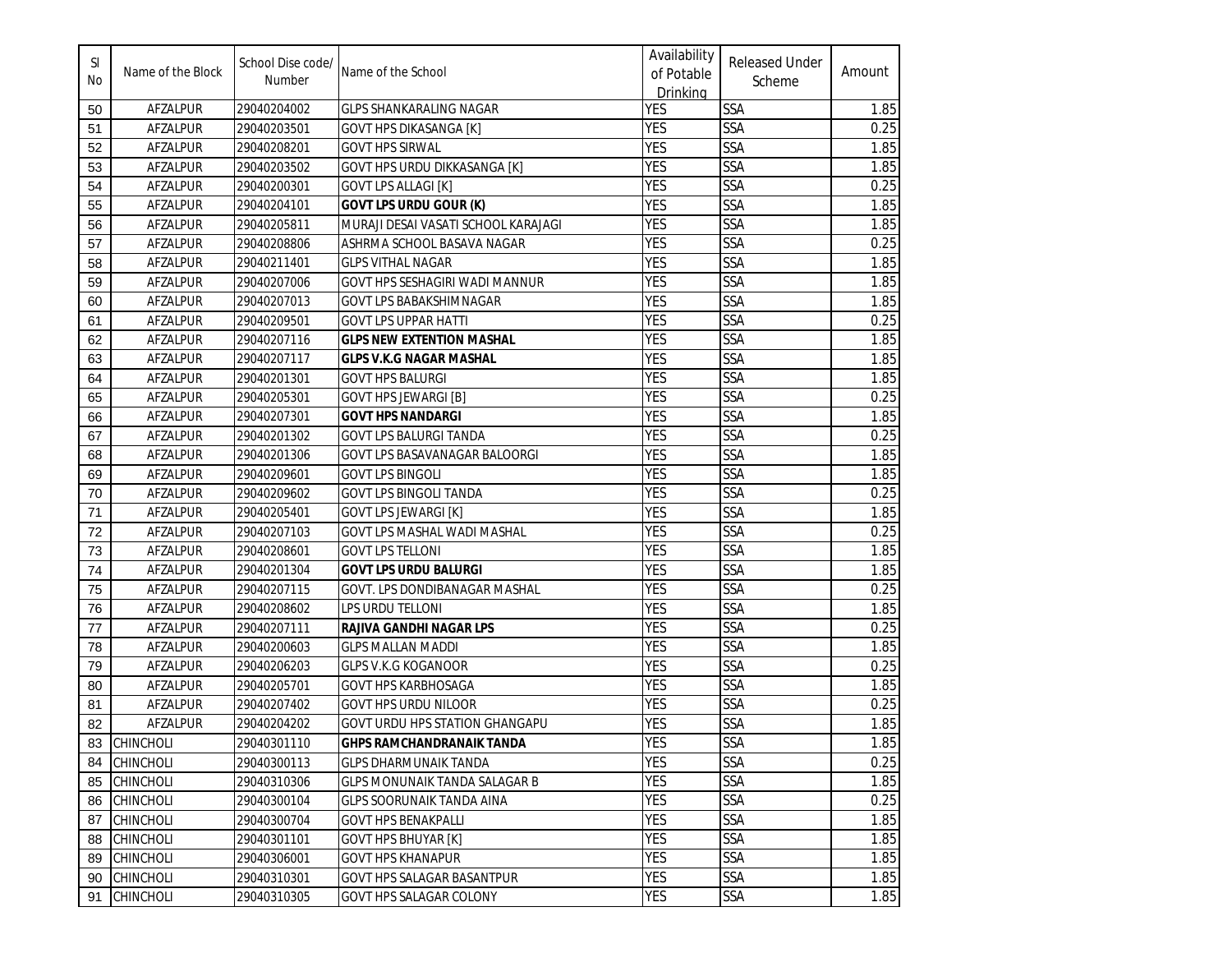| SI<br>No | Name of the Block | School Dise code/<br>Number | Name of the School                    | Availability<br>of Potable<br><b>Drinking</b> | <b>Released Under</b><br>Scheme | Amount |
|----------|-------------------|-----------------------------|---------------------------------------|-----------------------------------------------|---------------------------------|--------|
| 92       | CHINCHOLI         | 29040300701                 | GOVT LPS BHAVANIGUDI TANDA            | <b>YES</b>                                    | <b>SSA</b>                      | 1.85   |
| 93       | <b>CHINCHOLI</b>  | 29040301201                 | <b>GOVT LPS BHUYAR [B]</b>            | <b>YES</b>                                    | SSA                             | 1.85   |
| 94       | CHINCHOLI         | 29040300702                 | GOVT LPS DHARITANDA (B)               | <b>YES</b>                                    | SSA                             | 0.25   |
| 95       | <b>CHINCHOLI</b>  | 29040301002                 | GOVT LPS GOVIND NAYAK THANDA          | <b>YES</b>                                    | SSA                             | 1.85   |
| 96       | <b>CHINCHOLI</b>  | 29040301106                 | GOVT LPS NEMU NAIK TANDA              | <b>YES</b>                                    | <b>SSA</b>                      | 1.85   |
| 97       | <b>CHINCHOLI</b>  | 29040300107                 | LPS BHETEKAR TANDA                    | <b>YES</b>                                    | SSA                             | 1.85   |
| 98       | <b>CHINCHOLI</b>  | 29040300108                 | LPS PALTAY TANDA                      | <b>YES</b>                                    | <b>SSA</b>                      | 0.25   |
| 99       | <b>CHINCHOLI</b>  | 29040300205                 | <b>GLPS AINOLLI TANDA</b>             | <b>YES</b>                                    | <b>SSA</b>                      | 1.85   |
| 100      | <b>CHINCHOLI</b>  | 29040307603                 | <b>GLPS HUVINA THOTA</b>              | <b>YES</b>                                    | SSA                             | 1.85   |
| 101      | <b>CHINCHOLI</b>  | 29040300801                 | <b>GOVT HPS BHAIRAMPALLI</b>          | <b>YES</b>                                    | SSA                             | 1.85   |
| 102      | <b>CHINCHOLI</b>  | 29040300202                 | <b>GOVT HPS URDU AINOLI</b>           | <b>YES</b>                                    | SSA                             | 0.25   |
| 103      | <b>CHINCHOLI</b>  | 29040300203                 | <b>GOVT LPS KASHIRAM TANDA</b>        | <b>YES</b>                                    | SSA                             | 1.85   |
| 104      | <b>CHINCHOLI</b>  | 29040308002                 | <b>GOVT LPS NAGAIDALAI TANDA</b>      | <b>YES</b>                                    | <b>SSA</b>                      | 1.85   |
| 105      | <b>CHINCHOLI</b>  | 29040309001                 | <b>GOVT LPS PATTEPUR</b>              | <b>YES</b>                                    | SSA                             | 1.85   |
| 106      | <b>CHINCHOLI</b>  | 29040307202                 | GOVT LPS SAKARUNAIK TANDA             | <b>YES</b>                                    | SSA                             | 0.25   |
| 107      | <b>CHINCHOLI</b>  | 29040301903                 | LPS JAYANAGAR TANDA                   | <b>YES</b>                                    | <b>SSA</b>                      | 1.85   |
| 108      | <b>CHINCHOLI</b>  | 29040307604                 | LPS KISTAPUR TANDA                    | <b>YES</b>                                    | SSA                             | 1.85   |
| 109      | <b>CHINCHOLI</b>  | 29040301608                 | CHENDANKERA URDU                      | <b>YES</b>                                    | <b>SSA</b>                      | 1.85   |
| 110      | <b>CHINCHOLI</b>  | 29040312604                 | GLPS AGSAL ANI TANDA YALMAMADI        | <b>YES</b>                                    | SSA                             | 1.85   |
| 111      | <b>CHINCHOLI</b>  | 29040312605                 | <b>GLPS ANDUNAIK TANDA</b>            | <b>YES</b>                                    | <b>SSA</b>                      | 1.85   |
| 112      | <b>CHINCHOLI</b>  | 29040301607                 | <b>GLPS KALDODDI TANDA</b>            | <b>YES</b>                                    | SSA                             | 0.25   |
| 113      | <b>CHINCHOLI</b>  | 29040309804                 | GLPS MANDGOL TANDA                    | <b>YES</b>                                    | SSA                             | 1.85   |
| 114      | <b>CHINCHOLI</b>  | 29040301711                 | GLPS MASTANKHDRI DARGA                | <b>YES</b>                                    | SSA                             | 1.85   |
| 115      | <b>CHINCHOLI</b>  | 29040301707                 | <b>GLPS MOTIRAM NAIK TANDA CHENGT</b> | <b>YES</b>                                    | SSA                             | 1.85   |
| 116      | <b>CHINCHOLI</b>  | 29040303206                 | <b>GLPS RUPNAIK TANDA</b>             | <b>YES</b>                                    | <b>SSA</b>                      | 1.85   |
| 117      | <b>CHINCHOLI</b>  | 29040303202                 | GOVT HPS GADILINGADALLI TANDA         | <b>YES</b>                                    | SSA                             | 0.25   |
| 118      | <b>CHINCHOLI</b>  | 29040308601                 | <b>GOVT HPS PANGARGA</b>              | <b>YES</b>                                    | SSA                             | 1.85   |
| 119      | <b>CHINCHOLI</b>  | 29040312601                 | <b>GOVT HPS YELAMAMADI 2</b>          | <b>YES</b>                                    | SSA                             | 1.85   |
| 120      | <b>CHINCHOLI</b>  | 29040301702                 | <b>GOVT LPS ADAKIMOKA TANDA</b>       | <b>YES</b>                                    | SSA                             | 1.85   |
| 121      | <b>CHINCHOLI</b>  | 29040301801                 | <b>GOVT LPS CHANNUR</b>               | <b>YES</b>                                    | SSA                             | 0.25   |
| 122      | <b>CHINCHOLI</b>  | 29040303801                 | <b>GOVT LPS GONGI</b>                 | <b>YES</b>                                    | SSA                             | 1.85   |
| 123      | <b>CHINCHOLI</b>  | 29040301705                 | <b>GOVT LPS JAMAJINAL THANDA</b>      | <b>YES</b>                                    | SSA                             | 1.85   |
|          | 124 CHINCHOLI     | 29040301606                 | <b>GOVT LPS KUNI THANDA</b>           | <b>YES</b>                                    | SSA                             | 1.85   |
|          | 125 CHINCHOLI     | 29040301703                 | <b>GOVT LPS MALLIKOLLA TANDA</b>      | <b>YES</b>                                    | <b>SSA</b>                      | 1.85   |
|          | 126 CHINCHOLI     | 29040301602                 | GOVT LPS SRISANBUGADI TANDA           | <b>YES</b>                                    | <b>SSA</b>                      | 1.85   |
|          | 127 CHINCHOLI     | 29040301704                 | <b>GOVT LPS THAVARUNAIK TANDA</b>     | <b>YES</b>                                    | <b>SSA</b>                      | 0.25   |
|          | 128 CHINCHOLI     | 29040312603                 | GOVT LPS YELMAMADI 1                  | YES                                           | <b>SSA</b>                      | 1.85   |
|          | 129 CHINCHOLI     | 29040303204                 | LPS DUTTARGAON TANDA                  | YES                                           | SSA                             | 0.25   |
|          | 130 CHINCHOLI     | 29040300116                 | <b>GHPS GARAMPALLI</b>                | <b>YES</b>                                    | <b>SSA</b>                      | 1.85   |
|          | 131 CHINCHOLI     | 29040303701                 | <b>GLPS GARAMPALLI NEW EXTN</b>       | <b>YES</b>                                    | <b>SSA</b>                      | 1.85   |
|          | 132 CHINCHOLI     | 29040310405                 | <b>GLPS GUNDUNAIK TANDA</b>           | <b>YES</b>                                    | <b>SSA</b>                      | 1.85   |
|          | 133 CHINCHOLI     | 29040307502                 | <b>GLPS H W MARAPALLI</b>             | YES                                           | <b>SSA</b>                      | 0.25   |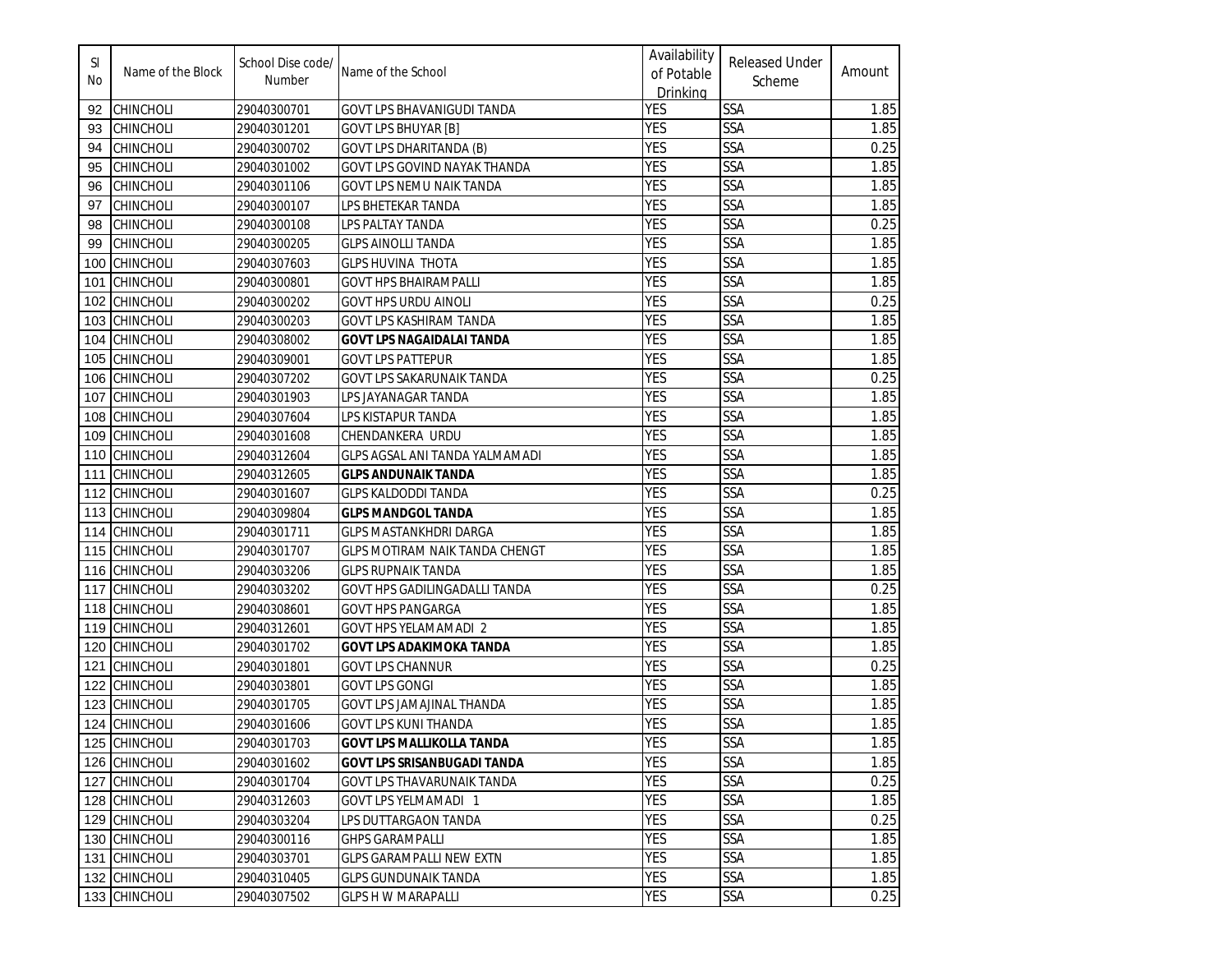| SI<br>No | Name of the Block | School Dise code/<br>Number | Name of the School                | Availability<br>of Potable<br>Drinking | <b>Released Under</b><br>Scheme | Amount |
|----------|-------------------|-----------------------------|-----------------------------------|----------------------------------------|---------------------------------|--------|
| 134      | <b>CHINCHOLI</b>  | 29040302111                 | <b>GLPS NELGANGI TANDA</b>        | YES                                    | SSA                             | 1.85   |
| 135      | <b>CHINCHOLI</b>  | 29040302110                 | GLPS SIDDAPUR TANDA               | <b>YES</b>                             | SSA                             | 1.85   |
| 136      | <b>CHINCHOLI</b>  | 29040302115                 | GLPS SUNDAR NGAR                  | <b>YES</b>                             | SSA                             | 1.85   |
| 137      | <b>CHINCHOLI</b>  | 29040306101                 | GOVT GLPS KUDHAVANDANPUR          | <b>YES</b>                             | SSA                             | 0.25   |
| 138      | <b>CHINCHOLI</b>  | 29040302101                 | <b>GOVT HPS CHINAMCHOD</b>        | <b>YES</b>                             | SSA                             | 1.85   |
| 139      | <b>CHINCHOLI</b>  | 29040313501                 | <b>GOVT HPS DOTIKOLA</b>          | <b>YES</b>                             | <b>SSA</b>                      | 1.85   |
| 140      | <b>CHINCHOLI</b>  | 29040305601                 | <b>GOVT HPS KANAKAPUR</b>         | <b>YES</b>                             | <b>SSA</b>                      | 1.85   |
| 141      | <b>CHINCHOLI</b>  | 29040302108                 | GOVT HPS RAMACHANDRA NAIKTANDA    | <b>YES</b>                             | SSA                             | 1.85   |
| 142      | <b>CHINCHOLI</b>  | 29040311601                 | <b>GOVT HPS TAJALAPUR</b>         | <b>YES</b>                             | SSA                             | 1.85   |
| 143      | <b>CHINCHOLI</b>  | 29040302102                 | <b>GOVT LPS BIKKUNAI TANDA</b>    | <b>YES</b>                             | <b>SSA</b>                      | 1.85   |
| 144      | <b>CHINCHOLI</b>  | 29040313301                 | <b>GOVT LPS G.SETH THANDA</b>     | <b>YES</b>                             | <b>SSA</b>                      | 1.85   |
| 145      | <b>CHINCHOLI</b>  | 29040304002                 | <b>GOVT LPS GURUMPALLI</b>        | <b>YES</b>                             | SSA                             | 1.85   |
| 146      | <b>CHINCHOLI</b>  | 29040302107                 | GOVT LPS IDDALMOOK TANDA          | <b>YES</b>                             | SSA                             | 1.85   |
| 147      | <b>CHINCHOLI</b>  | 29040302116                 | GOVT LPS ROHILATANDA              | <b>YES</b>                             | SSA                             | 1.85   |
| 148      | <b>CHINCHOLI</b>  | 29040312901                 | GOVT LPS YETHEBARPURA             | <b>YES</b>                             | SSA                             | 1.85   |
| 149      | <b>CHINCHOLI</b>  | 29040302113                 | LPS ASHRAY COLONY CHIMMANCHOD     | <b>YES</b>                             | SSA                             | 1.85   |
| 150      | <b>CHINCHOLI</b>  | 29040303702                 | LPS GARAMPALLI Urdu               | <b>YES</b>                             | SSA                             | 1.85   |
| 151      | <b>CHINCHOLI</b>  | 29040302236                 | ADARSH VIDYALAYA HS CHANDAPUR     | <b>YES</b>                             | SSA                             | 1.85   |
| 152      | <b>CHINCHOLI</b>  | 29040300402                 | GLPS ANAWAR NEW EXTN              | <b>YES</b>                             | SSA                             | 1.85   |
| 153      | <b>CHINCHOLI</b>  | 29040309305                 | GLPS BHAVI TANDA                  | <b>YES</b>                             | SSA                             | 1.85   |
| 154      | <b>CHINCHOLI</b>  | 29040302224                 | <b>GLPS HARIJANWAD CHINCHOLI</b>  | <b>YES</b>                             | SSA                             | 1.85   |
| 155      | <b>CHINCHOLI</b>  | 29040302228                 | GLPS KALLUGANE BOMNALLI           | <b>YES</b>                             | SSA                             | 1.85   |
| 156      | <b>CHINCHOLI</b>  | 29040309304                 | <b>GLPS POLAKPALLI (RC)</b>       | <b>YES</b>                             | SSA                             | 1.85   |
| 157      | <b>CHINCHOLI</b>  | 29040302208                 | <b>GOVT CPS CHINCHOLI</b>         | <b>YES</b>                             | <b>SSA</b>                      | 1.85   |
| 158      | <b>CHINCHOLI</b>  | 29040300401                 | <b>GOVT HPS ANAWAR</b>            | <b>YES</b>                             | SSA                             | 1.85   |
| 159      | <b>CHINCHOLI</b>  | 29040300601                 | <b>GOVT HPS BEDAKPALLI</b>        | <b>YES</b>                             | SSA                             | 0.25   |
| 160      | <b>CHINCHOLI</b>  | 29040302210                 | <b>GOVT HPS CHINCHOLI URDU</b>    | <b>YES</b>                             | <b>SSA</b>                      | 1.85   |
| 161      | <b>CHINCHOLI</b>  | 29040309303                 | GOVT HPS URDU POLAKPALLI          | <b>YES</b>                             | <b>SSA</b>                      | 1.85   |
| 162      | <b>CHINCHOLI</b>  | 29040300901                 | <b>GOVT LPS BHAKATAMAPALLI</b>    | <b>YES</b>                             | SSA                             | 1.85   |
| 163      | <b>CHINCHOLI</b>  | 29040303501                 | GOVT LPS GANAGAPALLI              | <b>YES</b>                             | SSA                             | 1.85   |
| 164      | <b>CHINCHOLI</b>  | 29040305001                 | GOVT LPS I.P.HOSALLI              | <b>YES</b>                             | SSA                             | 1.85   |
| 165      | <b>CHINCHOLI</b>  | 29040305401                 | <b>GOVT LPS KALBHAVI</b>          | <b>YES</b>                             | SSA                             | 1.85   |
|          | 166 CHINCHOLI     | 29040308701                 | <b>GOVT LPS PARDAR MOTAKPALLI</b> | <b>YES</b>                             | SSA                             | 1.85   |
|          | 167 CHINCHOLI     | 29040309302                 | <b>GOVT LPS POLAKPALLI TANDA</b>  | <b>YES</b>                             | <b>SSA</b>                      | 1.85   |
|          | 168 CHINCHOLI     | 29040309601                 | <b>GOVT LPS RAMATEERTH</b>        | <b>YES</b>                             | SSA                             | 1.85   |
|          | 169 CHINCHOLI     | 29040302229                 | LPS ASHRAYA COLONY CHANDAPUR      | <b>YES</b>                             | SSA                             | 1.85   |
|          | 170 CHINCHOLI     | 29040302223                 | LPS ASHRAYA COLONY CHINCHOLI      | YES                                    | SSA                             | 1.85   |
|          | 171 CHINCHOLI     | 29040302802                 | GLPS SIDDESHWAR DEGALMADI (S)     | <b>YES</b>                             | SSA                             | 1.85   |
|          | 172 CHINCHOLI     | 29040310402                 | GOVT LPS JANGALIPEER TANDA        | <b>YES</b>                             | SSA                             | 1.85   |
|          | 173 CHINCHOLI     | 29040310801                 | <b>GOVT LPS SHIKAR MOTAKPALLI</b> | <b>YES</b>                             | <b>SSA</b>                      | 1.85   |
|          | 174 CHINCHOLI     | 29040302503                 | <b>GLPS CHINTAPALLI TANDA</b>     | <b>YES</b>                             | SSA                             | 1.85   |
|          | 175 CHINCHOLI     | 29040303106                 | <b>GLPS GADIKESHWAR NEW EXTS</b>  | YES                                    | SSA                             | 1.85   |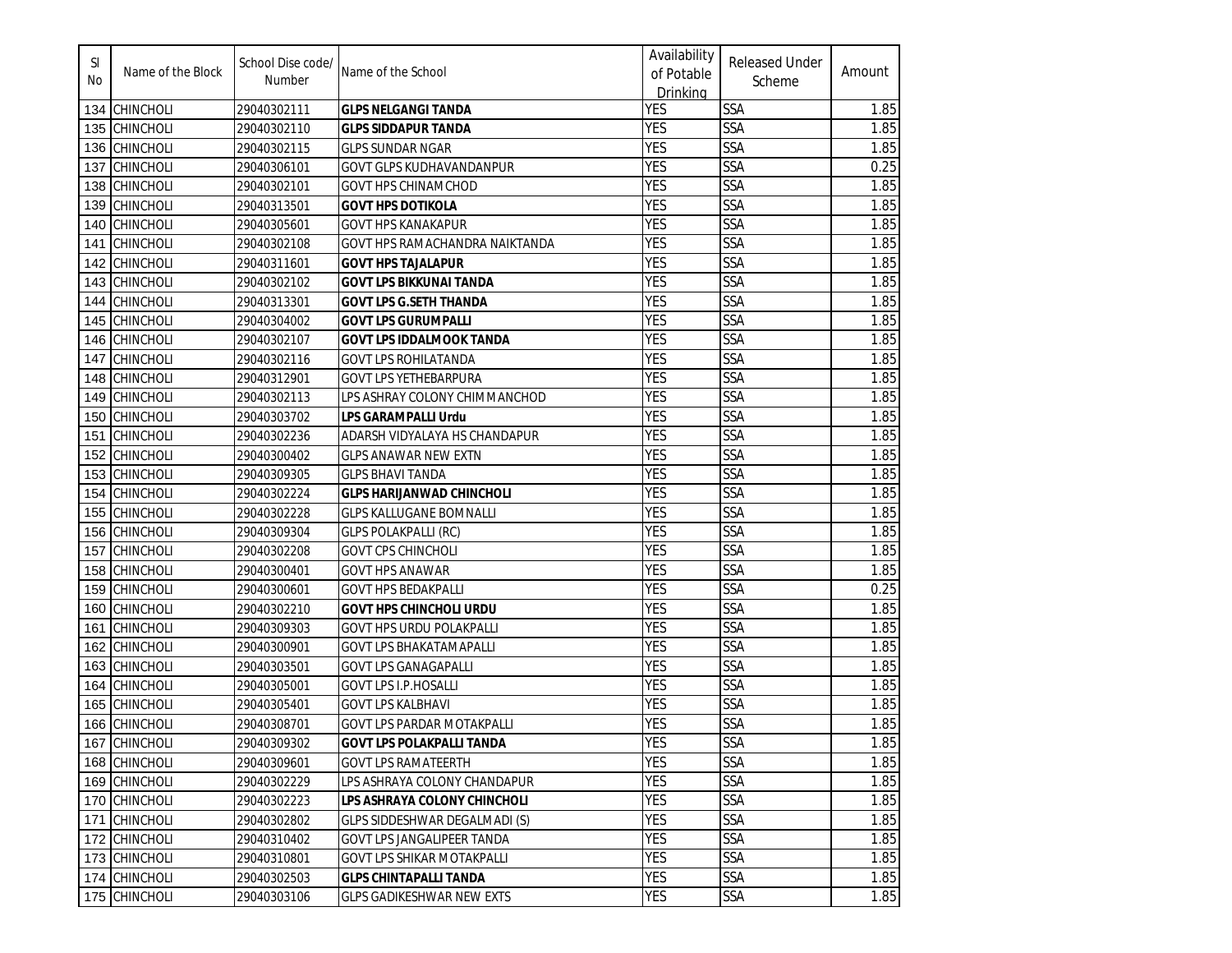| SI<br>No | Name of the Block | School Dise code/<br>Number | Name of the School                   | Availability<br>of Potable<br>Drinking | <b>Released Under</b><br>Scheme | Amount |
|----------|-------------------|-----------------------------|--------------------------------------|----------------------------------------|---------------------------------|--------|
|          | 176 CHINCHOLI     | 29040305803                 | <b>GLPS URDU KEROLLI</b>             | <b>YES</b>                             | SSA                             | 1.85   |
| 177      | <b>CHINCHOLI</b>  | 29040306801                 | GOVT HPS KOARADAMPALLI               | <b>YES</b>                             | SSA                             | 1.85   |
| 178      | <b>CHINCHOLI</b>  | 29040312701                 | GOVT LPS BENAKANHALLI                | <b>YES</b>                             | SSA                             | 1.85   |
| 179      | <b>CHINCHOLI</b>  | 29040302502                 | GOVT LPS CHINTHAPALLI                | <b>YES</b>                             | SSA                             | 0.25   |
| 180      | <b>CHINCHOLI</b>  | 29040309101                 | GOVT LPS PENCHANPALLI                | <b>YES</b>                             | SSA                             | 1.85   |
| 181      | <b>CHINCHOLI</b>  | 29040309401                 | GOVT LPS POTANAGAL                   | <b>YES</b>                             | SSA                             | 1.85   |
| 182      | <b>CHINCHOLI</b>  | 29040311102                 | <b>GOVT LPS SIROLLI TANDA</b>        | <b>YES</b>                             | SSA                             | 1.85   |
| 183      | <b>CHINCHOLI</b>  | 29040307102                 | GLPS BASAVANAGAR KUDHALLI            | <b>YES</b>                             | SSA                             | 1.85   |
| 184      | <b>CHINCHOLI</b>  | 29040306903                 | <b>GLPS KORVI SANNA TANDA</b>        | <b>YES</b>                             | <b>SSA</b>                      | 1.85   |
| 185      | <b>CHINCHOLI</b>  | 29040306703                 | <b>GLPS KUPNOOR URDU</b>             | <b>YES</b>                             | <b>SSA</b>                      | 1.85   |
| 186      | <b>CHINCHOLI</b>  | 29040304403                 | <b>GLPS MARANALLI</b>                | <b>YES</b>                             | SSA                             | 1.85   |
| 187      | <b>CHINCHOLI</b>  | 29040306904                 | GLPS RAMNAGAR TANDA KORVI            | <b>YES</b>                             | <b>SSA</b>                      | 0.25   |
| 188      | <b>CHINCHOLI</b>  | 29040310603                 | <b>GLPS SERI SANNA TANDA</b>         | <b>YES</b>                             | SSA                             | 1.85   |
| 189      | <b>CHINCHOLI</b>  | 29040311404                 | GLPS SUNTHAN BADA TANDA              | <b>YES</b>                             | SSA                             | 1.85   |
| 190      | <b>CHINCHOLI</b>  | 29040311403                 | <b>GLPS SUNTHAN SANNA TANDA</b>      | <b>YES</b>                             | SSA                             | 1.85   |
| 191      | <b>CHINCHOLI</b>  | 29040304401                 | <b>GOVT HPS HODEBEERNALLI</b>        | <b>YES</b>                             | SSA                             | 1.85   |
| 192      | <b>CHINCHOLI</b>  | 29040307101                 | GOVT HPS KUDAHALLI                   | <b>YES</b>                             | SSA                             | 1.85   |
| 193      | <b>CHINCHOLI</b>  | 29040300301                 | <b>GOVT LPS ALLAPUR</b>              | <b>YES</b>                             | SSA                             | 0.25   |
| 194      | <b>CHINCHOLI</b>  | 29040302401                 | <b>GOVT LPS CHINTAKUNTA</b>          | <b>YES</b>                             | SSA                             | 1.85   |
| 195      | <b>CHINCHOLI</b>  | 29040306304                 | GOVT LPS KODLI TANDA                 | <b>YES</b>                             | SSA                             | 1.85   |
| 196      | <b>CHINCHOLI</b>  | 29040310601                 | <b>GOVT LPS SERI</b>                 | <b>YES</b>                             | SSA                             | 1.85   |
| 197      | <b>CHINCHOLI</b>  | 29040312201                 | <b>GOVT LPS WAZIRGAON</b>            | <b>YES</b>                             | SSA                             | 1.85   |
| 198      | <b>CHINCHOLI</b>  | 29040306310                 | KITTUR RANI CHANNAMMA KODLI          | <b>YES</b>                             | SSA                             | 0.25   |
| 199      | <b>CHINCHOLI</b>  | 29040306702                 | LPS KUPNOOR NEW                      | <b>YES</b>                             | SSA                             | 1.85   |
| 200      | <b>CHINCHOLI</b>  | 29040306306                 | NAMMUR S LPS KODLIGET                | <b>YES</b>                             | <b>SSA</b>                      | 1.85   |
| 201      | <b>CHINCHOLI</b>  | 29040312103                 | <b>GLPS SANGAPUR TANDA</b>           | <b>YES</b>                             | SSA                             | 1.85   |
| 202      | <b>CHINCHOLI</b>  | 29040310703                 | <b>GLPS SEVUNAIK TANDA (S)</b>       | <b>YES</b>                             | SSA                             | 1.85   |
| 203      | <b>CHINCHOLI</b>  | 29040306501                 | <b>GOVT LPS ANTAWARAM</b>            | <b>YES</b>                             | <b>SSA</b>                      | 0.25   |
| 204      | <b>CHINCHOLI</b>  | 29040310702                 | GOVT LPS BIKKU NAIK TANDA            | <b>YES</b>                             | <b>SSA</b>                      | 1.85   |
| 205      | <b>CHINCHOLI</b>  | 29040306601                 | <b>GOVT LPS BONUSPUR</b>             | <b>YES</b>                             | SSA                             | 1.85   |
| 206      | <b>CHINCHOLI</b>  | 29040306602                 | GOVT LPS CHAPLA TANDA                | <b>YES</b>                             | SSA                             | 1.85   |
| 207      | <b>CHINCHOLI</b>  | 29040306502                 | <b>GOVT LPS CHENDYATANDA</b>         | <b>YES</b>                             | SSA                             | 1.85   |
|          | 208 CHINCHOLI     | 29040301902                 | <b>GOVT LPS CHIKKALINGADALLI THA</b> | <b>YES</b>                             | SSA                             | 1.85   |
|          | 209 CHINCHOLI     | 29040302301                 | <b>GOVT LPS CHINDNOOR</b>            | <b>YES</b>                             | <b>SSA</b>                      | 0.25   |
|          | 210 CHINCHOLI     | 29040312102                 | GOVT LPS GOPU NAIK TANDA             | <b>YES</b>                             | <b>SSA</b>                      | 1.85   |
|          | 211 CHINCHOLI     | 29040305303                 | <b>GOVT LPS JAWAHARNAGAR TANDA</b>   | <b>YES</b>                             | <b>SSA</b>                      | 1.85   |
|          | 212 CHINCHOLI     | 29040305302                 | GOVT LPS JLWARSHA TANDA              | <b>YES</b>                             | <b>SSA</b>                      | 1.85   |
|          | 213 CHINCHOLI     | 29040307301                 | GOVT LPS LAXIMASAGAR                 | <b>YES</b>                             | SSA                             | 1.85   |
|          | 214 CHINCHOLI     | 29040307401                 | GOVT LPS LINGANAGAR                  | <b>YES</b>                             | SSA                             | 1.85   |
|          | 215 CHINCHOLI     | 29040307701                 | <b>GOVT LPS MOGADAMPUR</b>           | <b>YES</b>                             | SSA                             | 1.85   |
|          | 216 CHINCHOLI     | 29040307702                 | GOVT LPS MOTIMOKA TANDA              | <b>YES</b>                             | SSA                             | 1.85   |
|          | 217 CHINCHOLI     | 29040312502                 | <b>GOVT LPS PEDDA TANDA</b>          | <b>YES</b>                             | SSA                             | 1.85   |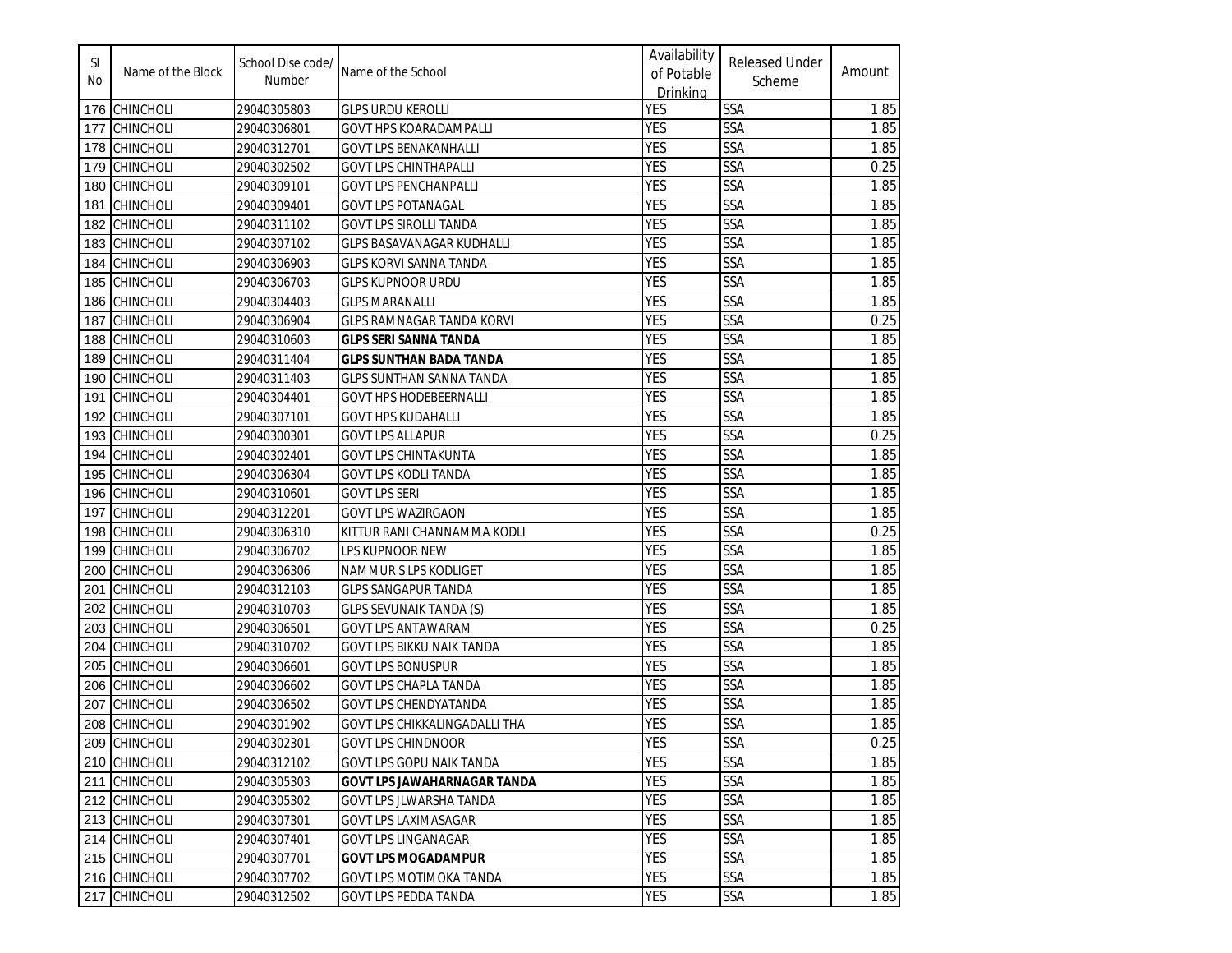| SI<br>No. | Name of the Block | School Dise code/<br>Number | Name of the School                   | Availability<br>of Potable<br>Drinking | <b>Released Under</b><br>Scheme | Amount |
|-----------|-------------------|-----------------------------|--------------------------------------|----------------------------------------|---------------------------------|--------|
| 218       | <b>CHINCHOLI</b>  | 29040311003                 | GOVT LPS SERIBENAKANHALLI TAND       | <b>YES</b>                             | <b>SSA</b>                      | 0.25   |
| 219       | <b>CHINCHOLI</b>  | 29040310901                 | GOVT LPS SHIVARAMPUR                 | <b>YES</b>                             | <b>SSA</b>                      | 1.85   |
| 220       | <b>CHINCHOLI</b>  | 29040311001                 | GOVT LPS SHIVAREDDY PALLI            | <b>YES</b>                             | SSA                             | 1.85   |
| 221       | <b>CHINCHOLI</b>  | 29040312003                 | GOVT LPS VANTI GUDASITANDA           | <b>YES</b>                             | <b>SSA</b>                      | 1.85   |
| 222       | <b>CHINCHOLI</b>  | 29040306605                 | LPS MOGADAMPUR URDU                  | <b>YES</b>                             | <b>SSA</b>                      | 1.85   |
| 223       | <b>CHINCHOLI</b>  | 29040303402                 | <b>GLPS GANJAGERA TANDA</b>          | <b>YES</b>                             | <b>SSA</b>                      | 1.85   |
| 224       | <b>CHINCHOLI</b>  | 29040307804                 | <b>GLPS RAMAJI NAYAK TANDA MOGHA</b> | <b>YES</b>                             | <b>SSA</b>                      | 0.25   |
| 225       | <b>CHINCHOLI</b>  | 29040309805                 | <b>GLPS RATKAL TANDA 1</b>           | <b>YES</b>                             | <b>SSA</b>                      | 1.85   |
| 226       | <b>CHINCHOLI</b>  | 29040310102                 | <b>GLPS RUSTAMPUR TANDA</b>          | <b>YES</b>                             | <b>SSA</b>                      | 1.85   |
| 227       | <b>CHINCHOLI</b>  | 29040309801                 | <b>GOVT HPS RATKAL</b>               | <b>YES</b>                             | <b>SSA</b>                      | 1.85   |
| 228       | <b>CHINCHOLI</b>  | 29040307805                 | <b>GOVT LPS DHARI TANDA. THANDA</b>  | <b>YES</b>                             | <b>SSA</b>                      | 1.85   |
| 229       | <b>CHINCHOLI</b>  | 29040303401                 | GOVT LPS GANGIGERA                   | <b>YES</b>                             | <b>SSA</b>                      | 1.85   |
| 230       | <b>CHINCHOLI</b>  | 29040305701                 | <b>GOVT LPS KANCHANAL</b>            | <b>YES</b>                             | <b>SSA</b>                      | 1.85   |
| 231       | <b>CHINCHOLI</b>  | 29040308802                 | GOVT LPS PASTAPURA TANDA             | <b>YES</b>                             | SSA                             | 1.85   |
| 232       | <b>CHINCHOLI</b>  | 29040311501                 | <b>GOVT LPS TADPALLI</b>             | <b>YES</b>                             | SSA                             | 1.85   |
| 233       | <b>CHINCHOLI</b>  | 29040311312                 | <b>GLPS ASHRAYA COLONY SULEPETH</b>  | <b>YES</b>                             | <b>SSA</b>                      | 0.25   |
| 234       | <b>CHINCHOLI</b>  | 29040308505                 | <b>GLPS NIDGUNDA TANDA</b>           | <b>YES</b>                             | <b>SSA</b>                      | 1.85   |
| 235       | <b>CHINCHOLI</b>  | 29040301401                 | <b>GOVT HPS BURAGAPALLI</b>          | <b>YES</b>                             | SSA                             | 1.85   |
| 236       | <b>CHINCHOLI</b>  | 29040305901                 | <b>GOVT HPS KARCHAKHED</b>           | <b>YES</b>                             | SSA                             | 1.85   |
| 237       | <b>CHINCHOLI</b>  | 29040311302                 | <b>GOVT HPS SULEPETH</b>             | <b>YES</b>                             | <b>SSA</b>                      | 1.85   |
| 238       | <b>CHINCHOLI</b>  | 29040302601                 | <b>GOVT LPS CHITRASAL</b>            | <b>YES</b>                             | SSA                             | 0.25   |
| 239       | CHINCHOLI         | 29040305101                 | <b>GOVT LPS IRAGAPALLI</b>           | <b>YES</b>                             | SSA                             | 0.25   |
| 240       | <b>CHINCHOLI</b>  | 29040305202                 | <b>GOVT LPS JETTUR</b>               | <b>YES</b>                             | <b>SSA</b>                      | 0.25   |
| 241       | <b>CHITTAPUR</b>  | 29040410203                 | GOVT LPS ASHRAYA COLONY SATNOOR      | <b>YES</b>                             | <b>SSA</b>                      | 0.25   |
| 242       | <b>CHITTAPUR</b>  | 29040407102                 | <b>GOVT LPS CHAJU NAYAK TANDA</b>    | <b>YES</b>                             | <b>SSA</b>                      | 0.25   |
| 243       | <b>CHITTAPUR</b>  | 29040406702                 | <b>GOVT LPS DONDARNAIK TANDA</b>     | <b>YES</b>                             | <b>SSA</b>                      | 0.25   |
| 244       | <b>CHITTAPUR</b>  | 29040403602                 | <b>GOVT LPS HANIKERA TANDA</b>       | <b>YES</b>                             | <b>SSA</b>                      | 1.85   |
| 245       | <b>CHITTAPUR</b>  | 29040407103                 | GOVT LPS VACHUNAYAK TANDA            | <b>YES</b>                             | <b>SSA</b>                      | 0.25   |
| 246       | <b>CHITTAPUR</b>  | 29040400207                 | LPS URDU ALAHALLI                    | <b>YES</b>                             | <b>SSA</b>                      | 0.25   |
| 247       | <b>CHITTAPUR</b>  | 29040411406                 | <b>GLPS URDU TONSALLI (S)</b>        | <b>YES</b>                             | SSA                             | 0.25   |
| 248       | <b>CHITTAPUR</b>  | 29040412103                 | <b>GOVT HPS YERAGALA</b>             | <b>YES</b>                             | <b>SSA</b>                      | 0.25   |
| 249       | <b>CHITTAPUR</b>  | 29040401106                 | <b>GOVT HPS BANKUR WADA</b>          | <b>YES</b>                             | SSA                             | 0.25   |
| 250       | <b>CHITTAPUR</b>  | 29040412701                 | <b>GOVT HPS MUTHGA</b>               | <b>YES</b>                             | <b>SSA</b>                      | 0.25   |
|           | 251 CHITTAPUR     | 29040410502                 | <b>GOVT HPS SHANKERWADI</b>          | <b>YES</b>                             | <b>SSA</b>                      | 0.25   |
|           | 252 CHITTAPUR     | 29040411101                 | <b>GOVT HPS TARANALLI</b>            | <b>YES</b>                             | <b>SSA</b>                      | 0.25   |
|           | 253 CHITTAPUR     | 29040411404                 | <b>GOVT HPS TONASANAHLLI [S]</b>     | <b>YES</b>                             | <b>SSA</b>                      | 1.85   |
|           | 254 CHITTAPUR     | 29040410446                 | GOVT LPS AMBEDKAR NAGAR GOLA (K)     | <b>YES</b>                             | <b>SSA</b>                      | 0.25   |
|           | 255 CHITTAPUR     | 29040401107                 | GOVT LPS MCC KAN SHANTHINAGAR        | <b>YES</b>                             | <b>SSA</b>                      | 0.25   |
|           | 256 CHITTAPUR     | 29040412102                 | <b>GOVT LPS YARGAL TANDA</b>         | <b>YES</b>                             | <b>SSA</b>                      | 1.85   |
|           | 257 CHITTAPUR     | 29040412004                 | <b>GOVT LPS JAIRAM TANDA</b>         | <b>YES</b>                             | <b>SSA</b>                      | 0.25   |
|           | 258 CHITTAPUR     | 29040412006                 | <b>GLPS BAMLA NAIK TANDA YAGAPUR</b> | <b>YES</b>                             | SSA                             | 0.25   |
|           | 259 CHITTAPUR     | 29040409401                 | <b>GOVT HPS RAJOLA</b>               | YES                                    | SSA                             | 0.25   |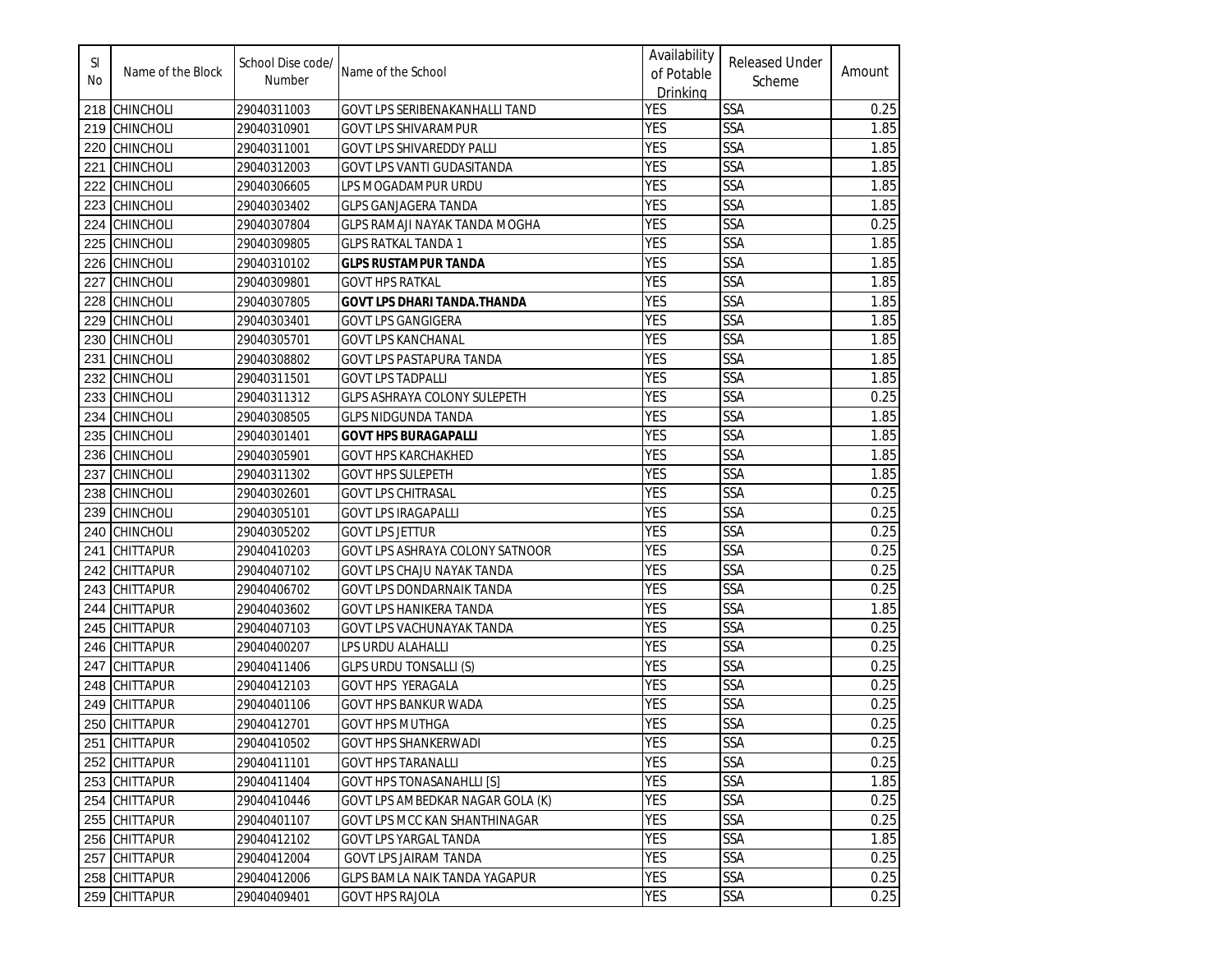| SI<br>No | Name of the Block | School Dise code/<br>Number | Name of the School                    | Availability<br>of Potable<br>Drinking | <b>Released Under</b><br>Scheme | Amount |
|----------|-------------------|-----------------------------|---------------------------------------|----------------------------------------|---------------------------------|--------|
| 260      | <b>CHITTAPUR</b>  | 29040402002                 | <b>GOVT LPS TANDA BHIMANALLI</b>      | YES                                    | <b>SSA</b>                      | 0.25   |
| 261      | <b>CHITTAPUR</b>  | 29040402435                 | <b>GLPS DEVADASI COLONY CHIT</b>      | <b>YES</b>                             | <b>SSA</b>                      | 1.85   |
| 262      | <b>CHITTAPUR</b>  | 29040402901                 | GOVT HPS DIGGAON                      | <b>YES</b>                             | <b>SSA</b>                      | 0.25   |
| 263      | <b>CHITTAPUR</b>  | 29040408301                 | <b>GOVT HPS MOGALA</b>                | <b>YES</b>                             | SSA                             | 0.25   |
| 264      | <b>CHITTAPUR</b>  | 29040402418                 | <b>GOVT HPS STATION</b>               | <b>YES</b>                             | <b>SSA</b>                      | 0.25   |
| 265      | <b>CHITTAPUR</b>  | 29040402420                 | <b>GOVT HPS URDU (BOYS) CHITTAP</b>   | <b>YES</b>                             | <b>SSA</b>                      | 0.25   |
| 266      | <b>CHITTAPUR</b>  | 29040402406                 | GOVT LPS BASAVANAGAR CHITTAPUR        | <b>YES</b>                             | <b>SSA</b>                      | 0.25   |
| 267      | <b>CHITTAPUR</b>  | 29040402412                 | GOVT LPS CHOWDAMMANA GOUDI            | <b>YES</b>                             | <b>SSA</b>                      | 1.85   |
| 268      | <b>CHITTAPUR</b>  | 29040402413                 | <b>GOVT LPS DIGGAOAN ROAD</b>         | <b>YES</b>                             | SSA                             | 0.25   |
| 269      | <b>CHITTAPUR</b>  | 29040402450                 | GOVT RMSA MODAL SCHOOL CHITTAPUR      | <b>YES</b>                             | <b>SSA</b>                      | 0.25   |
| 270      | <b>CHITTAPUR</b>  | 29040405302                 | <b>GHPS KADDARGI</b>                  | <b>YES</b>                             | <b>SSA</b>                      | 0.25   |
| 271      | <b>CHITTAPUR</b>  | 29040412202                 | <b>GHPS URDU IVANI</b>                | <b>YES</b>                             | <b>SSA</b>                      | 1.85   |
| 272      | <b>CHITTAPUR</b>  | 29040401901                 | <b>GOVT HPS BHELAGUMPA</b>            | <b>YES</b>                             | <b>SSA</b>                      | 0.25   |
| 273      | <b>CHITTAPUR</b>  | 29040412201                 | <b>GOVT HPS IVANI</b>                 | <b>YES</b>                             | SSA                             | 0.25   |
| 274      | <b>CHITTAPUR</b>  | 29040405804                 | GLPS MOLI TANDA KAMARWADI             | <b>YES</b>                             | SSA                             | 0.25   |
| 275      | <b>CHITTAPUR</b>  | 29040402102                 | <b>GOVT HPS BOMMANAHALLI</b>          | <b>YES</b>                             | SSA                             | 0.25   |
| 276      | <b>CHITTAPUR</b>  | 29040402201                 | <b>GOVT HPS CHAMANUR</b>              | <b>YES</b>                             | SSA                             | 0.25   |
| 277      | <b>CHITTAPUR</b>  | 29040405101                 | <b>GOVT HPS KADABUR</b>               | <b>YES</b>                             | SSA                             | 0.25   |
| 278      | <b>CHITTAPUR</b>  | 29040405801                 | GOVT HPS KAMARAWADI                   | <b>YES</b>                             | <b>SSA</b>                      | 1.85   |
| 279      | <b>CHITTAPUR</b>  | 29040400803                 | GOVT LPS BALWADGI TANDA               | <b>YES</b>                             | <b>SSA</b>                      | 0.25   |
| 280      | <b>CHITTAPUR</b>  | 29040403505                 | GOVT LPS DEVAJINAYAK TANDA            | <b>YES</b>                             | SSA                             | 0.25   |
| 281      | <b>CHITTAPUR</b>  | 29040403504                 | <b>GOVT LPS FILE TANDA</b>            | <b>YES</b>                             | SSA                             | 0.25   |
| 282      | <b>CHITTAPUR</b>  | 29040403502                 | GOVT LPS HARIJANWADA HALKATTA         | <b>YES</b>                             | SSA                             | 0.25   |
| 283      | <b>CHITTAPUR</b>  | 29040405802                 | GOVT LPS KAMARAWADI TANDA             | YES                                    | SSA                             | 0.25   |
| 284      | <b>CHITTAPUR</b>  | 29040407401                 | <b>GOVT LPS MALAGA [N]</b>            | <b>YES</b>                             | <b>SSA</b>                      | 0.25   |
| 285      | <b>CHITTAPUR</b>  | 29040408907                 | <b>GOVT LPS SAKKUNAIK TANDA</b>       | <b>YES</b>                             | SSA                             | 0.25   |
| 286      | <b>CHITTAPUR</b>  | 29040411002                 | <b>GOVT LPS SULAHALLI</b>             | <b>YES</b>                             | SSA                             | 0.25   |
| 287      | CHITTAPUR         | 29040411601                 | <b>GOVT LPS TUNNUR</b>                | <b>YES</b>                             | <b>SSA</b>                      | 0.25   |
| 288      | <b>CHITTAPUR</b>  | 29040403508                 | <b>GURUJINAIK LPS TANDA HALAKATTA</b> | <b>YES</b>                             | SSA                             | 0.25   |
| 289      | <b>CHITTAPUR</b>  | 29040404202                 | <b>GLPS URDU HULGERA</b>              | <b>YES</b>                             | SSA                             | 0.25   |
| 290      | <b>CHITTAPUR</b>  | 29040411301                 | <b>GOVT HPS TONCHI</b>                | <b>YES</b>                             | SSA                             | 1.85   |
| 291      | <b>CHITTAPUR</b>  | 29040402302                 | <b>GOVT LPS CHINCHOLI TANDA</b>       | <b>YES</b>                             | SSA                             | 0.25   |
|          | 292 CHITTAPUR     | 29040403801                 | <b>GOVT MPS HEBBAL</b>                | <b>YES</b>                             | SSA                             | 0.25   |
|          | 293 CHITTAPUR     | 29040403002                 | <b>GOVT HPS DONNUR</b>                | <b>YES</b>                             | <b>SSA</b>                      | 0.25   |
|          | 294 CHITTAPUR     | 29040403201                 | <b>GOVT HPS GOTUR</b>                 | <b>YES</b>                             | SSA                             | 0.25   |
|          | 295 CHITTAPUR     | 29040407601                 | <b>GOVT HPS MALAGAN</b>               | <b>YES</b>                             | SSA                             | 1.85   |
|          | 296 CHITTAPUR     | 29040410801                 | <b>GOVT HPS SUGUR</b>                 | <b>YES</b>                             | <b>SSA</b>                      | 0.25   |
|          | 297 CHITTAPUR     | 29040414102                 | GOVT LPS BUDDA NAGAR SUGUR(K)(        | <b>YES</b>                             | SSA                             | 0.25   |
|          | 298 CHITTAPUR     | 29040403202                 | <b>GOVT LPS GOTUR TANDA</b>           | <b>YES</b>                             | <b>SSA</b>                      | 0.25   |
|          | 299 CHITTAPUR     | 29040406001                 | <b>GOVT LPS KANASUR</b>               | <b>YES</b>                             | <b>SSA</b>                      | 0.25   |
|          | 300 CHITTAPUR     | 29040407602                 | GOVT LPS MALAGAN TANDA                | <b>YES</b>                             | <b>SSA</b>                      | 0.25   |
| 301      | <b>CHITTAPUR</b>  | 29040410802                 | <b>GOVT LPS SUGUR TANDA</b>           | <b>YES</b>                             | SSA                             | 0.25   |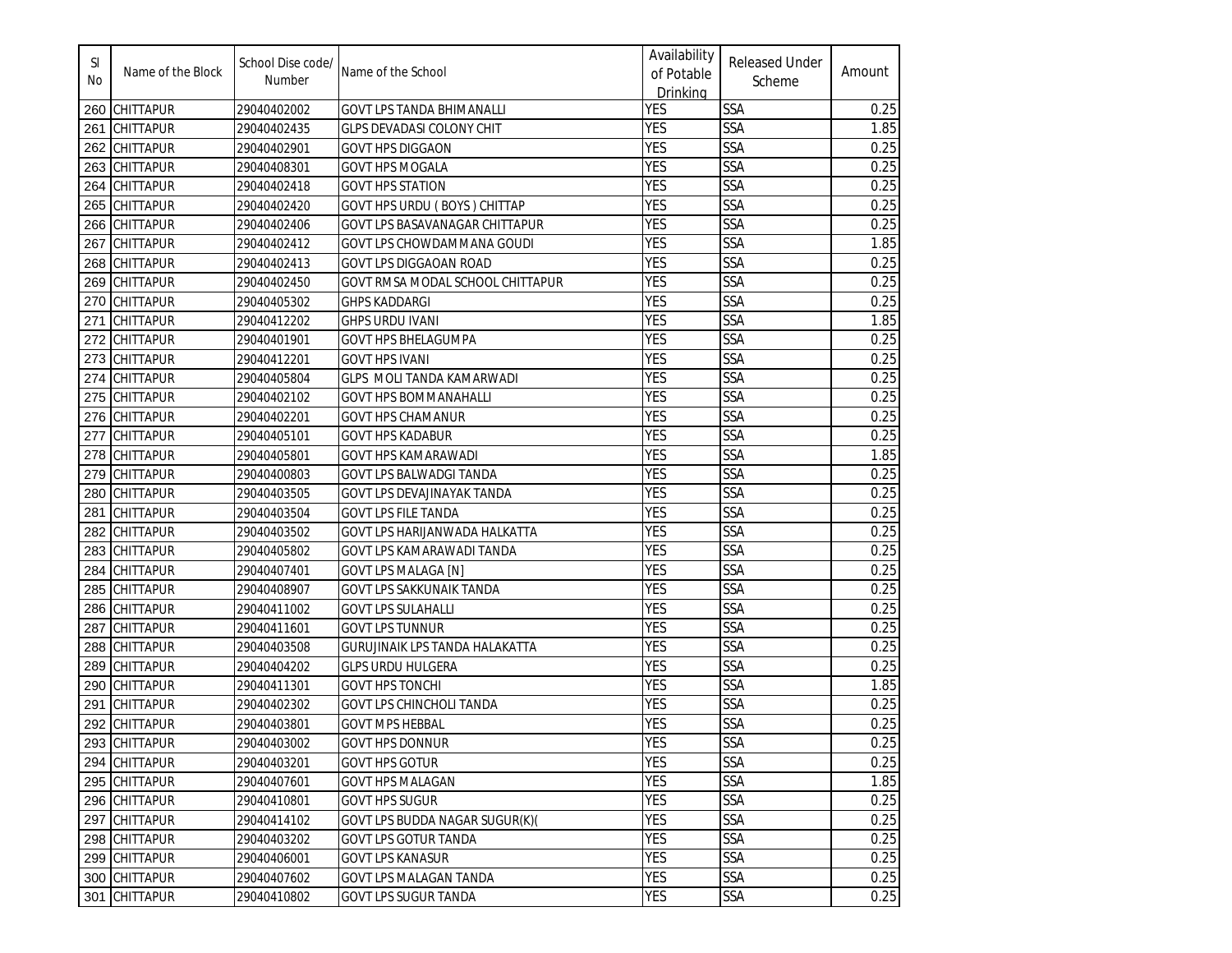| SI<br>No | Name of the Block | School Dise code/<br>Number | Name of the School                  | Availability<br>of Potable<br>Drinking | <b>Released Under</b><br>Scheme | Amount |
|----------|-------------------|-----------------------------|-------------------------------------|----------------------------------------|---------------------------------|--------|
| 302      | <b>CHITTAPUR</b>  | 29040406803                 | <b>GOVT LPS TANDA KORWAR</b>        | <b>YES</b>                             | SSA                             | 0.25   |
| 303      | <b>CHITTAPUR</b>  | 29040403204                 | <b>GOVT LPS URDU GOTUR</b>          | <b>YES</b>                             | <b>SSA</b>                      | 0.25   |
| 304      | <b>CHITTAPUR</b>  | 29040406805                 | <b>GOVT LPS URDU KORWAR</b>         | <b>YES</b>                             | <b>SSA</b>                      | 0.25   |
| 305      | <b>CHITTAPUR</b>  | 29040408603                 | GHPS BALUNAIK THANDA                | <b>YES</b>                             | <b>SSA</b>                      | 1.85   |
| 306      | <b>CHITTAPUR</b>  | 29040408107                 | GHPS URDU MARTUR                    | <b>YES</b>                             | <b>SSA</b>                      | 0.25   |
| 307      | <b>CHITTAPUR</b>  | 29040408602                 | GLPS MOULALI TANDA MUGALNAGAON      | <b>YES</b>                             | <b>SSA</b>                      | 0.25   |
| 308      | <b>CHITTAPUR</b>  | 29040401501                 | <b>GOVT HPS BANNUR [B]</b>          | <b>YES</b>                             | <b>SSA</b>                      | 0.25   |
| 309      | <b>CHITTAPUR</b>  | 29040408201                 | <b>GOVT HPS MATTIMUD</b>            | <b>YES</b>                             | SSA                             | 0.25   |
| 310      | <b>CHITTAPUR</b>  | 29040408703                 | <b>GOVT HPS MUGATA [URDU]</b>       | <b>YES</b>                             | SSA                             | 1.85   |
| 311      | <b>CHITTAPUR</b>  | 29040408104                 | <b>GOVT HPS STN.MARTUR</b>          | <b>YES</b>                             | SSA                             | 0.25   |
| 312      | <b>CHITTAPUR</b>  | 29040410001                 | <b>GOVT LPS SANGAVI</b>             | <b>YES</b>                             | <b>SSA</b>                      | 0.25   |
| 313      | <b>CHITTAPUR</b>  | 29040409501                 | <b>GOVT HPS RAMPUR HALLI</b>        | <b>YES</b>                             | SSA                             | 0.25   |
| 314      | <b>CHITTAPUR</b>  | 29040410701                 | <b>GOVT HPS SANNATTI</b>            | <b>YES</b>                             | SSA                             | 1.85   |
| 315      | <b>CHITTAPUR</b>  | 29040412501                 | GOVT HPS SHAMAPURA HALLI            | <b>YES</b>                             | SSA                             | 0.25   |
| 316      | <b>CHITTAPUR</b>  | 29040408906                 | GOVT LPS DHARAMANAIK TANDA          | <b>YES</b>                             | SSA                             | 0.25   |
| 317      | <b>CHITTAPUR</b>  | 29040404302                 | GOVT LPS HULANDAGERA TANDA          | <b>YES</b>                             | SSA                             | 0.25   |
| 318      | <b>CHITTAPUR</b>  | 29040407901                 | <b>GOVT LPS MARADAGI</b>            | <b>YES</b>                             | SSA                             | 0.25   |
| 319      | <b>CHITTAPUR</b>  | 29040409803                 | <b>GHPS KAN REVAI</b>               | YES                                    | SSA                             | 0.25   |
| 320      | <b>CHITTAPUR</b>  | 29040410301                 | <b>GOVT HPS SAVATAKHED</b>          | <b>YES</b>                             | SSA                             | 0.25   |
| 321      | <b>CHITTAPUR</b>  | 29040410601                 | <b>GOVT HPS SHELLAGI</b>            | <b>YES</b>                             | <b>SSA</b>                      | 1.85   |
| 322      | <b>CHITTAPUR</b>  | 29040404701                 | GOVT LPS J.MARADAGI                 | <b>YES</b>                             | <b>SSA</b>                      | 0.25   |
| 323      | <b>CHITTAPUR</b>  | 29040409801                 | <b>GOVT LPS REVEGI URDU</b>         | <b>YES</b>                             | SSA                             | 0.25   |
| 324      | <b>CHITTAPUR</b>  | 29040410602                 | GOVT LPS URDU SHELLAGI              | <b>YES</b>                             | SSA                             | 0.25   |
| 325      | <b>CHITTAPUR</b>  | 29040411902                 | <b>GOVT LPS URDU WATWATI</b>        | YES                                    | SSA                             | 0.25   |
| 326      | <b>CHITTAPUR</b>  | 29040404001                 | <b>GOVT HPS HONAGUNTA</b>           | <b>YES</b>                             | SSA                             | 0.25   |
| 327      | <b>CHITTAPUR</b>  | 29040404005                 | GOVT HPS KADALAHALLI HONAGUNT       | <b>YES</b>                             | SSA                             | 1.85   |
| 328      | <b>CHITTAPUR</b>  | 29040410434                 | GOVT HPS KELAGINA MADDI SHAHAB      | <b>YES</b>                             | SSA                             | 0.25   |
| 329      | <b>CHITTAPUR</b>  | 29040410451                 | GOVT LPS AHRAY COLONY SHAHABAD      | <b>YES</b>                             | SSA                             | 0.25   |
| 330      | <b>CHITTAPUR</b>  | 29040410435                 | GOVT LPS ASHOK NAGAR SHAHABAD       | <b>YES</b>                             | <b>SSA</b>                      | 0.25   |
| 331      | <b>CHITTAPUR</b>  | 29040404003                 | GOVT LPS BHEEMANAGAR HONAGUNTA      | <b>YES</b>                             | SSA                             | 0.25   |
| 332      | <b>CHITTAPUR</b>  | 29040410456                 | <b>GOVT LPS COURT AREA SHAHABAD</b> | <b>YES</b>                             | SSA                             | 0.25   |
| 333      | <b>CHITTAPUR</b>  | 29040410447                 | GOVT LPS HARALAYYA NAGAR SHAHABAD   | <b>YES</b>                             | SSA                             | 1.85   |
|          | 334 CHITTAPUR     | 29040410411                 | <b>GOVT LPS INJANFILE SHAHABAD</b>  | <b>YES</b>                             | SSA                             | 0.25   |
|          | 335 CHITTAPUR     | 29040410474                 | GOVT LPSDAKKAFILE SHAHBAD           | <b>YES</b>                             | <b>SSA</b>                      | 0.25   |
|          | 336 CHITTAPUR     | 29040400603                 | <b>GLPS URDU AREJAM</b>             | <b>YES</b>                             | SSA                             | 0.25   |
|          | 337 CHITTAPUR     | 29040411205                 | <b>GOVT LPS URDU TENGALI</b>        | <b>YES</b>                             | SSA                             | 0.25   |
|          | 338 CHITTAPUR     | 29040411822                 | <b>BASAVANKHANA LPS WADI</b>        | <b>YES</b>                             | SSA                             | 0.25   |
|          | 339 CHITTAPUR     | 29040404405                 | GLPS BHEEMNAGAR INGALGI             | <b>YES</b>                             | SSA                             | 0.25   |
|          | 340 CHITTAPUR     | 29040411805                 | GOVT HPS KERITANDA WADI             | <b>YES</b>                             | SSA                             | 0.25   |
|          | 341 CHITTAPUR     | 29040407001                 | <b>GOVT HPS KUNDANOOR</b>           | YES                                    | SSA                             | 0.25   |
|          | 342 CHITTAPUR     | 29040411829                 | GOVT HPS MARATHI WADI (JN)          | <b>YES</b>                             | SSA                             | 1.85   |
|          | 343 CHITTAPUR     | 29040411807                 | <b>GOVT HPS SEETARAMWADI</b>        | YES                                    | <b>SSA</b>                      | 0.25   |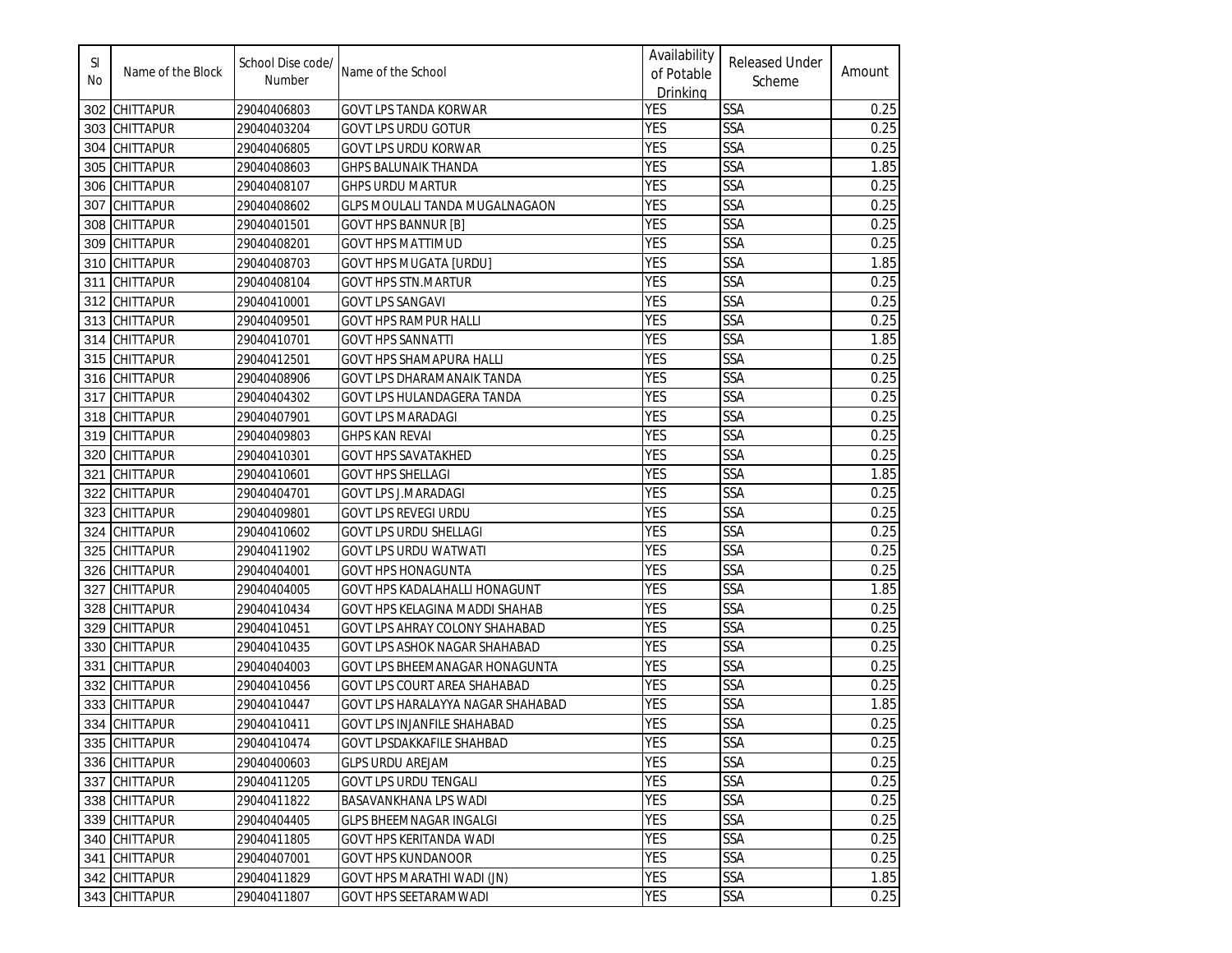| SI<br>No. | Name of the Block     | School Dise code/<br>Number | Name of the School                | Availability<br>of Potable<br>Drinking | <b>Released Under</b><br>Scheme | Amount |
|-----------|-----------------------|-----------------------------|-----------------------------------|----------------------------------------|---------------------------------|--------|
| 344       | <b>CHITTAPUR</b>      | 29040404402                 | GOVT HPS URDU INGALAGI            | YES                                    | SSA                             | 0.25   |
| 345       | <b>CHITTAPUR</b>      | 29040407002                 | GOVT HPS URDU KUNDANOOR           | <b>YES</b>                             | <b>SSA</b>                      | 0.25   |
| 346       | <b>CHITTAPUR</b>      | 29040409708                 | GOVT HPS URDU RAVOOR              | <b>YES</b>                             | <b>SSA</b>                      | 0.25   |
| 347       | <b>CHITTAPUR</b>      | 29040411823                 | GOVT HPS VIJAYANAGAR TANDA        | <b>YES</b>                             | SSA                             | 0.25   |
| 348       | <b>CHITTAPUR</b>      | 29040409705                 | <b>GOVT LPS BARAGAL KERI</b>      | <b>YES</b>                             | <b>SSA</b>                      | 0.25   |
| 349       | <b>CHITTAPUR</b>      | 29040411832                 | GOVT LPS HANUMAN NAGAR TANDA WADI | <b>YES</b>                             | <b>SSA</b>                      | 0.25   |
| 350       | <b>CHITTAPUR</b>      | 29040411831                 | GOVT LPS INDIRA NAGAR WADI JN     | <b>YES</b>                             | <b>SSA</b>                      | 0.25   |
| 351       | <b>CHITTAPUR</b>      | 29040404404                 | <b>GOVT LPS INGALAGI QUARI</b>    | <b>YES</b>                             | <b>SSA</b>                      | 0.25   |
| 352       | <b>CHITTAPUR</b>      | 29040409702                 | <b>GOVT LPS RAVOOR PETH</b>       | <b>YES</b>                             | <b>SSA</b>                      | 0.25   |
| 353       | <b>GULBARGA NORTH</b> | 29041105703                 | GHPS URDU SYED CHINCHOLLI         | <b>YES</b>                             | <b>SSA</b>                      | 0.25   |
| 354       | <b>GULBARGA NORTH</b> | 29041100702                 | GLPS URDU SCHOOL BANNUR           | <b>YES</b>                             | <b>SSA</b>                      | 0.25   |
| 355       | <b>GULBARGA NORTH</b> | 29041100401                 | <b>GOVT HPS AURAD [B]</b>         | <b>YES</b>                             | SSA                             | 0.25   |
| 356       | <b>GULBARGA NORTH</b> | 29041105702                 | GOVT HPS NEW EXTN. SY.CHINCHOL    | <b>YES</b>                             | <b>SSA</b>                      | 1.85   |
| 357       | <b>GULBARGA NORTH</b> | 29041105701                 | <b>GOVT HPS SYED CHINCHOLI</b>    | <b>YES</b>                             | SSA                             | 0.25   |
| 358       | <b>GULBARGA NORTH</b> | 29041101710                 | <b>GLPS HODIHAL TANDA</b>         | <b>YES</b>                             | SSA                             | 0.25   |
| 359       | <b>GULBARGA NORTH</b> | 29041103205                 | GLPS. BANDANKERA TANDA (S.S)      | <b>YES</b>                             | <b>SSA</b>                      | 0.25   |
| 360       | <b>GULBARGA NORTH</b> | 29041105002                 | <b>GOVT HPS NEELAKHED</b>         | <b>YES</b>                             | <b>SSA</b>                      | 1.85   |
| 361       | <b>GULBARGA NORTH</b> | 29041105003                 | GOVT LPS NEELAKHED TANDA          | <b>YES</b>                             | SSA                             | 0.25   |
| 362       | <b>GULBARGA NORTH</b> | 29041101712                 | <b>GOVT LPS RATAN GUTTI TANDA</b> | <b>YES</b>                             | SSA                             | 0.25   |
| 363       | <b>GULBARGA NORTH</b> | 29041103802                 | GLPS KASUNAIK TANDA KEROOR        | <b>YES</b>                             | <b>SSA</b>                      | 0.25   |
| 364       | <b>GULBARGA NORTH</b> | 29041102302                 | <b>GOVT HPS GIRLS HARSOOR</b>     | <b>YES</b>                             | SSA                             | 0.25   |
| 365       | <b>GULBARGA NORTH</b> | 29041104301                 | <b>GOVT HPS MALAGATTI</b>         | <b>YES</b>                             | <b>SSA</b>                      | 1.85   |
| 366       | <b>GULBARGA NORTH</b> | 29041106001                 | <b>GOVT HPS TAVARAGERA</b>        | <b>YES</b>                             | <b>SSA</b>                      | 0.25   |
| 367       | <b>GULBARGA NORTH</b> | 29041106302                 | <b>GOVT HPS VENKATA BENUR</b>     | <b>YES</b>                             | <b>SSA</b>                      | 0.25   |
| 368       | <b>GULBARGA NORTH</b> | 29041104302                 | <b>GOVT LPS URDU MALAGATTI</b>    | <b>YES</b>                             | <b>SSA</b>                      | 0.25   |
| 369       | <b>GULBARGA NORTH</b> | 29041102301                 | <b>GOVT MPS HARSOOR</b>           | <b>YES</b>                             | <b>SSA</b>                      | 0.25   |
| 370       | <b>GULBARGA NORTH</b> | 29041101002                 | <b>GHPS BELUR J TANDA</b>         | <b>YES</b>                             | <b>SSA</b>                      | 0.25   |
| 371       | <b>GULBARGA NORTH</b> | 29041104002                 | <b>GLPS URDU KUMASI</b>           | <b>YES</b>                             | <b>SSA</b>                      | 0.25   |
| 372       | <b>GULBARGA NORTH</b> | 29041102003                 | GLPS GOGI (K) TANDA               | <b>YES</b>                             | SSA                             | 0.25   |
| 373       | <b>GULBARGA NORTH</b> | 29041103307                 | <b>GLPS MONU NAYAK TANDA</b>      | <b>YES</b>                             | SSA                             | 0.25   |
| 374       | <b>GULBARGA NORTH</b> | 29041101102                 | <b>GLPS PANDUNAIK TANDA</b>       | <b>YES</b>                             | <b>SSA</b>                      | 0.25   |
| 375       | <b>GULBARGA NORTH</b> | 29041103703                 | <b>GLPS TOLUNAIK TANDA</b>        | <b>YES</b>                             | SSA                             | 0.25   |
|           | 376 GULBARGA NORTH    | 29041100902                 | <b>GLPS URDU BELUR (K)</b>        | <b>YES</b>                             | <b>SSA</b>                      | 0.25   |
|           | 377 GULBARGA NORTH    | 29041101101                 | <b>GOVT HPS BHEEMANAL</b>         | <b>YES</b>                             | <b>SSA</b>                      | 0.25   |
|           | 378 GULBARGA NORTH    | 29041103702                 | GOVT HPS KAWANALLI TANDA          | <b>YES</b>                             | <b>SSA</b>                      | 1.85   |
|           | 379 GULBARGA NORTH    | 29041103701                 | <b>GOVT LPS KAWANALLI</b>         | YES                                    | <b>SSA</b>                      | 0.25   |
|           | 380 GULBARGA NORTH    | 29041103306                 | GOVT LPS LIMBU NAYAK TANDA        | <b>YES</b>                             | <b>SSA</b>                      | 0.25   |
|           | 381 GULBARGA NORTH    | 29041103308                 | MURARJI RESIDENTIONAL SCHOOL      | <b>YES</b>                             | SSA                             | 0.25   |
|           | 382 GULBARGA NORTH    | 29041104902                 | <b>GLPS CHETARUNAIK TANDA</b>     | <b>YES</b>                             | <b>SSA</b>                      | 0.25   |
|           | 383 GULBARGA NORTH    | 29041106403                 | <b>GLPS EMJINAYAK TANDA</b>       | <b>YES</b>                             | <b>SSA</b>                      | 0.25   |
| 384       | <b>GULBARGA NORTH</b> | 29041103416                 | <b>GLPS G. GIRI TANDA SCHOOL</b>  | <b>YES</b>                             | <b>SSA</b>                      | 0.25   |
|           | 385 GULBARGA NORTH    | 29041101501                 | <b>GOVT HPS DASTAPUR</b>          | <b>YES</b>                             | SSA                             | 0.25   |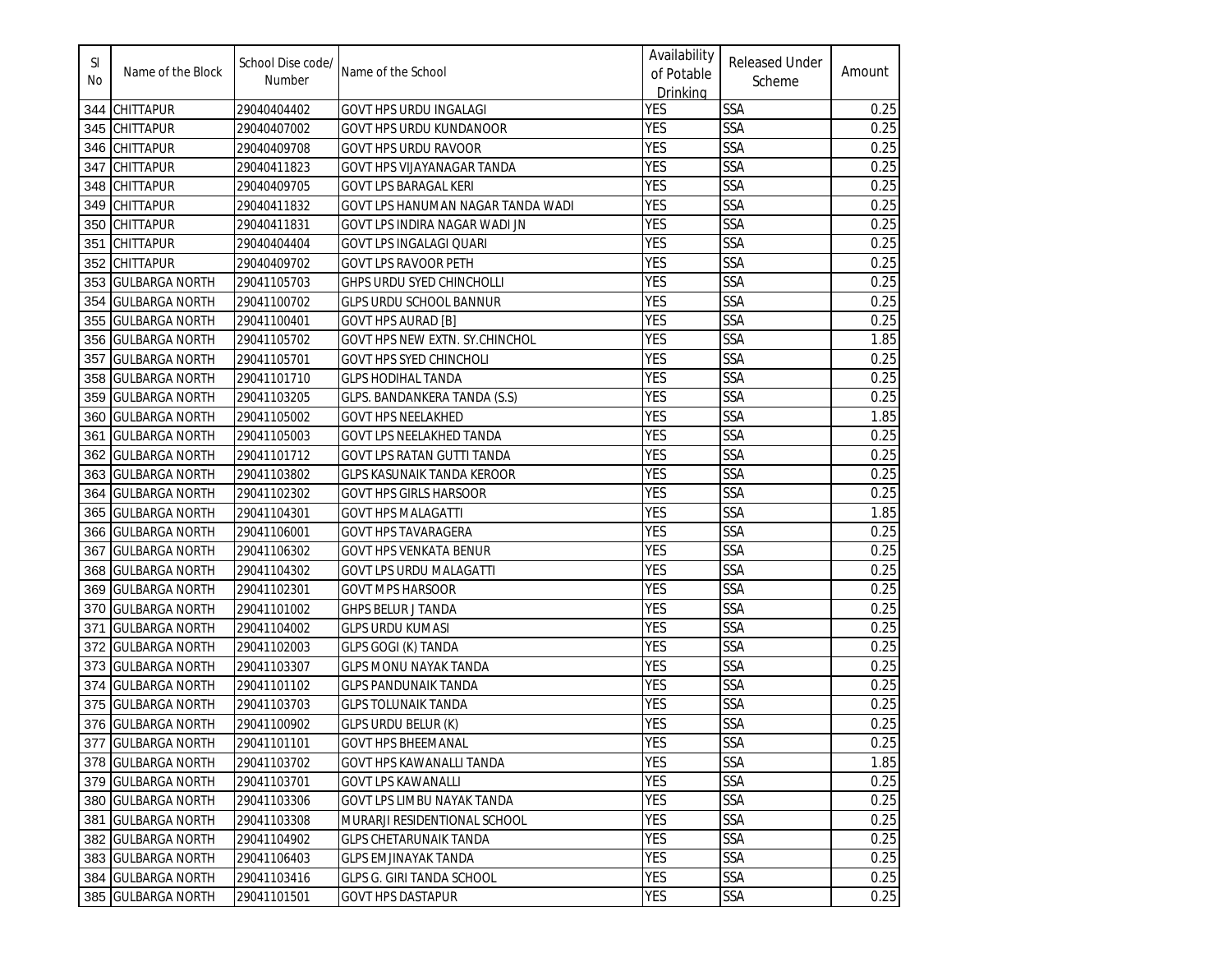| SI<br>No | Name of the Block     | School Dise code/<br>Number | Name of the School                     | Availability<br>of Potable<br>Drinking | <b>Released Under</b><br>Scheme | Amount |
|----------|-----------------------|-----------------------------|----------------------------------------|----------------------------------------|---------------------------------|--------|
|          | 386 GULBARGA NORTH    | 29041104801                 | <b>GOVT HPS NAVADAGI [B]</b>           | <b>YES</b>                             | <b>SSA</b>                      | 0.25   |
| 387      | <b>GULBARGA NORTH</b> | 29041103402                 | GOVT HPS URDU KAMALAPUR                | <b>YES</b>                             | <b>SSA</b>                      | 1.85   |
| 388      | <b>GULBARGA NORTH</b> | 29041106401                 | <b>GOVT HPS VARANAL</b>                | <b>YES</b>                             | <b>SSA</b>                      | 0.25   |
| 389      | <b>GULBARGA NORTH</b> | 29041104901                 | GOVT LPS NANAVANIHAL                   | <b>YES</b>                             | <b>SSA</b>                      | 0.25   |
| 390      | <b>GULBARGA NORTH</b> | 29041105306                 | GOVT LPS SHANKAR NAYAK TANDA           | <b>YES</b>                             | <b>SSA</b>                      | 0.25   |
| 391      | <b>GULBARGA NORTH</b> | 29041107001                 | <b>GOVT LPS VADGERA</b>                | <b>YES</b>                             | <b>SSA</b>                      | 0.25   |
| 392      | <b>GULBARGA NORTH</b> | 29041107431                 | <b>GOVT LPS KAGIKARKHANI</b>           | <b>YES</b>                             | <b>SSA</b>                      | 0.25   |
| 393      | <b>GULBARGA NORTH</b> | 29041105905                 | GOVT.KSRP COL. TAJSULTANPUR            | <b>YES</b>                             | <b>SSA</b>                      | 0.25   |
| 394      | <b>GULBARGA NORTH</b> | 29041108505                 | GOVT (URDU) HPS ASIF GUNJ              | <b>YES</b>                             | <b>SSA</b>                      | 0.25   |
|          | 395 GULBARGA NORTH    | 29041107503                 | <b>GOVT CPS MOMINPURA GLB</b>          | <b>YES</b>                             | <b>SSA</b>                      | 0.25   |
|          | 396 GULBARGA NORTH    | 29041107501                 | GOVT MPS MOMINPURA GULBARGA (MS)       | <b>YES</b>                             | <b>SSA</b>                      | 0.25   |
| 397      | <b>GULBARGA NORTH</b> | 29041108526                 | ADARSH VIDYALAYA (RMSA) ASIF GUNJ      | <b>YES</b>                             | <b>SSA</b>                      | 0.25   |
| 398      | <b>GULBARGA NORTH</b> | 29041107401                 | GOVT HPS BOYS GOZA TAIN GLB            | <b>YES</b>                             | <b>SSA</b>                      | 1.85   |
| 399      | <b>GULBARGA NORTH</b> | 29041109801                 | GOVT HPS HAFT(KAN) BOVI GALLI          | <b>YES</b>                             | <b>SSA</b>                      | 0.25   |
| 400      | <b>GULBARGA NORTH</b> | 29041107404                 | <b>GOVT HPS ROZA B GLB(KAN)</b>        | <b>YES</b>                             | <b>SSA</b>                      | 0.25   |
| 401      | <b>GULBARGA NORTH</b> | 29041104211                 | <b>GLPS MAHAGAON WADI TANDA</b>        | <b>YES</b>                             | <b>SSA</b>                      | 0.25   |
| 402      | <b>GULBARGA NORTH</b> | 29041104217                 | <b>GOVT LPS BEKOTA GUDDA</b>           | <b>YES</b>                             | <b>SSA</b>                      | 0.25   |
| 403      | <b>GULBARGA NORTH</b> | 29041104205                 | <b>GOVT LPS WADDARCOLONY MAHAGAON</b>  | <b>YES</b>                             | <b>SSA</b>                      | 0.25   |
| 404      | <b>GULBARGA NORTH</b> | 29041104704                 | <b>GLPS NAGOOR CROSS</b>               | <b>YES</b>                             | <b>SSA</b>                      | 0.25   |
| 405      | <b>GULBARGA NORTH</b> | 29041106602                 | <b>GLPS YAKKANCHI ASHRAY GRAM</b>      | <b>YES</b>                             | SSA                             | 0.25   |
| 406      | <b>GULBARGA NORTH</b> | 29041104703                 | GOVT HPS URDU NAGOOR                   | <b>YES</b>                             | <b>SSA</b>                      | 0.25   |
| 407      | <b>GULBARGA NORTH</b> | 29041102901                 | GOVT LPS KADABUR                       | <b>YES</b>                             | <b>SSA</b>                      | 0.25   |
| 408      | <b>GULBARGA NORTH</b> | 29041105501                 | <b>GOVT LPS SIRAGAPUR</b>              | <b>YES</b>                             | <b>SSA</b>                      | 0.25   |
| 409      | <b>GULBARGA NORTH</b> | 29041106101                 | <b>GOVT LPS TONDAKAL</b>               | <b>YES</b>                             | <b>SSA</b>                      | 0.25   |
| 410      | <b>GULBARGA NORTH</b> | 29041109401                 | <b>GOVT HPS MAHIBOOBNAGAR GLB</b>      | <b>YES</b>                             | <b>SSA</b>                      | 0.25   |
| 411      | <b>GULBARGA NORTH</b> | 29041107923                 | GOVT HPS URDU ABUB BAKAR COLONY        | <b>YES</b>                             | <b>SSA</b>                      | 1.85   |
| 412      | <b>GULBARGA NORTH</b> | 29041107903                 | GOVT HPS URDU NAYAMOHALLA              | <b>YES</b>                             | <b>SSA</b>                      | 0.25   |
|          | 413 GULBARGA NORTH    | 29041107309                 | GOVT URDU HPS HAFTGUMBAD GLB           | <b>YES</b>                             | <b>SSA</b>                      | 0.25   |
|          | 414 GULBARGA NORTH    | 29041108358                 | DAFF CHILD SHCOOL ALAND ROAD           | <b>YES</b>                             | <b>SSA</b>                      | 0.25   |
|          | 415 GULBARGA NORTH    | 29041110101                 | <b>GLPS URDU GALIB CLNY, JEELANABA</b> | <b>YES</b>                             | <b>SSA</b>                      | 0.25   |
|          | 416 GULBARGA NORTH    | 29041104603                 | GOVT HPS MARAMANCHI TANDA              | <b>YES</b>                             | <b>SSA</b>                      | 1.85   |
|          | 417 GULBARGA SOUTH    | 29040533301                 | <b>GHPS BABALAD S</b>                  | <b>YES</b>                             | <b>SSA</b>                      | 0.25   |
|          | 418 GULBARGA SOUTH    | 29040511902                 | <b>GLPS SINDAGI URDU</b>               | <b>YES</b>                             | <b>SSA</b>                      | 0.25   |
|          | 419 GULBARGA SOUTH    | 29040511806                 | <b>GOVT LPS STN.SAVALGI (B)</b>        | <b>YES</b>                             | <b>SSA</b>                      | 0.25   |
|          | 420 GULBARGA SOUTH    | 29040501803                 | <b>GOVT LPS URDU BHEEMAHALLI</b>       | <b>YES</b>                             | <b>SSA</b>                      | 0.25   |
|          | 421 GULBARGA SOUTH    | 29040511804                 | <b>GOVT LPS URDU SAVALAGI(B)</b>       | <b>YES</b>                             | <b>SSA</b>                      | 0.25   |
|          | 422 GULBARGA SOUTH    | 29040512002                 | GOVT LPS URDU SARADAGI (B)             | <b>YES</b>                             | <b>SSA</b>                      | 0.25   |
|          | 423 GULBARGA SOUTH    | 29040501302                 | <b>GOVT HPS BALAGUMPA [K]</b>          | <b>YES</b>                             | SSA                             | 0.25   |
|          | 424 GULBARGA SOUTH    | 29040507002                 | GOVT HPS KAWALAGA [K]                  | <b>YES</b>                             | <b>SSA</b>                      | 1.85   |
|          | 425 GULBARGA SOUTH    | 29040504403                 | <b>GOVT LPS AVARADA</b>                | <b>YES</b>                             | <b>SSA</b>                      | 0.25   |
|          | 426 GULBARGA SOUTH    | 29040506903                 | <b>GOVT HPS URDU KAWALAGA[B]</b>       | <b>YES</b>                             | <b>SSA</b>                      | 0.25   |
|          | 427 GULBARGA SOUTH    | 29040517206                 | GLPS HONNAKIRANAGI (JANATA COL         | <b>YES</b>                             | SSA                             | 0.25   |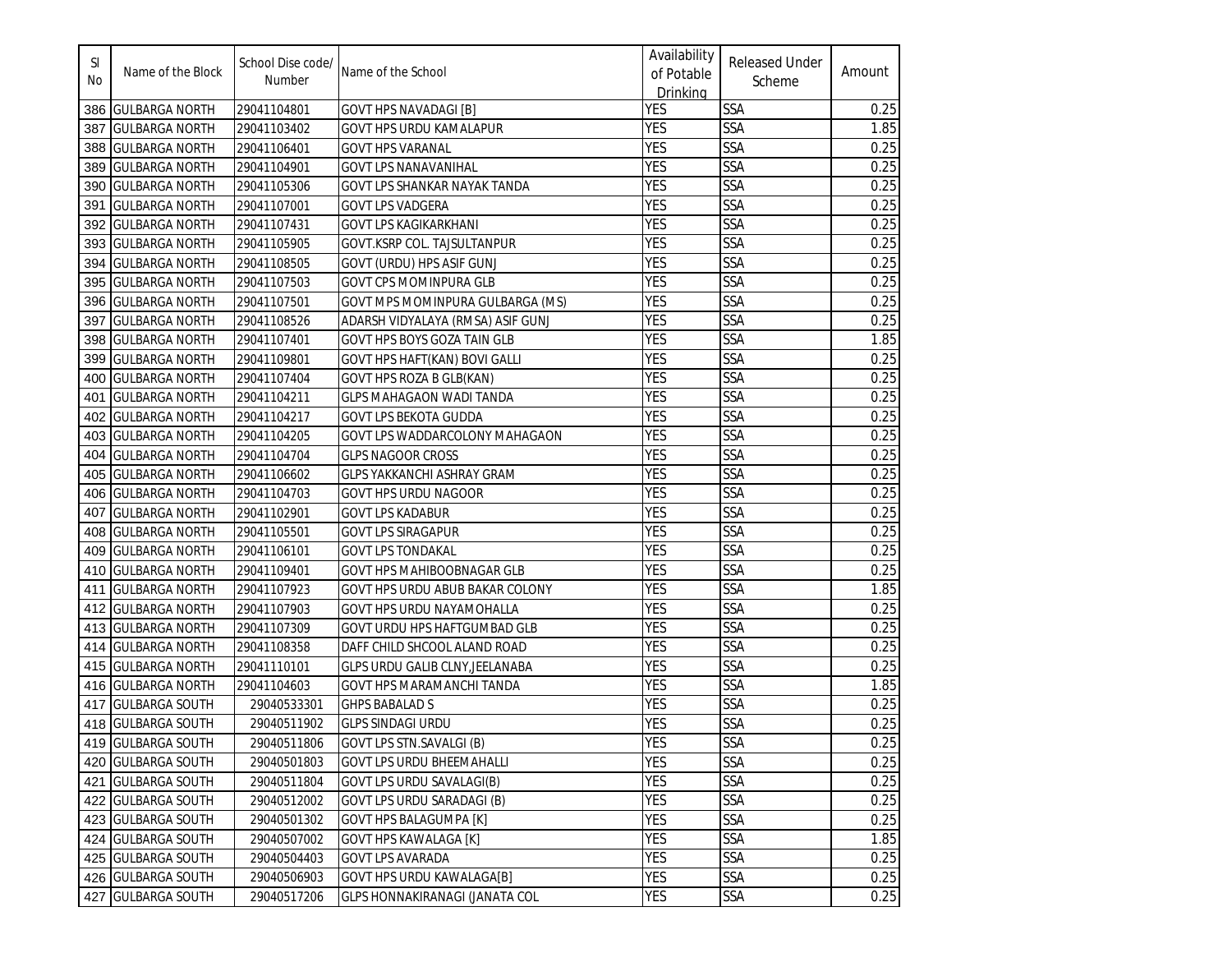| SI<br>No | Name of the Block     | School Dise code/<br>Number | Name of the School                  | Availability<br>of Potable<br>Drinking | <b>Released Under</b><br>Scheme | Amount |
|----------|-----------------------|-----------------------------|-------------------------------------|----------------------------------------|---------------------------------|--------|
| 428      | <b>GULBARGA SOUTH</b> | 29040517207                 | <b>GLPS URDU HONNAKIRANAGI</b>      | <b>YES</b>                             | <b>SSA</b>                      | 0.25   |
| 429      | <b>GULBARGA SOUTH</b> | 29040517101                 | <b>GOVT HPS HASANAPUR</b>           | <b>YES</b>                             | <b>SSA</b>                      | 0.25   |
| 430      | <b>GULBARGA SOUTH</b> | 29040509802                 | <b>GOVT HPS NADI SINNUR</b>         | YES                                    | <b>SSA</b>                      | 1.85   |
| 431      | <b>GULBARGA SOUTH</b> | 29040512601                 | <b>GOVT HPS SOMANATHHALLI</b>       | <b>YES</b>                             | SSA                             | 0.25   |
| 432      | <b>GULBARGA SOUTH</b> | 29040509803                 | GOVT LPS (URDU) NADI SINNUR         | <b>YES</b>                             | <b>SSA</b>                      | 0.25   |
| 433      | <b>GULBARGA SOUTH</b> | 29040517001                 | <b>GOVT LPS BALAWAD</b>             | YES                                    | <b>SSA</b>                      | 0.25   |
| 434      | <b>GULBARGA SOUTH</b> | 29040516601                 | GOVT LPS SARADAGI [B] KHANI         | YES                                    | <b>SSA</b>                      | 0.25   |
| 435      | <b>GULBARGA SOUTH</b> | 29040513502                 | <b>GOVT LPS URDU TILGUL</b>         | <b>YES</b>                             | <b>SSA</b>                      | 0.25   |
| 436      | <b>GULBARGA SOUTH</b> | 29040503803                 | <b>GLPS HAGARGA TANDA</b>           | <b>YES</b>                             | <b>SSA</b>                      | 0.25   |
| 437      | <b>GULBARGA SOUTH</b> | 29040508504                 | GLPS KUSUNOOR TANDA (ITANGI BA      | <b>YES</b>                             | <b>SSA</b>                      | 0.25   |
| 438      | <b>GULBARGA SOUTH</b> | 29040503802                 | <b>GLPS NEW EXTN. HAGARGA</b>       | <b>YES</b>                             | <b>SSA</b>                      | 0.25   |
| 439      | <b>GULBARGA SOUTH</b> | 29040508511                 | <b>GLPS SIDDESHWAR KOLONY</b>       | <b>YES</b>                             | <b>SSA</b>                      | 0.25   |
| 440      | <b>GULBARGA SOUTH</b> | 29040508503                 | <b>GOVT LPS KUSANOOR TANDA</b>      | <b>YES</b>                             | <b>SSA</b>                      | 0.25   |
| 441      | <b>GULBARGA SOUTH</b> | 29040500702                 | <b>GOVT LPS URDU AZADPUR</b>        | <b>YES</b>                             | <b>SSA</b>                      | 0.25   |
| 442      | <b>GULBARGA SOUTH</b> | 29040513702                 | <b>GLPS UDANOOR TANDA</b>           | <b>YES</b>                             | SSA                             | 0.25   |
| 443      | <b>GULBARGA SOUTH</b> | 29040511303                 | <b>GLPS URDU PANEGAON</b>           | <b>YES</b>                             | SSA                             | 0.25   |
| 444      | <b>GULBARGA SOUTH</b> | 29040535511                 | <b>GOVT HPS CENTER JAIL COLONY</b>  | YES                                    | SSA                             | 0.25   |
| 445      | <b>GULBARGA SOUTH</b> | 29040507702                 | <b>GOVT URDU LPS KHANADAL</b>       | <b>YES</b>                             | <b>SSA</b>                      | 0.25   |
| 446      | <b>GULBARGA SOUTH</b> | 29040533806                 | <b>GOVT LPS (NEW EXSTN) HIRAPUR</b> | YES                                    | <b>SSA</b>                      | 0.25   |
| 447      | <b>GULBARGA SOUTH</b> | 29040533803                 | GOVT URDU P.S. HIRAPUR GLB          | YES                                    | <b>SSA</b>                      | 0.25   |
| 448      | <b>GULBARGA SOUTH</b> | 29040507503                 | <b>GLPS KESARATAGI TANDA</b>        | YES                                    | <b>SSA</b>                      | 0.25   |
| 449      | <b>GULBARGA SOUTH</b> | 29040510302                 | GOVT LPS CHOKAL TANDA               | <b>YES</b>                             | <b>SSA</b>                      | 1.85   |
| 450      | <b>GULBARGA SOUTH</b> | 29040502502                 | GOVT LPS DHARAMAPUR TANDA           | YES                                    | <b>SSA</b>                      | 0.25   |
| 451      | <b>GULBARGA SOUTH</b> |                             | <b>GOVT LPS NANDUR R.S</b>          | YES                                    | <b>SSA</b>                      | 0.25   |
| 452      | <b>GULBARGA SOUTH</b> | 29040516501                 | <b>GLPS MALNI</b>                   | YES                                    | <b>SSA</b>                      | 0.25   |
| 453      | <b>GULBARGA SOUTH</b> | 29040511505                 | <b>GLPS NEW EXT. PATTAN</b>         | <b>YES</b>                             | <b>SSA</b>                      | 0.25   |
| 454      | <b>GULBARGA SOUTH</b> | 29040508601                 | <b>GOVT LPS MACHANAL TANDA</b>      | <b>YES</b>                             | <b>SSA</b>                      | 0.25   |
| 455      | <b>GULBARGA SOUTH</b> | 29040511502                 | <b>GOVT LPS URDU PATTAN</b>         | <b>YES</b>                             | <b>SSA</b>                      | 0.25   |
| 456      | <b>GULBARGA SOUTH</b> | 29040534811                 | BLIND CHILDREN GHS AIWAN E SHAI     | <b>YES</b>                             | <b>SSA</b>                      | 0.25   |
| 457      | <b>GULBARGA SOUTH</b> | 29040505805                 | GLPS BASAVANAGAR TANDA KADANI       | <b>YES</b>                             | SSA                             | 0.25   |
| 458      | <b>GULBARGA SOUTH</b> | 29040503704                 | <b>GLPS HADAGIL HARUTI URDU</b>     | <b>YES</b>                             | <b>SSA</b>                      | 0.25   |
| 459      | <b>GULBARGA SOUTH</b> | 29040512205                 | <b>GLPS SHARANSIRASAGI TANDA</b>    | <b>YES</b>                             | SSA                             | 0.25   |
|          | 460 GULBARGA SOUTH    | 29040508102                 | <b>GLPS URDU KOLLUR</b>             | <b>YES</b>                             | <b>SSA</b>                      | 0.25   |
|          | 461 GULBARGA SOUTH    | 29040505801                 | <b>GOVT HPS KADANI</b>              | <b>YES</b>                             | <b>SSA</b>                      | 1.85   |
|          | 462 GULBARGA SOUTH    | 29040508101                 | <b>GOVT HPS KOLLUR</b>              | <b>YES</b>                             | <b>SSA</b>                      | 1.85   |
|          | 463 GULBARGA SOUTH    | 29040509702                 | <b>GOVT LPS MINAJAGI TANDA</b>      | <b>YES</b>                             | SSA                             | 0.25   |
|          | 464 GULBARGA SOUTH    | 29040517002                 | GHPS URDU BOLEWAD                   | <b>YES</b>                             | <b>SSA</b>                      | 0.25   |
|          | 465 GULBARGA SOUTH    | 29040507601                 | <b>GHPS KHAJAKOTANOOR</b>           | <b>YES</b>                             | SSA                             | 1.85   |
|          | 466 GULBARGA SOUTH    | 29040512812                 | <b>GHPS MADIYAL TANDA</b>           | <b>YES</b>                             | <b>SSA</b>                      | 1.85   |
| 467      | <b>GULBARGA SOUTH</b> | 29040512815                 | <b>GHPS MOK TANDA</b>               | <b>YES</b>                             | <b>SSA</b>                      | 1.85   |
|          | 468 GULBARGA SOUTH    | 29040512814                 | <b>GLPS HUNDUNAIK TANDA</b>         | <b>YES</b>                             | <b>SSA</b>                      | 1.85   |
|          | 469 GULBARGA SOUTH    | 29040511109                 | GLPS PALA HALA TANDA                | YES                                    | <b>SSA</b>                      | 0.25   |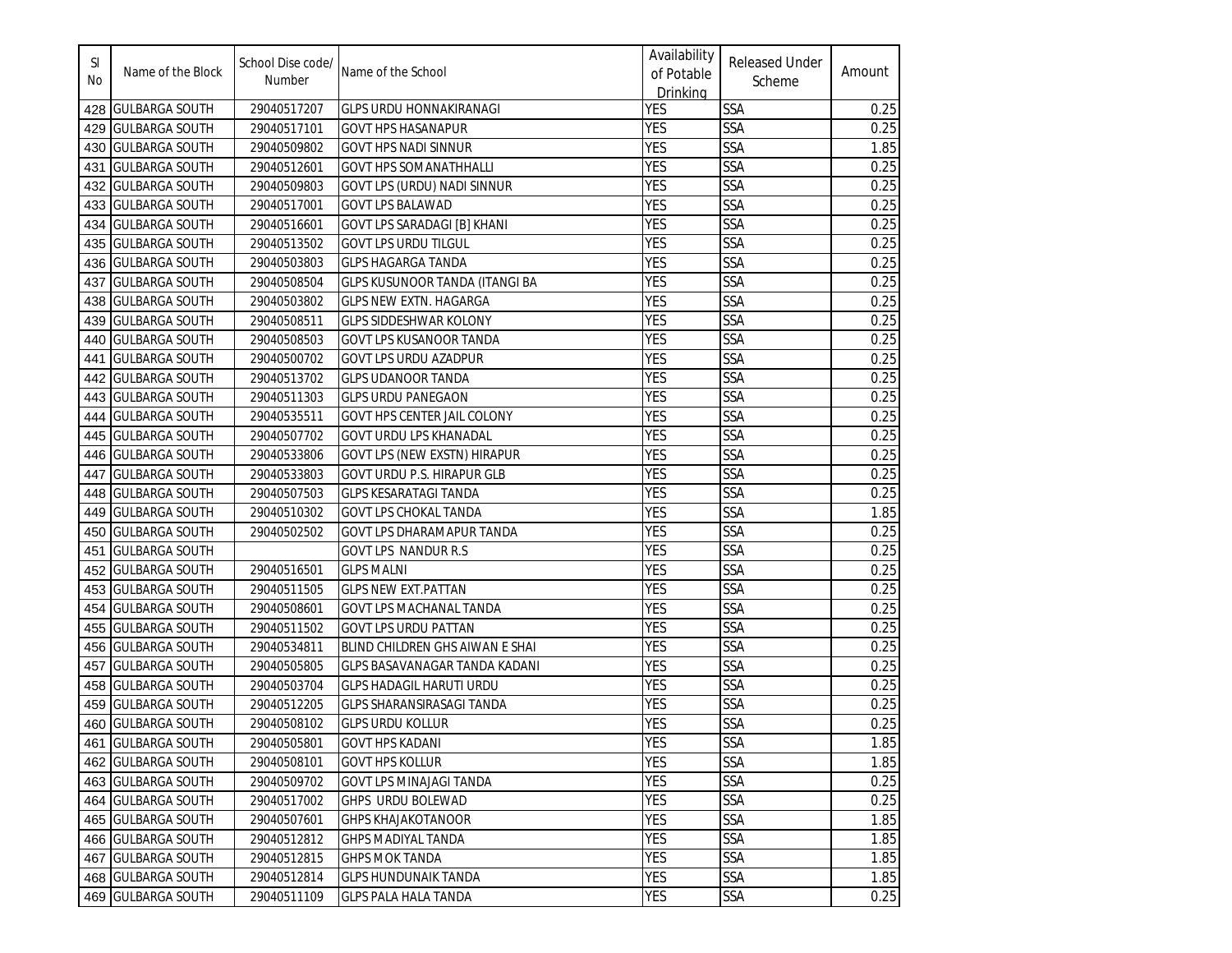| SI<br>No | Name of the Block     | School Dise code/<br>Number | Name of the School                | Availability<br>of Potable<br>Drinking | <b>Released Under</b><br>Scheme | Amount |
|----------|-----------------------|-----------------------------|-----------------------------------|----------------------------------------|---------------------------------|--------|
| 470      | <b>GULBARGA SOUTH</b> | 29040511702                 | <b>GLPS PRABHU KALPUDI PALA</b>   | <b>YES</b>                             | <b>SSA</b>                      | 0.25   |
| 471      | <b>GULBARGA SOUTH</b> | 29040512811                 | <b>GLPS SADVA TANDA</b>           | <b>YES</b>                             | <b>SSA</b>                      | 0.25   |
| 472      | <b>GULBARGA SOUTH</b> | 29040517801                 | <b>GOVT HPS KALAGANUR</b>         | <b>YES</b>                             | <b>SSA</b>                      | 0.25   |
| 473      | <b>GULBARGA SOUTH</b> | 29040503218                 | <b>GOVT LPS NOKANAIK TANDA</b>    | <b>YES</b>                             | SSA                             | 0.25   |
|          | 474 GULBARGA SOUTH    | 29040514401                 | <b>GOVT LPS ZAPUR</b>             | <b>YES</b>                             | <b>SSA</b>                      | 0.25   |
| 475      | <b>JEWARGI</b>        | 29040600705                 | <b>GLPS ANDOLA TANDA</b>          | <b>YES</b>                             | <b>SSA</b>                      | 0.25   |
|          | 476 JEWARGI           | 29040602103                 | <b>GLPS BIRIYAL B NEW EXTN</b>    | <b>YES</b>                             | <b>SSA</b>                      | 0.25   |
| 477      | <b>JEWARGI</b>        | 29040602102                 | <b>GOVT HPS BIRIYAL (B)</b>       | <b>YES</b>                             | <b>SSA</b>                      | 1.85   |
|          | 478 JEWARGI           | 29040609101                 | <b>GOVT HPS MALLA [B]</b>         | <b>YES</b>                             | <b>SSA</b>                      | 1.85   |
|          | 479 JEWARGI           | 29040600703                 | <b>GOVT LPS ANDOLA BHIMANAGAR</b> | <b>YES</b>                             | <b>SSA</b>                      | 1.85   |
| 480      | <b>JEWARGI</b>        | 29040602301                 | <b>GOVT LPS BIRAL [K]</b>         | <b>YES</b>                             | <b>SSA</b>                      | 0.25   |
|          | 481 JEWARGI           | 29040602101                 | <b>GOVT LPS BIRAYAL [B]URDU</b>   | <b>YES</b>                             | <b>SSA</b>                      | 0.25   |
|          | 482 JEWARGI           | 29040604901                 | <b>GOVT LPS HONNAL</b>            | <b>YES</b>                             | <b>SSA</b>                      | 0.25   |
|          | 483 JEWARGI           | 29040605001                 | <b>GOVT LPS HOTINAMADU</b>        | <b>YES</b>                             | <b>SSA</b>                      | 0.25   |
|          | 484 JEWARGI           | 29040605401                 | <b>GOVT LPS JAINAPUR</b>          | <b>YES</b>                             | SSA                             | 0.25   |
|          | 485 JEWARGI           | 29040609201                 | <b>GOVT LPS MALLA [K]</b>         | <b>YES</b>                             | SSA                             | 0.25   |
|          | 486 JEWARGI           | 29040610101                 | <b>GOVT LPS MARADAGI [OLD]</b>    | YES                                    | SSA                             | 0.25   |
| 487      | <b>JEWARGI</b>        | 29040610701                 | <b>GOVT LPS MUDABOL [K]</b>       | <b>YES</b>                             | SSA                             | 0.25   |
|          | 488 JEWARGI           | 29040613401                 | <b>GOVT LPS VARCHNALLI</b>        | <b>YES</b>                             | <b>SSA</b>                      | 0.25   |
| 489      | <b>JEWARGI</b>        | 29040605303                 | <b>GLPS ITAGA NEW EXTN</b>        | <b>YES</b>                             | <b>SSA</b>                      | 0.25   |
| 490      | <b>JEWARGI</b>        | 29040600802                 | GOVT LPS ANKALAGA TANDA           | <b>YES</b>                             | <b>SSA</b>                      | 0.25   |
| 491      | <b>JEWARGI</b>        | 29040601701                 | <b>GOVT LPS BHOSAGA [B]</b>       | <b>YES</b>                             | <b>SSA</b>                      | 0.25   |
| 492      | <b>JEWARGI</b>        | 29040601901                 | <b>GOVT LPS BILLAD</b>            | YES                                    | <b>SSA</b>                      | 0.25   |
| 493      | <b>JEWARGI</b>        | 29040603301                 | <b>GOVT LPS GURUR [SN]</b>        | YES                                    | <b>SSA</b>                      | 0.25   |
| 494      | <b>JEWARGI</b>        | 29040603702                 | <b>GOVT LPS HANCHINAL</b>         | <b>YES</b>                             | <b>SSA</b>                      | 0.25   |
| 495      | <b>JEWARGI</b>        | 29040612801                 | <b>GOVT LPS SIDANAL</b>           | <b>YES</b>                             | <b>SSA</b>                      | 0.25   |
|          | 496 JEWARGI           | 29040600803                 | <b>LPS ANKALAGA URDU</b>          | <b>YES</b>                             | <b>SSA</b>                      | 1.85   |
| 497      | <b>JEWARGI</b>        | 29040614701                 | <b>GOVT HPS YATNAL</b>            | <b>YES</b>                             | <b>SSA</b>                      | 1.85   |
| 498      | <b>JEWARGI</b>        | 29040609901                 | <b>GOVT HPSMANASIVANAGI</b>       | <b>YES</b>                             | <b>SSA</b>                      | 1.85   |
| 499      | JEWARGI               | 29040600903                 | <b>GOVT LPS ARALAGUNDAGI</b>      | <b>YES</b>                             | SSA                             | 0.25   |
|          | 500 JEWARGI           | 29040603501                 | <b>GOVT LPS HAL GHATTARGA</b>     | <b>YES</b>                             | <b>SSA</b>                      | 0.25   |
|          | 501 JEWARGI           | 29040603901                 | <b>GOVT LPS HANCHANAL [SY]</b>    | <b>YES</b>                             | <b>SSA</b>                      | 0.25   |
|          | 502 JEWARGI           | 29040612602                 | <b>GOVT LPS SHAKHAPUR</b>         | <b>YES</b>                             | <b>SSA</b>                      | 0.25   |
|          | 503 JEWARGI           | 29040600902                 | GOVT LPS URDU ARALAGUNDAGI        | <b>YES</b>                             | <b>SSA</b>                      | 0.25   |
|          | 504 JEWARGI           | 29040614702                 | <b>GOVT LPS YATNAL</b>            | <b>YES</b>                             | <b>SSA</b>                      | 0.25   |
|          | 505 JEWARGI           | 29040607903                 | LPS BUDDA NAGAR KONASIRASAGI      | <b>YES</b>                             | SSA                             | 1.85   |
|          | 506 JEWARGI           | 29040602003                 | GLPS BILAWAR NEW EXT.             | <b>YES</b>                             | SSA                             | 0.25   |
|          | 507 JEWARGI           | 29040612702                 | <b>GLPS SHIVAPUR TANDA</b>        | <b>YES</b>                             | SSA                             | 0.25   |
|          | 508 JEWARGI           | 29040600706                 | <b>GLPS YALAGOD (NEW EXT.)</b>    | <b>YES</b>                             | <b>SSA</b>                      | 0.25   |
|          | 509 JEWARGI           | 29040607102                 | <b>GOVT LPS KONNUR TANDA</b>      | <b>YES</b>                             | <b>SSA</b>                      | 0.25   |
|          | 510 JEWARGI           | 29040600502                 | <b>GOVT LPS AMBERKED</b>          | YES                                    | <b>SSA</b>                      | 0.25   |
|          | 511 JEWARGI           | 29040600601                 | <b>GOVT LPS ANAJAGI</b>           | YES                                    | <b>SSA</b>                      | 0.25   |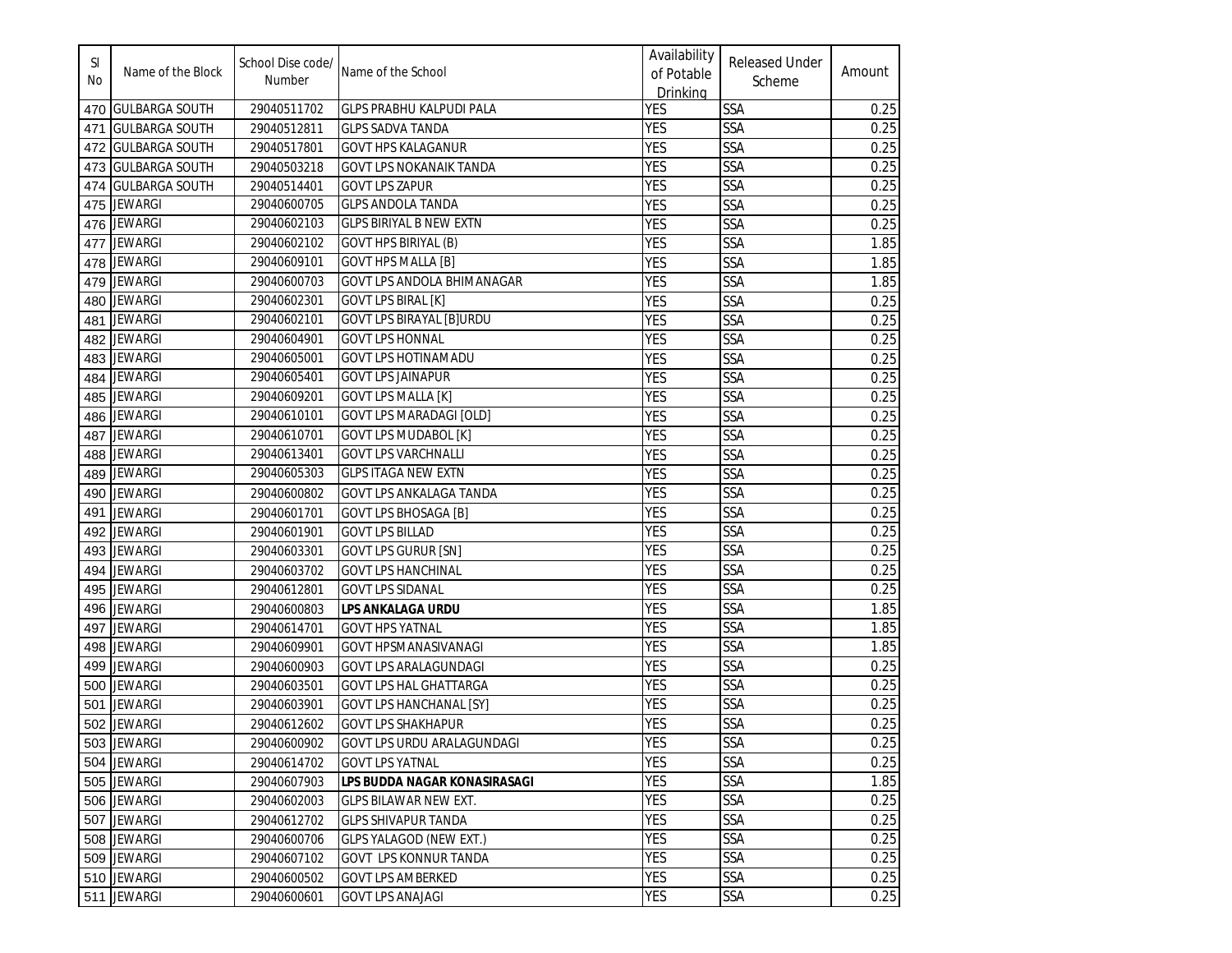| SI<br>No | Name of the Block | School Dise code/<br>Number | Name of the School                 | Availability<br>of Potable<br><b>Drinking</b> | <b>Released Under</b><br>Scheme | Amount |
|----------|-------------------|-----------------------------|------------------------------------|-----------------------------------------------|---------------------------------|--------|
|          | 512 JEWARGI       | 29040601202                 | <b>GOVT LPS BALABATTI TANDA</b>    | <b>YES</b>                                    | SSA                             | 0.25   |
|          | 513 JEWARGI       | 29040606502                 | <b>GOVT LPS KADYPURA</b>           | <b>YES</b>                                    | SSA                             | 0.25   |
|          | 514 JEWARGI       | 29040609701                 | <b>GOVT LPS MANGALOOR</b>          | <b>YES</b>                                    | <b>SSA</b>                      | 0.25   |
|          | 515 JEWARGI       | 29040611602                 | GOVT LPS NERADAGI                  | <b>YES</b>                                    | <b>SSA</b>                      | 0.25   |
| 516      | <b>JEWARGI</b>    | 29040610802                 | <b>GOVT LPS MUTAKOD TANDA</b>      | <b>YES</b>                                    | SSA                             | 0.25   |
| 517      | <b>JEWARGI</b>    | 29040603403                 | <b>GLPS GOGIHAL TANDA</b>          | <b>YES</b>                                    | SSA                             | 0.25   |
| 518      | <b>JEWARGI</b>    | 29040614602                 | <b>GLPS URDU WARVI</b>             | <b>YES</b>                                    | <b>SSA</b>                      | 0.25   |
| 519      | <b>JEWARGI</b>    | 29040600406                 | GOVT LPS ALOOR (H B)               | <b>YES</b>                                    | SSA                             | 0.25   |
| 520      | <b>JEWARGI</b>    | 29040605206                 | <b>GOVT LPS BHIMA NAGAR IJERI</b>  | <b>YES</b>                                    | SSA                             | 0.25   |
| 521      | <b>JEWARGI</b>    | 29040602603                 | <b>GOVT LPS CHIGARAHALLI CAMP</b>  | <b>YES</b>                                    | SSA                             | 1.85   |
| 522      | <b>JEWARGI</b>    | 29040602601                 | <b>GOVT LPS CHIGARALLI</b>         | <b>YES</b>                                    | SSA                             | 0.25   |
| 523      | <b>JEWARGI</b>    | 29040603001                 | <b>GOVT LPS GOBBURWADGI</b>        | <b>YES</b>                                    | <b>SSA</b>                      | 0.25   |
| 524      | <b>JEWARGI</b>    | 29040612901                 | <b>GOVT LPS SIGARATHHALLI</b>      | <b>YES</b>                                    | SSA                             | 0.25   |
| 525      | <b>JEWARGI</b>    | 29040613001                 | <b>GOVT LPS SOMANATH HALLI</b>     | <b>YES</b>                                    | SSA                             | 0.25   |
| 526      | <b>JEWARGI</b>    | 29040600402                 | LPS URDU ALUR                      | <b>YES</b>                                    | SSA                             | 0.25   |
| 527      | <b>JEWARGI</b>    | 29040612902                 | LPS URDU SIGARATHALLI              | <b>YES</b>                                    | SSA                             | 0.25   |
| 528      | <b>JEWARGI</b>    | 29040619304                 | ADARSH VIDYALAYA RMSA              | <b>YES</b>                                    | SSA                             | 0.25   |
| 529      | <b>JEWARGI</b>    | 29040619502                 | <b>GOVT LPS H B COLONY JEWARGI</b> | <b>YES</b>                                    | SSA                             | 0.25   |
| 530      | <b>JEWARGI</b>    | 29040619802                 | GOVT LPS JANATA COLONY JEW         | <b>YES</b>                                    | <b>SSA</b>                      | 0.25   |
| 531      | <b>JEWARGI</b>    | 29040619503                 | GOVT LPS JAYA NAGAR JEWARG         | <b>YES</b>                                    | SSA                             | 0.25   |
| 532      | <b>JEWARGI</b>    | 29040619805                 | <b>GOVT LPS JEWARGI {K}</b>        | <b>YES</b>                                    | SSA                             | 0.25   |
| 533      | <b>JEWARGI</b>    | 29040619001                 | GOVT LPS JOPADPATI JEWARGI         | <b>YES</b>                                    | SSA                             | 0.25   |
| 534      | JEWARGI           | 29040618903                 | <b>GOVT LPS SANT NAGAR JEW</b>     | <b>YES</b>                                    | SSA                             | 1.85   |
| 535      | <b>JEWARGI</b>    | 29040619801                 | GOVT LPS TECHER COL JEWARGI        | <b>YES</b>                                    | SSA                             | 0.25   |
| 536      | JEWARGI           | 29040618803                 | <b>GOVT SHANMUK S LPS JEWARGI</b>  | <b>YES</b>                                    | SSA                             | 0.25   |
| 537      | <b>JEWARGI</b>    | 29040607803                 | <b>GLPS KOLKUR</b>                 | <b>YES</b>                                    | SSA                             | 0.25   |
| 538      | <b>JEWARGI</b>    | 29040609503                 | <b>GOVT .LPS MANDRAWAD WARI</b>    | <b>YES</b>                                    | SSA                             | 1.85   |
| 539      | <b>JEWARGI</b>    | 29040603101                 | <b>GOVT HPS GOUNAHALLI</b>         | <b>YES</b>                                    | <b>SSA</b>                      | 0.25   |
| 540      | <b>JEWARGI</b>    | 29040604701                 | <b>GOVT LPS HIPPARGA [KONA]</b>    | <b>YES</b>                                    | <b>SSA</b>                      | 0.25   |
| 541      | <b>JEWARGI</b>    | 29040607601                 | <b>GOVT LPS KOBAL</b>              | <b>YES</b>                                    | SSA                             | 0.25   |
| 542      | <b>JEWARGI</b>    | 29040611801                 | <b>GOVT LPS RADDEWADAGI</b>        | <b>YES</b>                                    | SSA                             | 1.85   |
| 543      | <b>JEWARGI</b>    | 29040608102                 | <b>GOVT LPS URDU KOODI</b>         | <b>YES</b>                                    | SSA                             | 0.25   |
|          | 544 JEWARGI       | 29040600303                 | <b>GOVT HPS ALLAPUR</b>            | <b>YES</b>                                    | SSA                             | 0.25   |
|          | 545 JEWARGI       | 29040600302                 | <b>GOVT HPS ALLAPUR TANDA</b>      | <b>YES</b>                                    | SSA                             | 0.25   |
|          | 546 JEWARGI       | 29040609401                 | <b>GOVT HPS MALLI</b>              | <b>YES</b>                                    | SSA                             | 0.25   |
|          | 547 JEWARGI       | 29040600101                 | <b>GOVT LPS AINAPUR</b>            | <b>YES</b>                                    | SSA                             | 0.25   |
|          | 548 JEWARGI       | 29040602201                 | <b>GOVT LPS BIRAYAL HISSA</b>      | <b>YES</b>                                    | <b>SSA</b>                      | 1.85   |
|          | 549 JEWARGI       | 29040600304                 | <b>GOVT LPS NAGALLAPUR</b>         | <b>YES</b>                                    | SSA                             | 0.25   |
|          | 550 JEWARGI       | 29040602701                 | <b>GOVT HPS DESANAGI</b>           | <b>YES</b>                                    | SSA                             | 0.25   |
|          | 551 JEWARGI       | 29040609001                 | <b>GOVT LPS MAHUR</b>              | <b>YES</b>                                    | <b>SSA</b>                      | 0.25   |
|          | 552 JEWARGI       | 29040612102                 | GOVT LPS RANJANAGI TANDA           | <b>YES</b>                                    | SSA                             | 0.25   |
|          | 553 JEWARGI       | 29040602703                 | LPS DESANAGI NEW EXT.              | YES                                           | SSA                             | 0.25   |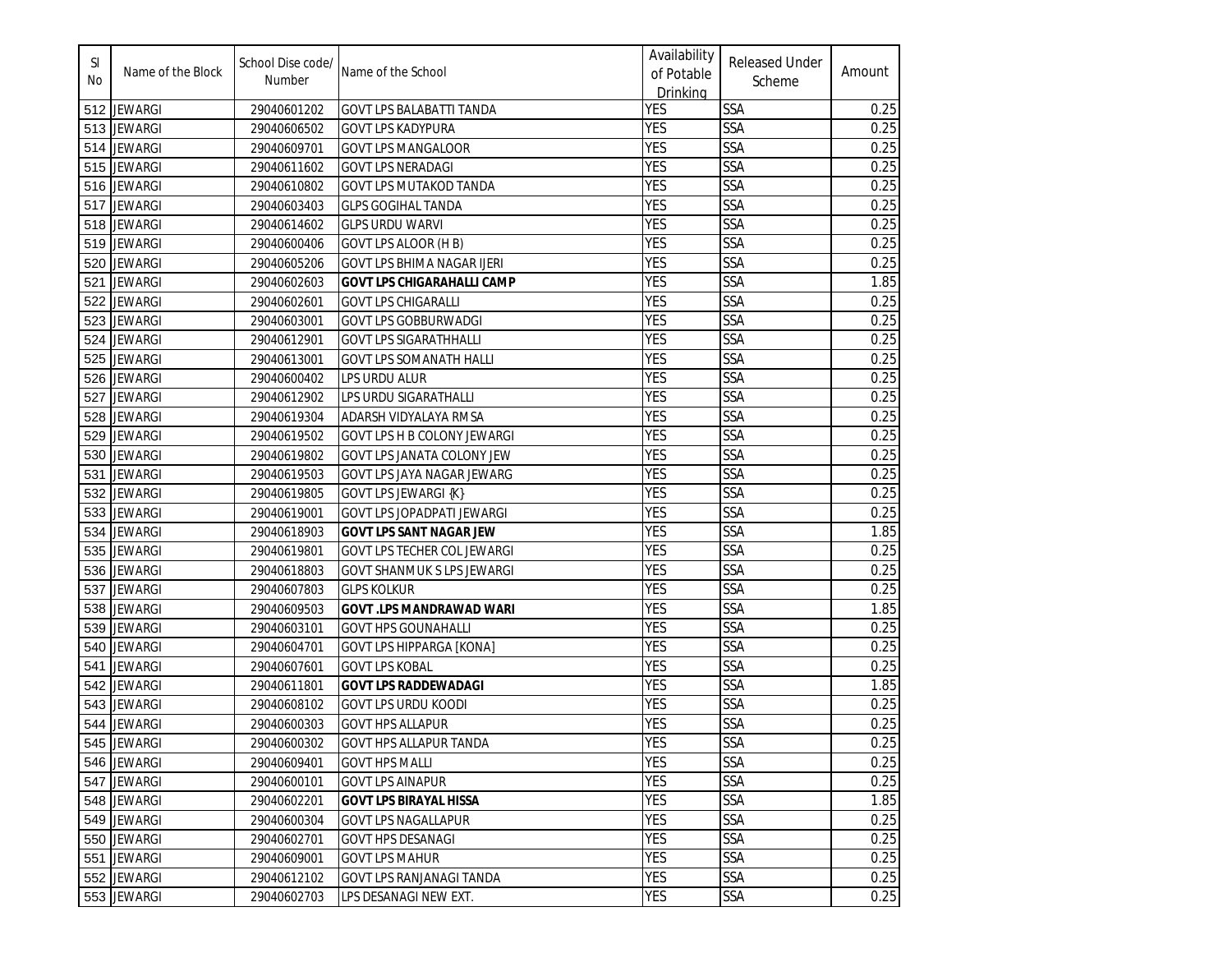| SI<br>No | Name of the Block | School Dise code/<br>Number | Name of the School                 | Availability<br>of Potable<br>Drinking | <b>Released Under</b><br>Scheme | Amount |
|----------|-------------------|-----------------------------|------------------------------------|----------------------------------------|---------------------------------|--------|
|          | 554 JEWARGI       | 29040605806                 | LPS JERATAGI URDU                  | <b>YES</b>                             | <b>SSA</b>                      | 0.25   |
| 555      | <b>JEWARGI</b>    | 29040602702                 | LPS URDU DESANAGI                  | <b>YES</b>                             | <b>SSA</b>                      | 1.85   |
| 556      | <b>JEWARGI</b>    | 29040614002                 | LPS YATHANURA                      | <b>YES</b>                             | <b>SSA</b>                      | 0.25   |
| 557      | <b>JEWARGI</b>    | 29040602502                 | <b>GLPS CHANNUR NEW COLONY</b>     | <b>YES</b>                             | SSA                             | 0.25   |
| 558      | <b>JEWARGI</b>    | 29040603204                 | <b>GLPS GUDUR SA TANDA</b>         | <b>YES</b>                             | <b>SSA</b>                      | 0.25   |
| 559      | <b>JEWARGI</b>    | 29040611203                 | GOVT LPS NARABOL HARIJANWADA       | <b>YES</b>                             | <b>SSA</b>                      | 0.25   |
| 560      | <b>JEWARGI</b>    | 29040603202                 | <b>GOVT LPS URDU GUDUR</b>         | <b>YES</b>                             | SSA                             | 0.25   |
| 561      | <b>JEWARGI</b>    | 29040604501                 | <b>GOVT HPS HARAWAL</b>            | <b>YES</b>                             | SSA                             | 0.25   |
| 562      | <b>JEWARGI</b>    | 29040604504                 | <b>GOVT HPS URDU HARAWAL</b>       | <b>YES</b>                             | SSA                             | 0.25   |
| 563      | <b>JEWARGI</b>    | 29040604502                 | <b>GOVT LPS HARAWAL TANDA</b>      | <b>YES</b>                             | SSA                             | 1.85   |
| 564      | <b>JEWARGI</b>    | 29040611502                 | GOVT LPS HARIJANWADA NELOGI        | <b>YES</b>                             | <b>SSA</b>                      | 0.25   |
| 565      | <b>JEWARGI</b>    | 29040605701                 | <b>GOVT LPS JANIWAR</b>            | <b>YES</b>                             | SSA                             | 1.85   |
| 566      | <b>JEWARGI</b>    | 29040606702                 | GOVT LPS KALHANGARGA HW            | <b>YES</b>                             | SSA                             | 0.25   |
| 567      | <b>JEWARGI</b>    | 29040611520                 | MURAJI DESAI HS NELOGI             | <b>YES</b>                             | SSA                             | 0.25   |
| 568      | <b>JEWARGI</b>    | 29040602801                 | <b>GOVT HPS DUMADRI</b>            | <b>YES</b>                             | SSA                             | 0.25   |
| 569      | <b>JEWARGI</b>    | 29040608302                 | <b>GOVT HPS KUKNOOR</b>            | <b>YES</b>                             | SSA                             | 1.85   |
| 570      | <b>JEWARGI</b>    | 29040613502                 | <b>GOVT HPS VASTARI</b>            | <b>YES</b>                             | SSA                             | 0.25   |
| 571      | <b>JEWARGI</b>    | 29040613702                 | <b>GOVT HPS WADAGERA URDU</b>      | <b>YES</b>                             | <b>SSA</b>                      | 0.25   |
| 572      | <b>JEWARGI</b>    | 29040600201                 | <b>GOVT LPS AKHANDAHALLI</b>       | <b>YES</b>                             | <b>SSA</b>                      | 0.25   |
| 573      | <b>JEWARGI</b>    | 29040601601                 | <b>GOVT LPS BENNUR</b>             | <b>YES</b>                             | <b>SSA</b>                      | 0.25   |
| 574      | <b>JEWARGI</b>    | 29040604201                 | <b>GOVT LPS HARNAL [B]</b>         | <b>YES</b>                             | SSA                             | 0.25   |
| 575      | JEWARGI           | 29040604102                 | GOVT LPS URDU HANGARGA (K)         | <b>YES</b>                             | SSA                             | 0.25   |
| 576      | <b>JEWARGI</b>    | 29040613202                 | <b>GOVT LPS URDU SUMBADA</b>       | <b>YES</b>                             | SSA                             | 0.25   |
| 577      | <b>JEWARGI</b>    | 29040614103                 | <b>GOVT LPS YEDRAMI TANDA</b>      | <b>YES</b>                             | SSA                             | 0.25   |
| 578      | <b>JEWARGI</b>    | 29040613203                 | LPS SUMBAD NEW EXT.                | <b>YES</b>                             | SSA                             | 0.25   |
| 579      | <b>ALAND</b>      | 29040117302                 | GOVT HPS ALAND (U)                 | <b>YES</b>                             | SSA                             | 0.25   |
| 580      | <b>ALAND</b>      | 29040115801                 | <b>GOVT BHEEMANAGAR ALAND</b>      | <b>YES</b>                             | SSA                             | 0.25   |
| 581      | <b>ALAND</b>      | 29040115201                 | GOVT HPS SULTANPUR GALLI ALAND     | <b>YES</b>                             | <b>SSA</b>                      | 0.25   |
| 582      | <b>ALAND</b>      | 29040116201                 | <b>GLPS MANGAWAD ALAND</b>         | <b>YES</b>                             | SSA                             | 0.25   |
| 583      | ALAND             | 29040116404                 | <b>GLPS NEKAR COLONY URDU</b>      | <b>YES</b>                             | SSA                             | 0.25   |
| 584      | ALAND             | 29040117303                 | GLPS VENKATESH NAGAR ALAND         | <b>YES</b>                             | SSA                             | 0.25   |
|          | 585 ALAND         | 29040115901                 | GNHPS SHARAN NAGAR ALAND           | <b>YES</b>                             | SSA                             | 0.25   |
|          | 586 ALAND         | 29040116202                 | GOVT ADARASH VIDYALAYA (ENG)       | <b>YES</b>                             | SSA                             | 0.25   |
|          | 587 ALAND         | 29040115601                 | GOVT HPS HATYANAGALLI ALAND        | <b>YES</b>                             | <b>SSA</b>                      | 0.25   |
|          | 588 ALAND         | 29040116503                 | GOVT LPS (U) MADOOMPURA            | <b>YES</b>                             | <b>SSA</b>                      | 0.25   |
|          | 589 ALAND         | 29040116304                 | GOVT LPS ANSARI MOHALA (OLD) ALAND | <b>YES</b>                             | SSA                             | 0.25   |
|          | 590 ALAND         | 29040116406                 | GOVT LPS ASHRYA COLONY ALAND       | <b>YES</b>                             | SSA                             | 0.25   |
|          | 591 ALAND         | 29040116401                 | GOVT LPS NEKAR COLONY ALAND        | <b>YES</b>                             | SSA                             | 0.25   |
|          | 592 ALAND         | 29040116301                 | <b>GOVT LPS NEW ANSARIMOHAL</b>    | <b>YES</b>                             | <b>SSA</b>                      | 0.25   |
|          | 593 ALAND         | 29040116302                 | <b>GOVT LPS RS NAGAR ALAND</b>     | <b>YES</b>                             | <b>SSA</b>                      | 0.25   |
|          | 594 ALAND         | 29040116001                 | GOVT LPS URDU KAZI MOHAL           | <b>YES</b>                             | SSA                             | 0.25   |
|          | 595 ALAND         | 29040102402                 | <b>GOVT HPS CHINCHANSOOR (U)</b>   | <b>YES</b>                             | SSA                             | 0.25   |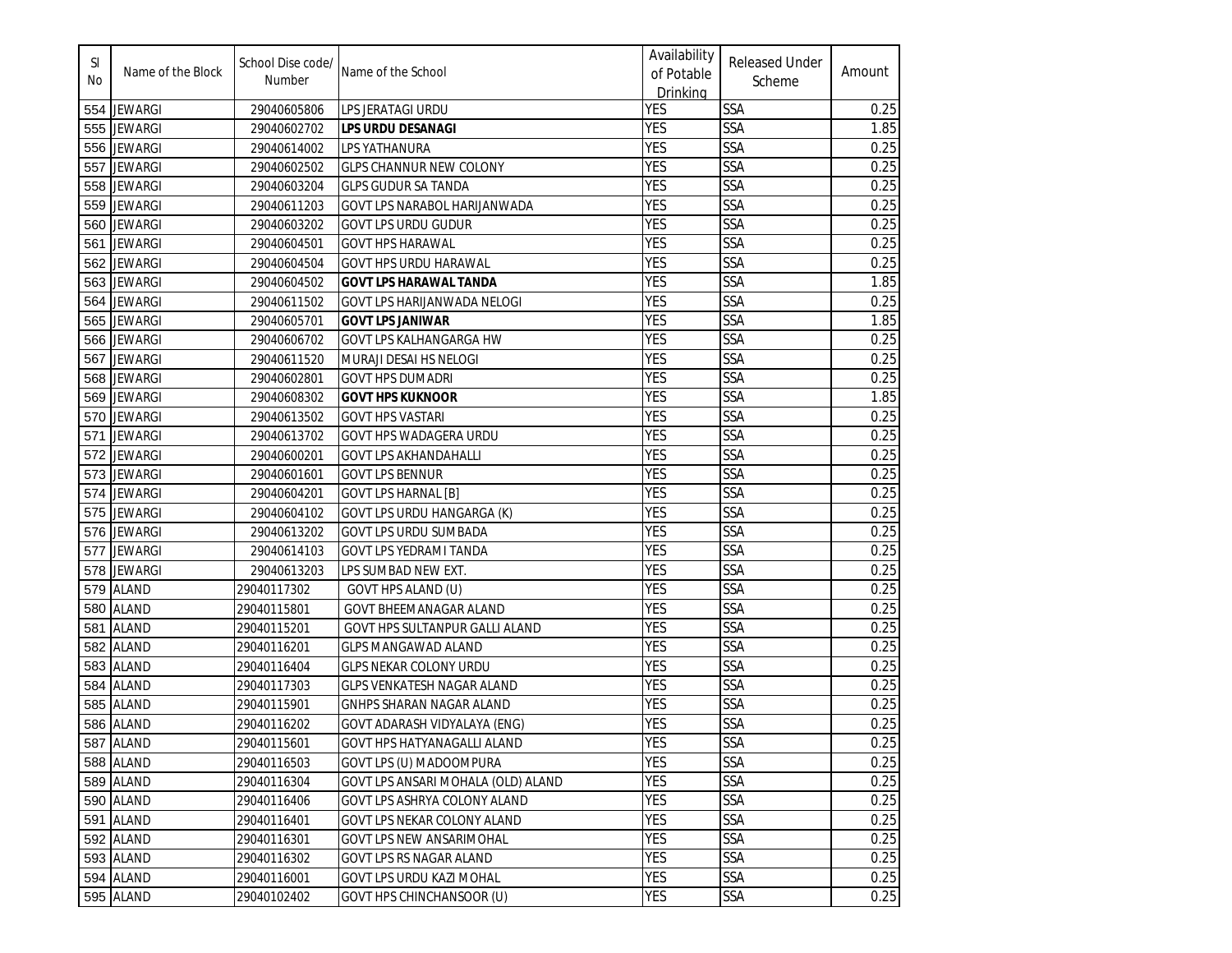| SI<br>No | Name of the Block | School Dise code/<br>Number | Name of the School                   | Availability<br>of Potable<br>Drinking | <b>Released Under</b><br>Scheme | Amount |
|----------|-------------------|-----------------------------|--------------------------------------|----------------------------------------|---------------------------------|--------|
|          | 596 ALAND         | 29040104301                 | <b>GOVT HPS HODAL</b>                | <b>YES</b>                             | <b>SSA</b>                      | 0.25   |
| 597      | <b>ALAND</b>      | 29040106101                 | <b>GOVT HPS KOTTARGA</b>             | <b>YES</b>                             | SSA                             | 0.25   |
| 598      | <b>ALAND</b>      | 29040102404                 | GOVT HPS LINGAYYAN WADI              | <b>YES</b>                             | SSA                             | 0.25   |
| 599      | <b>ALAND</b>      | 29040102405                 | GOVT HPS THOLAN WADI                 | <b>YES</b>                             | SSA                             | 0.25   |
| 600      | <b>ALAND</b>      | 29040100902                 | <b>GOVT LPS APACHAND</b>             | <b>YES</b>                             | <b>SSA</b>                      | 0.25   |
| 601      | <b>ALAND</b>      | 29040102403                 | GOVT LPS HARIJANWADA CHINCHANS       | <b>YES</b>                             | SSA                             | 0.25   |
| 602      | <b>ALAND</b>      | 29040102406                 | GOVT LPS MALLAPPANA WADI             | <b>YES</b>                             | <b>SSA</b>                      | 0.25   |
| 603      | <b>ALAND</b>      | 29040107307                 | <b>GLPS APTE TANDA</b>               | <b>YES</b>                             | <b>SSA</b>                      | 0.25   |
| 604      | <b>ALAND</b>      | 29040107309                 | <b>GLS BIJALI GUND TANDA</b>         | <b>YES</b>                             | <b>SSA</b>                      | 0.25   |
| 605      | <b>ALAND</b>      | 29040107305                 | GOVT ASHRAM SCHOOL KORALLI. TANDA    | <b>YES</b>                             | <b>SSA</b>                      | 0.25   |
| 606      | <b>ALAND</b>      | 29040107301                 | <b>GOVT HPS KORAHALLI</b>            | <b>YES</b>                             | <b>SSA</b>                      | 0.25   |
| 607      | <b>ALAND</b>      | 29040110805                 | <b>GOVT HPS SANGOLAGI (G)</b>        | <b>YES</b>                             | <b>SSA</b>                      | 1.85   |
| 608      | <b>ALAND</b>      | 29040102802                 | <b>GOVT LPS DANNUR TANDA</b>         | <b>YES</b>                             | <b>SSA</b>                      | 0.25   |
| 609      | <b>ALAND</b>      | 29040107306                 | GOVT LPS DAYANAND NAGAR KORALI       | <b>YES</b>                             | <b>SSA</b>                      | 0.25   |
| 610      | <b>ALAND</b>      | 29040103308                 | GOVT LPS DUTTARGAON TANDA            | <b>YES</b>                             | <b>SSA</b>                      | 0.25   |
| 611      | <b>ALAND</b>      | 29040102803                 | <b>GOVT LPS GAYAMAL TANDA</b>        | <b>YES</b>                             | SSA                             | 0.25   |
|          | 612 ALAND         | 29040107202                 | GOVT LPS KODALHANGARGA TANDA         | <b>YES</b>                             | SSA                             | 0.25   |
|          | 613 ALAND         | 29040107302                 | GOVT LPS KORAHALLI HOSABADAVAN       | <b>YES</b>                             | <b>SSA</b>                      | 0.25   |
| 614      | <b>ALAND</b>      | 29040107702                 | GOVT LPS LADCHINCHOLI TANDA          | <b>YES</b>                             | SSA                             | 0.25   |
| 615      | <b>ALAND</b>      | 29040108403                 | GOVT LPS MATAKI TANDA                | <b>YES</b>                             | SSA                             | 0.25   |
| 616      | <b>ALAND</b>      | 29040107304                 | GOVT LPS MORISAB TANDA KORALI        | <b>YES</b>                             | <b>SSA</b>                      | 0.25   |
| 617      | <b>ALAND</b>      | 29040107311                 | GOVT LPS NEHRU NAGAR TANDA           | <b>YES</b>                             | SSA                             | 0.25   |
| 618      | <b>ALAND</b>      | 29040110802                 | GOVT LPS SANGOLAGI KEREHOSAHAT       | <b>YES</b>                             | SSA                             | 0.25   |
| 619      | <b>ALAND</b>      | 29040110803                 | GOVT LPS SANGOLAGI TANDA             | <b>YES</b>                             | <b>SSA</b>                      | 0.25   |
| 620      | <b>ALAND</b>      | 29040103307                 | <b>GOVT LPS SEEDS FARM TANDA</b>     | <b>YES</b>                             | <b>SSA</b>                      | 0.25   |
| 621      | <b>ALAND</b>      | 29040107310                 | <b>GOVT LPS SHAMUNAIK TANDA</b>      | <b>YES</b>                             | <b>SSA</b>                      | 0.25   |
| 622      | <b>ALAND</b>      | 29040110806                 | GOVT LPS SNGOLAGI(G)3                | <b>YES</b>                             | <b>SSA</b>                      | 0.25   |
| 623      | <b>ALAND</b>      | 29040107203                 | LPS KODALHANGARAGA URDU              | <b>YES</b>                             | <b>SSA</b>                      | 0.25   |
| 624      | <b>ALAND</b>      | 29040105404                 | <b>GLPS JIDAGA NEW EXTN</b>          | <b>YES</b>                             | <b>SSA</b>                      | 0.25   |
| 625      | <b>ALAND</b>      | 29040105403                 | <b>GLPS KATRABAD</b>                 | <b>YES</b>                             | <b>SSA</b>                      | 0.25   |
| 626      | <b>ALAND</b>      | 29040106303                 | <b>GLPS NEW EXTN KAWALAGA</b>        | <b>YES</b>                             | SSA                             | 0.25   |
| 627      | <b>ALAND</b>      | 29040112802                 | <b>GLPS PARADITANDA ZALAKI(K)</b>    | <b>YES</b>                             | SSA                             | 1.85   |
|          | 628 ALAND         | 29040100703                 | <b>GOVT HPS AMBEWAD</b>              | <b>YES</b>                             | <b>SSA</b>                      | 0.25   |
|          | 629 ALAND         | 29040106701                 | <b>GOVT HPS KHANAPUR</b>             | <b>YES</b>                             | <b>SSA</b>                      | 0.25   |
|          | 630 ALAND         | 29040111202                 | <b>GOVT HPS SHAKHAPUR</b>            | <b>YES</b>                             | <b>SSA</b>                      | 0.25   |
|          | 631 ALAND         | 29040103602                 | GOVT LPS GULAHALLI TANDA             | <b>YES</b>                             | <b>SSA</b>                      | 0.25   |
|          | 632 ALAND         | 29040111103                 | MURARAJI VASATI SAVALESHWAR          | <b>YES</b>                             | <b>SSA</b>                      | 0.25   |
|          | 633 ALAND         | 29040103503                 | GLPS GOLA (B) KANNADA                | <b>YES</b>                             | <b>SSA</b>                      | 0.25   |
|          | 634 ALAND         | 29040103502                 | GLPS GOLA (B) URDU                   | <b>YES</b>                             | SSA                             | 0.25   |
|          | 635 ALAND         | 29040105510                 | <b>GLPS KADAGANCHI TANDA</b>         | <b>YES</b>                             | <b>SSA</b>                      | 1.85   |
|          | 636 ALAND         | 29040111603                 | <b>GLPS MAHADEDV NAGAR SUNTANOOR</b> | <b>YES</b>                             | SSA                             | 0.25   |
|          | 637 ALAND         | 29040100502                 | <b>GOVT HPS ALOOR (B)</b>            | YES                                    | SSA                             | 0.25   |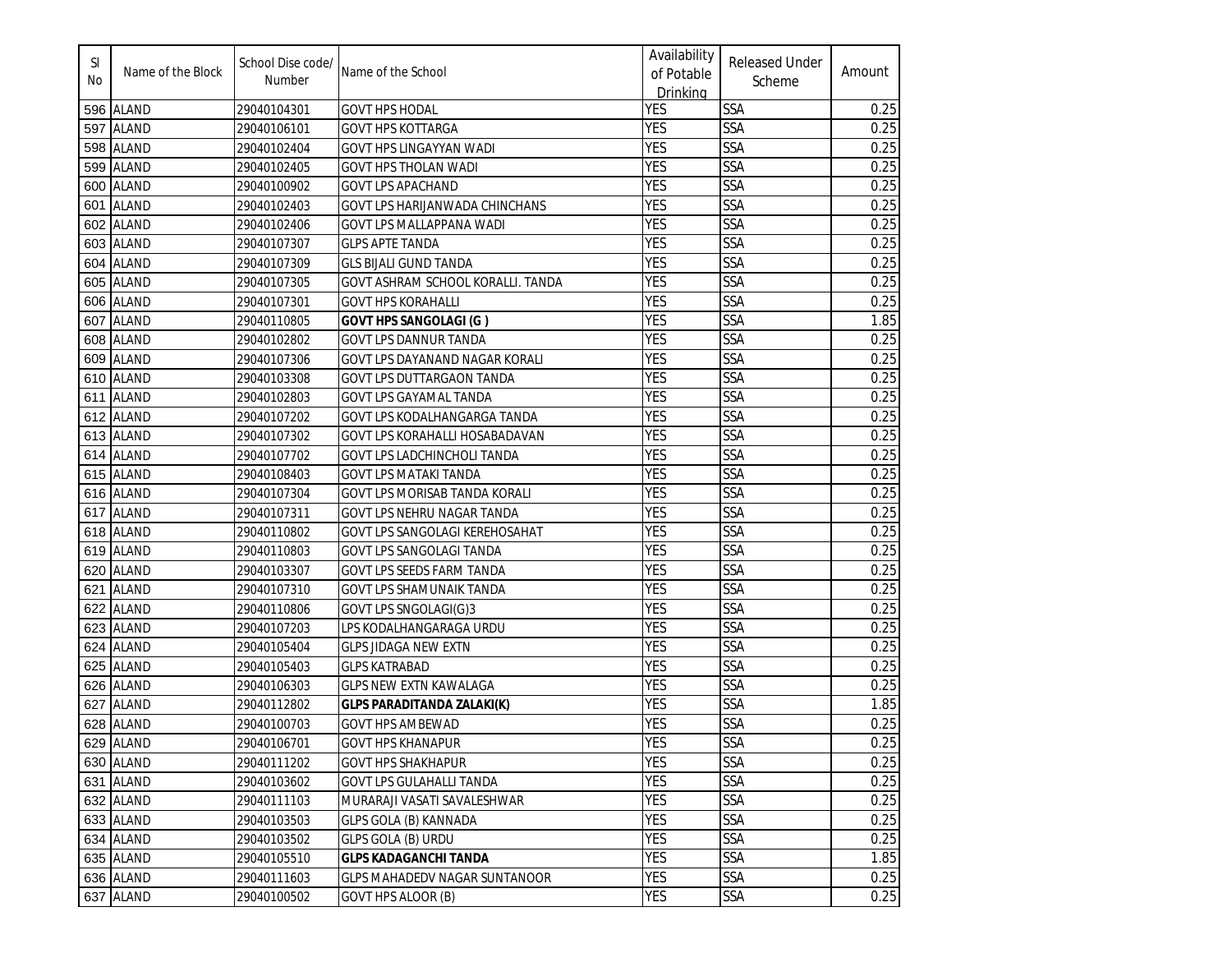| SI<br>No | Name of the Block | School Dise code/<br>Number | Name of the School                    | Availability<br>of Potable<br>Drinking | <b>Released Under</b><br>Scheme | Amount |
|----------|-------------------|-----------------------------|---------------------------------------|----------------------------------------|---------------------------------|--------|
|          | 638 ALAND         | 29040105506                 | <b>GOVT HPS HALEWADI</b>              | <b>YES</b>                             | SSA                             | 0.25   |
|          | 639 ALAND         | 29040105505                 | <b>GOVT HPS HOSAWADI</b>              | <b>YES</b>                             | SSA                             | 0.25   |
| 640      | <b>ALAND</b>      | 29040106401                 | GOVT HPS KERI AMBALAGA                | <b>YES</b>                             | SSA                             | 0.25   |
| 641      | <b>ALAND</b>      | 29040110001                 | GOVT HPS RIKKIN ALOOR                 | <b>YES</b>                             | SSA                             | 0.25   |
| 642      | <b>ALAND</b>      | 29040112301                 | <b>GOVT HPS VAIJAPUR</b>              | <b>YES</b>                             | SSA                             | 0.25   |
| 643      | <b>ALAND</b>      | 29040105502                 | <b>GOVT LPS GIRLS KADAGANCHI</b>      | <b>YES</b>                             | <b>SSA</b>                      | 0.25   |
| 644      | <b>ALAND</b>      | 29040111602                 | <b>GOVT LPS URDU SUNTNOOR</b>         | <b>YES</b>                             | <b>SSA</b>                      | 0.25   |
| 645      | <b>ALAND</b>      | 29040111402                 | GHPS NEW EXTN SIROOR (G)              | <b>YES</b>                             | SSA                             | 0.25   |
| 646      | <b>ALAND</b>      | 29040100202                 | <b>GLPS ALANGA (K)</b>                | <b>YES</b>                             | SSA                             | 0.25   |
| 647      | <b>ALAND</b>      | 29040111802                 | <b>GLPS TADOLA (K)</b>                | <b>YES</b>                             | SSA                             | 0.25   |
| 648      | <b>ALAND</b>      | 29040112202                 | <b>GLPS TUGAON K</b>                  | <b>YES</b>                             | SSA                             | 0.25   |
| 649      | <b>ALAND</b>      | 29040104803                 | GOVT LPS JAMGA (K) TANDA              | <b>YES</b>                             | SSA                             | 0.25   |
| 650      | <b>ALAND</b>      | 29040100801                 | <b>GOVT HPS ANOOR</b>                 | <b>YES</b>                             | SSA                             | 0.25   |
|          | 651 ALAND         | 29040101001                 | <b>GOVT HPS BABALESHWAR</b>           | <b>YES</b>                             | SSA                             | 0.25   |
|          | 652 ALAND         | 29040103402                 | <b>GOVT HPS GADLEGAON</b>             | <b>YES</b>                             | SSA                             | 0.25   |
|          | 653 ALAND         | 29040104402                 | <b>GOVT HPS HODALOOR TANDA</b>        | <b>YES</b>                             | SSA                             | 0.25   |
| 654      | <b>ALAND</b>      | 29040106801                 | <b>GOVT HPS KHANDAL</b>               | <b>YES</b>                             | SSA                             | 0.25   |
| 655      | <b>ALAND</b>      | 29040109101                 | <b>GOVT HPS NANDAGUR</b>              | <b>YES</b>                             | SSA                             | 0.25   |
| 656      | <b>ALAND</b>      | 29040111401                 | GOVT HPS SIROOR (G)                   | <b>YES</b>                             | SSA                             | 0.25   |
| 657      | <b>ALAND</b>      | 29040112201                 | <b>GOVT HPS TUGAON</b>                | <b>YES</b>                             | SSA                             | 0.25   |
| 658      | <b>ALAND</b>      | 29040106603                 | <b>GOVT HPS URDU KHAJURI</b>          | <b>YES</b>                             | <b>SSA</b>                      | 0.25   |
| 659      | <b>ALAND</b>      | 29040104801                 | GOVT LPS JAMAGA (K)                   | <b>YES</b>                             | SSA                             | 0.25   |
| 660      | <b>ALAND</b>      | 29040106802                 | <b>GOVT LPS KHANDAL TANDA</b>         | <b>YES</b>                             | SSA                             | 0.25   |
| 661      | <b>ALAND</b>      | 29040105003                 | LPS JAWALGA (J) NEW EXT.              | <b>YES</b>                             | SSA                             | 0.25   |
| 662      | <b>ALAND</b>      | 29040108108                 | <b>GLPS PARADI TANDA DARGA SIROOR</b> | <b>YES</b>                             | SSA                             | 0.25   |
| 663      | <b>ALAND</b>      | 29040115001                 | <b>GOVT HPS ALLAPUR[J]</b>            | <b>YES</b>                             | SSA                             | 0.25   |
| 664      | <b>ALAND</b>      | 29040109402                 | <b>GOVT LPS BHIMNAGAR NIMBAL</b>      | <b>YES</b>                             | SSA                             | 0.25   |
| 665      | <b>ALAND</b>      | 29040108104                 | GOVT LPS MADANHIPPARGA WADI           | <b>YES</b>                             | SSA                             | 0.25   |
| 666      | <b>ALAND</b>      | 29040108113                 | GOVT LPS SHARAN NAGAR MADAHIPPARGA    | <b>YES</b>                             | <b>SSA</b>                      | 0.25   |
| 667      | <b>ALAND</b>      | 29040108106                 | GOVT LPS URDU MADANHIPPARGA           | <b>YES</b>                             | SSA                             | 0.25   |
| 668      | <b>ALAND</b>      | 29040107104                 | GLPS KINNI SULTAN TANDA               | <b>YES</b>                             | SSA                             | 0.25   |
|          | 669 ALAND         | 29040110502                 | GLPS SANGAMNAGAR SALEGAON             | <b>YES</b>                             | <b>SSA</b>                      | 0.25   |
|          | 670 ALAND         | 29040102701                 | <b>GOVT HPS CHITALI</b>               | <b>YES</b>                             | SSA                             | 0.25   |
|          | 671 ALAND         | 29040104901                 | <b>GOVT HPS JAMAGA (R)</b>            | <b>YES</b>                             | <b>SSA</b>                      | 0.25   |
|          | 672 ALAND         | 29040108402                 | GOVT HPS MATAKI (U)                   | <b>YES</b>                             | SSA                             | 0.25   |
|          | 673 ALAND         | 29040112001                 | <b>GOVT HPS TEERTH</b>                | <b>YES</b>                             | SSA                             | 0.25   |
|          | 674 ALAND         | 29040113901                 | <b>GOVT HPS TELAKUNI</b>              | <b>YES</b>                             | <b>SSA</b>                      | 0.25   |
|          | 675 ALAND         | 29040104904                 | GOVT LPS JAMGA (R) TANDA              | <b>YES</b>                             | SSA                             | 0.25   |
|          | 676 ALAND         | 29040112603                 | <b>GLPS ELINAVADAGI TANDA</b>         | <b>YES</b>                             | SSA                             | 0.25   |
|          | 677 ALAND         | 29040104202                 | <b>GLPS HALLISALAGAR URDU</b>         | <b>YES</b>                             | SSA                             | 0.25   |
|          | 678 ALAND         | 29040104503                 | <b>GLPS HONAHALLI TANDA</b>           | <b>YES</b>                             | SSA                             | 0.25   |
|          | 679 ALAND         | 29040108302                 | <b>GLPS MAMADAPUR TANDA</b>           | <b>YES</b>                             | SSA                             | 0.25   |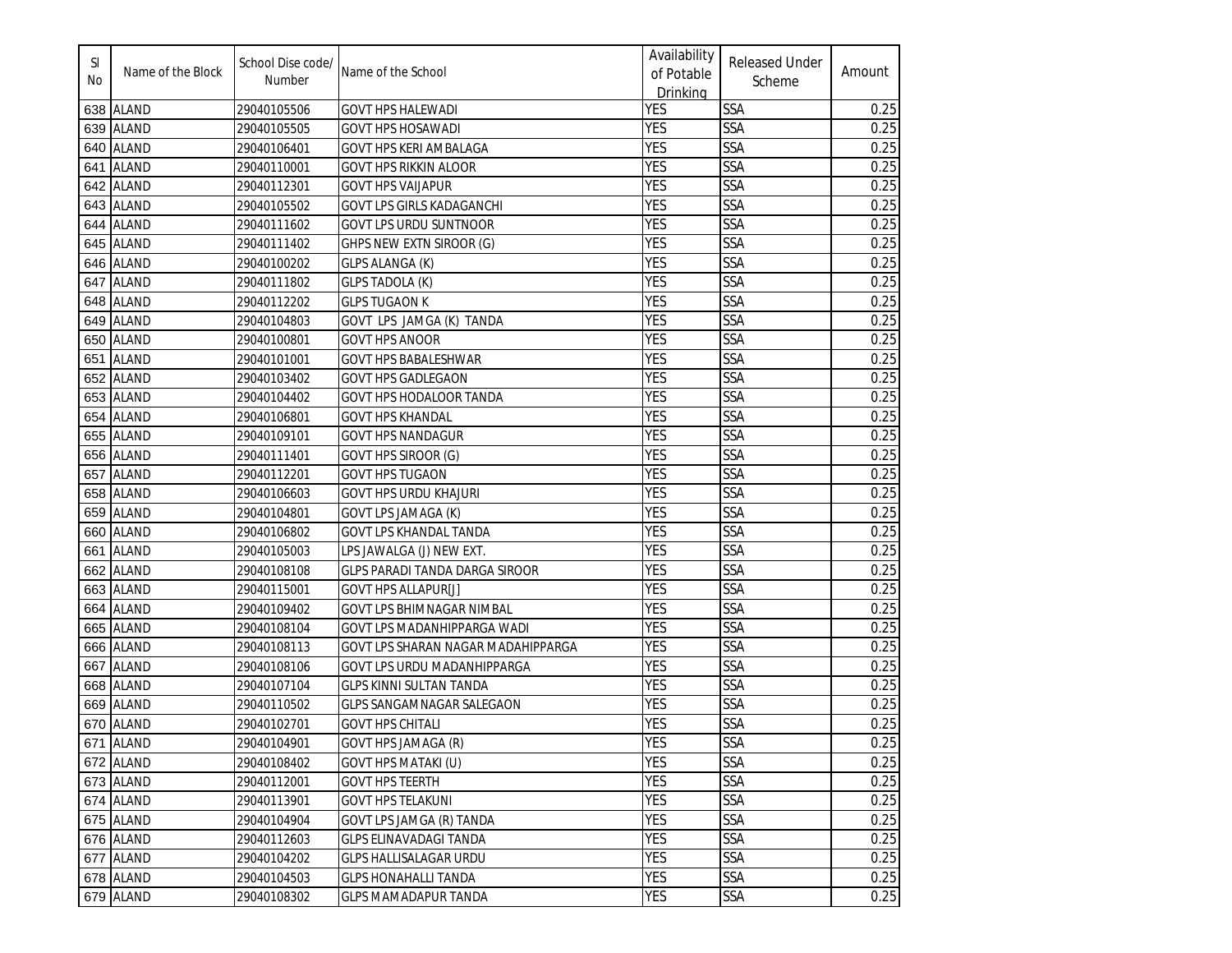| SI<br>No | Name of the Block | School Dise code/<br>Number | Name of the School                  | Availability<br>of Potable<br>Drinking | <b>Released Under</b><br>Scheme | Amount |
|----------|-------------------|-----------------------------|-------------------------------------|----------------------------------------|---------------------------------|--------|
|          | 680 ALAND         | 29040111715                 | <b>GLPS URDU TADKAL</b>             | <b>YES</b>                             | <b>SSA</b>                      | 0.25   |
|          | 681 ALAND         | 29040113601                 | <b>GOVT HPS HALTADAKAL</b>          | <b>YES</b>                             | SSA                             | 0.25   |
|          | 682 ALAND         | 29040105801                 | <b>GOVT HPS KANAMUS</b>             | <b>YES</b>                             | SSA                             | 0.25   |
|          | 683 ALAND         | 29040110201                 | GOVT HPS KUNI SANGAVI               | <b>YES</b>                             | SSA                             | 0.25   |
|          | 684 ALAND         | 29040113501                 | GOVT HPS WALWANDWADI                | <b>YES</b>                             | SSA                             | 0.25   |
|          | 685 ALAND         | 29040112601                 | GOVT HPS YELINAVADAGI               | <b>YES</b>                             | SSA                             | 0.25   |
|          | 686 ALAND         | 29040104205                 | GOVT LPS KANNUNAIK TANDA            | <b>YES</b>                             | SSA                             | 0.25   |
|          | 687 ALAND         | 29040108301                 | <b>GOVT LPS MAMADAPUR</b>           | <b>YES</b>                             | SSA                             | 0.25   |
|          | 688 ALAND         | 29040113701                 | <b>GOVT HPS SHUKRAWADI</b>          | <b>YES</b>                             | <b>SSA</b>                      | 0.25   |
| 689      | <b>ALAND</b>      | 29040111713                 | MURAJIDESAI RESI. TADAKAL           | <b>YES</b>                             | <b>SSA</b>                      | 0.25   |
| 690      | <b>ALAND</b>      | 29040109209                 | <b>GLPS CHANNAVEER NAGAR NARONA</b> | <b>YES</b>                             | <b>SSA</b>                      | 0.25   |
|          | 691 ALAND         | 29040109208                 | <b>GLPS KAMALANAGAR URDU</b>        | <b>YES</b>                             | SSA                             | 0.25   |
|          | 692 ALAND         | 29040101601                 | <b>GOVT HPS BETAJEWARGI</b>         | <b>YES</b>                             | <b>SSA</b>                      | 0.25   |
|          | 693 ALAND         | 29040102001                 | <b>GOVT HPS BILAGUNDA</b>           | <b>YES</b>                             | SSA                             | 0.25   |
|          | 694  ALAND        | 29040103701                 | GOVT HPS GUNJ BABALAD               | <b>YES</b>                             | SSA                             | 0.25   |
|          | 695 ALAND         | 29040105901                 | <b>GOVT HPS KARAHARI</b>            | <b>YES</b>                             | SSA                             | 0.25   |
|          | 696 ALAND         | 29040109202                 | GOVT HPS NARONA (URDU)              | <b>YES</b>                             | SSA                             | 0.25   |
|          | 697 ALAND         | 29040111001                 | GOVT HPS SAVALAGI (C)               | <b>YES</b>                             | SSA                             | 0.25   |
|          | 698 ALAND         | 29040102102                 | GOVT LPS BODHAN WADI                | <b>YES</b>                             | SSA                             | 0.25   |
|          | 699 ALAND         | 29040109203                 | <b>GOVT LPS NARONA TANDA - 1</b>    | <b>YES</b>                             | SSA                             | 1.85   |
|          | 700 ALAND         | 29040109204                 | <b>GOVT LPS NARONA TANDA -2</b>     | <b>YES</b>                             | SSA                             | 1.85   |
| 701      | <b>ALAND</b>      | 29040111003                 | <b>GOVT LPS SAVALGI (C) TANDA</b>   | <b>YES</b>                             | SSA                             | 1.85   |
| 702      | <b>ALAND</b>      | 29040103202                 | GLPS DHANGAPUR H.B.                 | <b>YES</b>                             | SSA                             | 0.25   |
| 703      | <b>ALAND</b>      | 29040109506                 | GLPS NIMBARGA URDU                  | <b>YES</b>                             | SSA                             | 0.25   |
|          | 704 ALAND         | 29040109905                 | <b>GLPS PARADI TANDA</b>            | <b>YES</b>                             | SSA                             | 0.25   |
| 705      | <b>ALAND</b>      | 29040102201                 | GOVT HPS BOMANAHALLI                | <b>YES</b>                             | <b>SSA</b>                      | 0.25   |
| 706      | <b>ALAND</b>      | 29040103001                 | <b>GOVT HPS DEVANTHI</b>            | <b>YES</b>                             | SSA                             | 0.25   |
| 707      | <b>ALAND</b>      | 29040101902                 | <b>GOVT LPS BHUSANOOR TANDA</b>     | <b>YES</b>                             | SSA                             | 0.25   |
|          | 708 ALAND         | 29040109508                 | GOVT LPS NIMBARGA (AMBEDKAR NAGAR)  | <b>YES</b>                             | <b>SSA</b>                      | 0.25   |
|          | 709 ALAND         | 29040109502                 | GOVT LPS NIMBARGA TANDA             | <b>YES</b>                             | <b>SSA</b>                      | 1.85   |
|          | 710 ALAND         | 29040101302                 | <b>GOVT LPS URDU BATTARGA</b>       | <b>YES</b>                             | SSA                             | 0.25   |
|          | 711 ALAND         | 29040101906                 | LPS BHOOSANOOR MADDI                | <b>YES</b>                             | SSA                             | 1.85   |
|          | 712 ALAND         | 29040101404                 | AIDED LPS BELAMAGI TANDA -3         | <b>YES</b>                             | SSA                             | 0.25   |
|          | 713 ALAND         | 29040100604                 | <b>GLPS AMBALGA URDU</b>            | <b>YES</b>                             | <b>SSA</b>                      | 0.25   |
|          | 714 ALAND         | 29040107802                 | <b>GLPS LADMUGALI TANDA</b>         | <b>YES</b>                             | SSA                             | 0.25   |
|          | 715 ALAND         | 29040108004                 | <b>GLPS NEW EXTN. MADAKI</b>        | <b>YES</b>                             | <b>SSA</b>                      | 0.25   |
|          | 716 ALAND         | 29040107803                 | <b>GLPS URDU LADMUGALI</b>          | <b>YES</b>                             | <b>SSA</b>                      | 0.25   |
|          | 717 ALAND         | 29040110408                 | GLPS URDU V.K SALAGAR               | <b>YES</b>                             | <b>SSA</b>                      | 0.25   |
|          | 718 ALAND         | 29040101401                 | GOVT HPS BELAMAGI                   | <b>YES</b>                             | SSA                             | 0.25   |
|          | 719 ALAND         | 29040105601                 | GOVT HPS KALKUTAKA                  | <b>YES</b>                             | SSA                             | 0.25   |
|          | 720 ALAND         | 29040103101                 | GOVT HPS DHAMMUR                    | <b>YES</b>                             | <b>SSA</b>                      | 0.25   |
|          | 721 ALAND         | 29040101701                 | <b>GOVT HPS BHALAKHED</b>           | <b>YES</b>                             | <b>SSA</b>                      | 0.25   |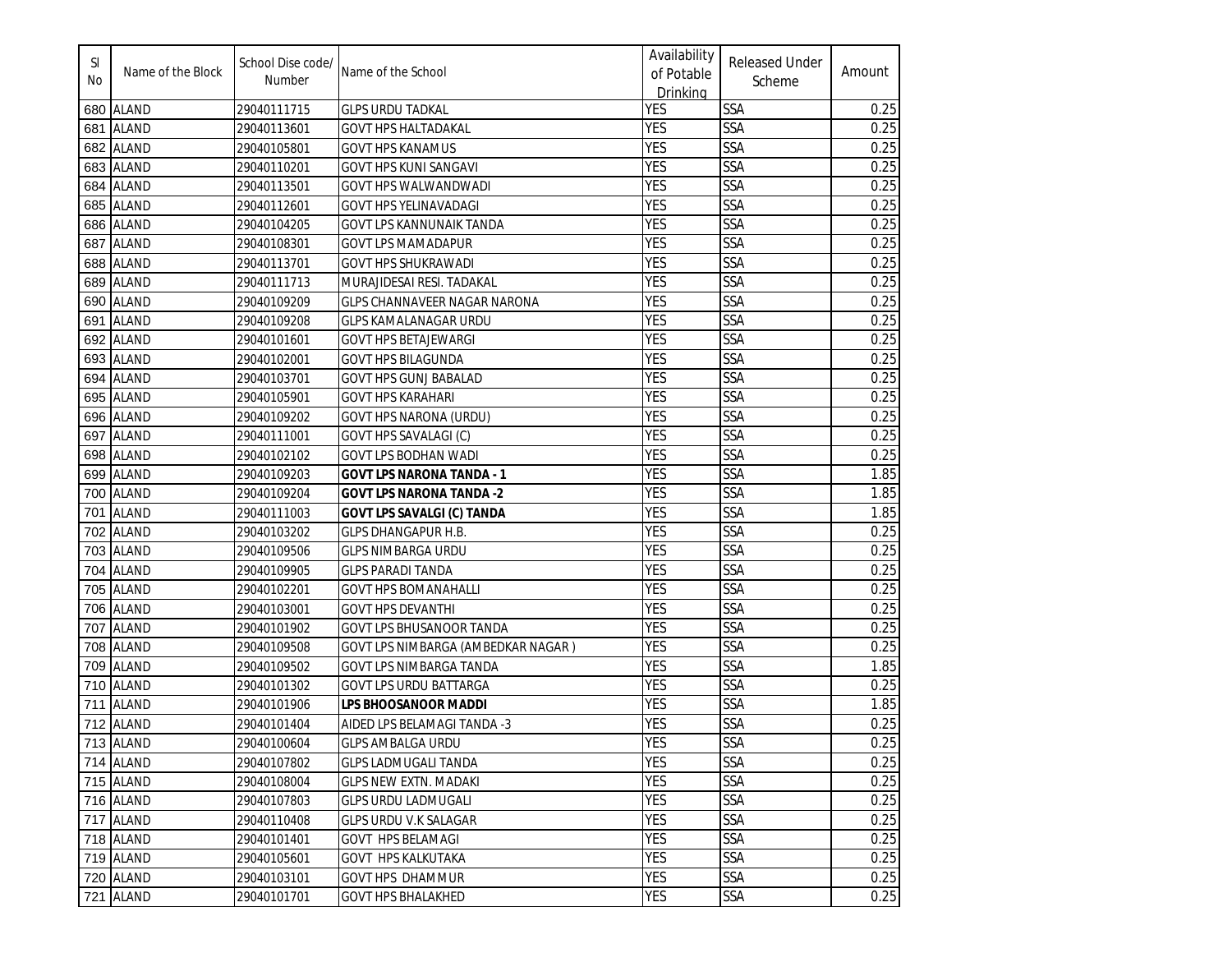| SI<br>No | Name of the Block | School Dise code/<br>Number | Name of the School                 | Availability<br>of Potable<br>Drinking | <b>Released Under</b><br>Scheme | Amount |
|----------|-------------------|-----------------------------|------------------------------------|----------------------------------------|---------------------------------|--------|
|          | 722 ALAND         | 29040107603                 | <b>GOVT HPS KUDMOOD</b>            | <b>YES</b>                             | <b>SSA</b>                      | 0.25   |
| 723      | <b>ALAND</b>      | 29040114901                 | <b>GOVT HPS LENGATI</b>            | <b>YES</b>                             | <b>SSA</b>                      | 0.25   |
| 724      | <b>ALAND</b>      | 29040108001                 | <b>GOVT HPS MADAKI</b>             | <b>YES</b>                             | SSA                             | 0.25   |
| 725      | <b>ALAND</b>      | 29040108903                 | GOVT HPS MURADI                    | <b>YES</b>                             | <b>SSA</b>                      | 0.25   |
| 726      | <b>ALAND</b>      | 29040110601                 | <b>GOVT HPS SANAGUNDA</b>          | <b>YES</b>                             | <b>SSA</b>                      | 0.25   |
| 727      | <b>ALAND</b>      | 29040100602                 | GOVT LPS AMBALAGA TANDA            | <b>YES</b>                             | <b>SSA</b>                      | 0.25   |
| 728      | <b>ALAND</b>      | 29040101402                 | <b>GOVT LPS BELAMAGI TANDA - 1</b> | <b>YES</b>                             | <b>SSA</b>                      | 1.85   |
| 729      | <b>ALAND</b>      | 29040101403                 | <b>GOVT LPS BELAMAGI TANDA - 2</b> | <b>YES</b>                             | <b>SSA</b>                      | 0.25   |
| 730      | <b>ALAND</b>      | 29040108002                 | <b>GOVT LPS MADAKI TANDA</b>       | <b>YES</b>                             | <b>SSA</b>                      | 0.25   |
| 731      | <b>ALAND</b>      | 29040108003                 | <b>GOVT LPS MADAKI URDU</b>        | <b>YES</b>                             | <b>SSA</b>                      | 0.25   |
| 732      | <b>ALAND</b>      | 29040108902                 | <b>GOVT LPS MURADI (URUD)</b>      | <b>YES</b>                             | <b>SSA</b>                      | 0.25   |
| 733      | <b>ALAND</b>      | 29040110402                 | GOVT LPS SALAGAR V.K.TANDA         | <b>YES</b>                             | <b>SSA</b>                      | 0.25   |
| 734      | <b>ALAND</b>      | 29040101407                 | MURARAJI DESAI BELAMAGI            | <b>YES</b>                             | <b>SSA</b>                      | 0.25   |
| 735      | <b>ALAND</b>      | 29040110904                 | GLPS BUS STAND NEW EXTN. SARSA     | <b>YES</b>                             | <b>SSA</b>                      | 0.25   |
| 736      | <b>ALAND</b>      | 29040104007                 | <b>GLPS HEBLI TANDA</b>            | <b>YES</b>                             | <b>SSA</b>                      | 1.85   |
| 737      | <b>ALAND</b>      | 29040104106                 | <b>GLPS HIROLLI URDU</b>           | <b>YES</b>                             | <b>SSA</b>                      | 1.85   |
| 738      | <b>ALAND</b>      | 29040104008                 | <b>GLPS S.N.HEBALI</b>             | <b>YES</b>                             | SSA                             | 0.25   |
| 739      | <b>ALAND</b>      | 29040102501                 | <b>GOVT HPS CHINCHOLI (B)</b>      | <b>YES</b>                             | <b>SSA</b>                      | 0.25   |
| 740      | <b>ALAND</b>      | 29040102601                 | <b>GOVT HPS CHINCHOLI (K)</b>      | <b>YES</b>                             | SSA                             | 0.25   |
| 741      | <b>ALAND</b>      | 29040104002                 | <b>GOVT LPS HEBALI (URDU)</b>      | <b>YES</b>                             | SSA                             | 0.25   |
| 742      | <b>ALAND</b>      | 29040104004                 | <b>GOVT LPS HEBALI ROAD TANDA</b>  | <b>YES</b>                             | <b>SSA</b>                      | 1.85   |
| 743      | <b>ALAND</b>      | 29040110903                 | GOVT LPS REVANSIDESWAR COLONY      | <b>YES</b>                             | SSA                             | 0.25   |
| 744      | <b>ALAND</b>      | 29040110905                 | GOVT LPS SIDDARTH NAGAR SARSAM     | <b>YES</b>                             | <b>SSA</b>                      | 0.25   |
| 745      | <b>ALAND</b>      | 29040112506                 | <b>GLPS YALASANGI TANDA</b>        | <b>YES</b>                             | <b>SSA</b>                      | 1.85   |
| 746      | <b>ALAND</b>      | 29040103801                 | <b>GOVT HPS HADALAGI (KAN)</b>     | <b>YES</b>                             | <b>SSA</b>                      | 0.25   |
| 747      | <b>ALAND</b>      | 29040108202                 | <b>GOVT HPS MADIYAL TANDA</b>      | <b>YES</b>                             | <b>SSA</b>                      | 0.25   |
| 748      | <b>ALAND</b>      | 29040108204                 | <b>GOVT HPS URDU MADIYAL</b>       | <b>YES</b>                             | <b>SSA</b>                      | 0.25   |
| 749      | <b>ALAND</b>      | 29040103802                 | <b>GOVT LPS HADALGI (URDU)</b>     | <b>YES</b>                             | <b>SSA</b>                      | 0.25   |
| 750      | <b>ALAND</b>      | 29040112507                 | <b>GOVT LPS YALASANGI (URDU)</b>   | <b>YES</b>                             | <b>SSA</b>                      | 1.85   |
| 751      | <b>SEDAM</b>      | 29040904102                 | <b>GLPS IRNAPALLI TANDA</b>        | <b>YES</b>                             | <b>SSA</b>                      | 0.25   |
| 752      | <b>SEDAM</b>      | 29040912601                 | <b>GOVT HPS VIMADAPUR</b>          | <b>YES</b>                             | SSA                             | 0.25   |
| 753      | <b>SEDAM</b>      | 29040912901                 | <b>GOVT LPS GUNDEPALLI</b>         | <b>YES</b>                             | <b>SSA</b>                      | 0.25   |
|          | 754 SEDAM         | 29040912402                 | <b>GLPS URDU SANGAVI L</b>         | <b>YES</b>                             | <b>SSA</b>                      | 0.25   |
|          | 755 SEDAM         | 29040903001                 | <b>GOVT HPS HABAL (T)</b>          | <b>YES</b>                             | <b>SSA</b>                      | 0.25   |
|          | 756 SEDAM         | 29040909102                 | <b>GOVT HPS SATPATNHALLI</b>       | <b>YES</b>                             | <b>SSA</b>                      | 0.25   |
|          | 757 SEDAM         | 29040904601                 | <b>GOVT LPS KACHUR</b>             | <b>YES</b>                             | <b>SSA</b>                      | 0.25   |
|          | 758 SEDAM         | 29040905102                 | <b>GLPS URUDU KANAGADDA</b>        | <b>YES</b>                             | <b>SSA</b>                      | 0.25   |
|          | 759 SEDAM         | 29040905101                 | GOVT HPS KANAGADDA                 | <b>YES</b>                             | <b>SSA</b>                      | 0.25   |
|          | 760 SEDAM         | 29040913402                 | GOVT LPS UDAGI TANDA               | <b>YES</b>                             | SSA                             | 0.25   |
|          | 761 SEDAM         | 29040903303                 | Govt. LPS HANDARKI GETA            | <b>YES</b>                             | <b>SSA</b>                      | 0.25   |
|          | 762 SEDAM         | 29040905901                 | <b>GOVT HPS KOTANPALLI</b>         | <b>YES</b>                             | <b>SSA</b>                      | 0.25   |
|          | 763 SEDAM         | 29040906406                 | <b>GLPS NARSING NAIK TANDA</b>     | <b>YES</b>                             | SSA                             | 0.25   |